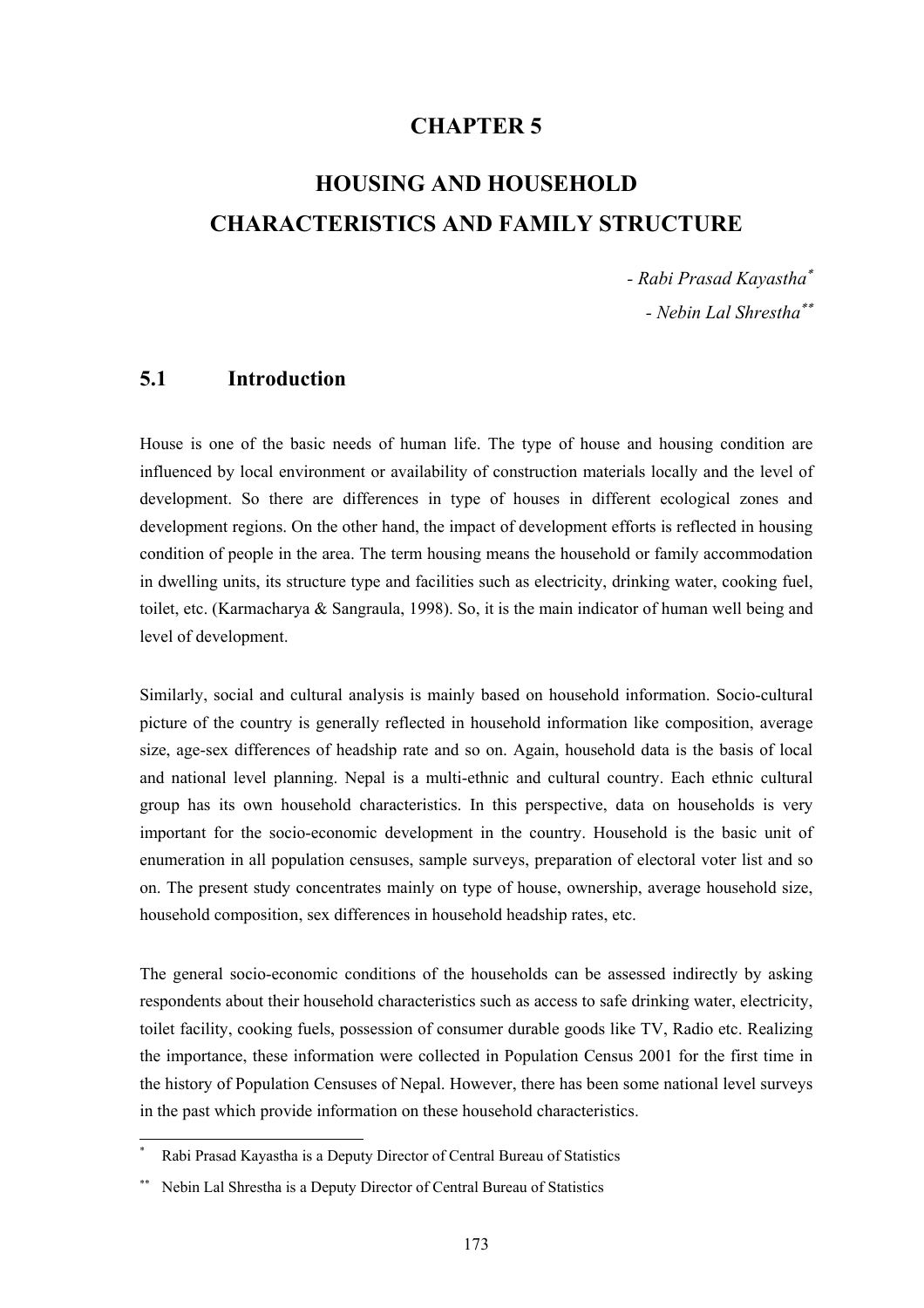#### **5.2 Source of Data**

In Nepal, there is a problem of availability of sufficient data on house and housing facilities, and household composition or family structure. Some surveys have collected limited information on those topics. The few sources of such data are Nepal Multiple Indicator Surveillance (NMIS), Nepal Demographic and Health Survey (DHS), Nepal Living Standard Survey (NLSS) 1996, Between Census Household Information, Monitoring and Evaluation System (BCHIMES) and so on. Survey data are not sufficient to analyze spatial distribution. Those are available only at national level and in some cases it is available up to regional and sub-regional level. So, the main source of data on the topic is the periodic population censuses of the country.

The data on household structure and characteristics is not available in past censuses though the country has long population census practices and 1911 census is the first in its history. The data has been published regularly since 1952/54 census and it is very limited in characteristics. In 1991, some more data are made available to users on household composition such as data on head of household by sex, age and marital status. Further, the 2001 population census has published more characteristics of households.

About house type and ownership, data were not collected in previous censuses. Since 1991 census, such information on residential houses had started to be collected and is made available to users. However, those are not sufficient for in-depth study of housing status. There is a shortage of information about housing facilities such as room per person, number of rooms, space occupied by house, flooring materials etc. It also does not give information on the condition of house structure and its age.

About the data of Population Census 2001, it is noted that the fieldwork of it was conducted in very difficult situation of the country. An unexpected event, the royal massacre occurred during that period. Beside this event, the country was facing troubles due to Maoist's activities. They disturbed the census enumeration work in twelve districts and as a result 1.8 percent of the expected national population was not enumerated. Among those twelve districts, Kalikot and Salyan were badly affected.

In Population Census 2001, information on household characteristics such as drinking water, electricity, toilet, cooking fuels, lighting fuels and Radio/TV were collected through sampling basis. Overall, around 20 per cent households were sampled for the study. However, 52 out of 58 municipalities and six rural districts were completely enumerated for the administration of the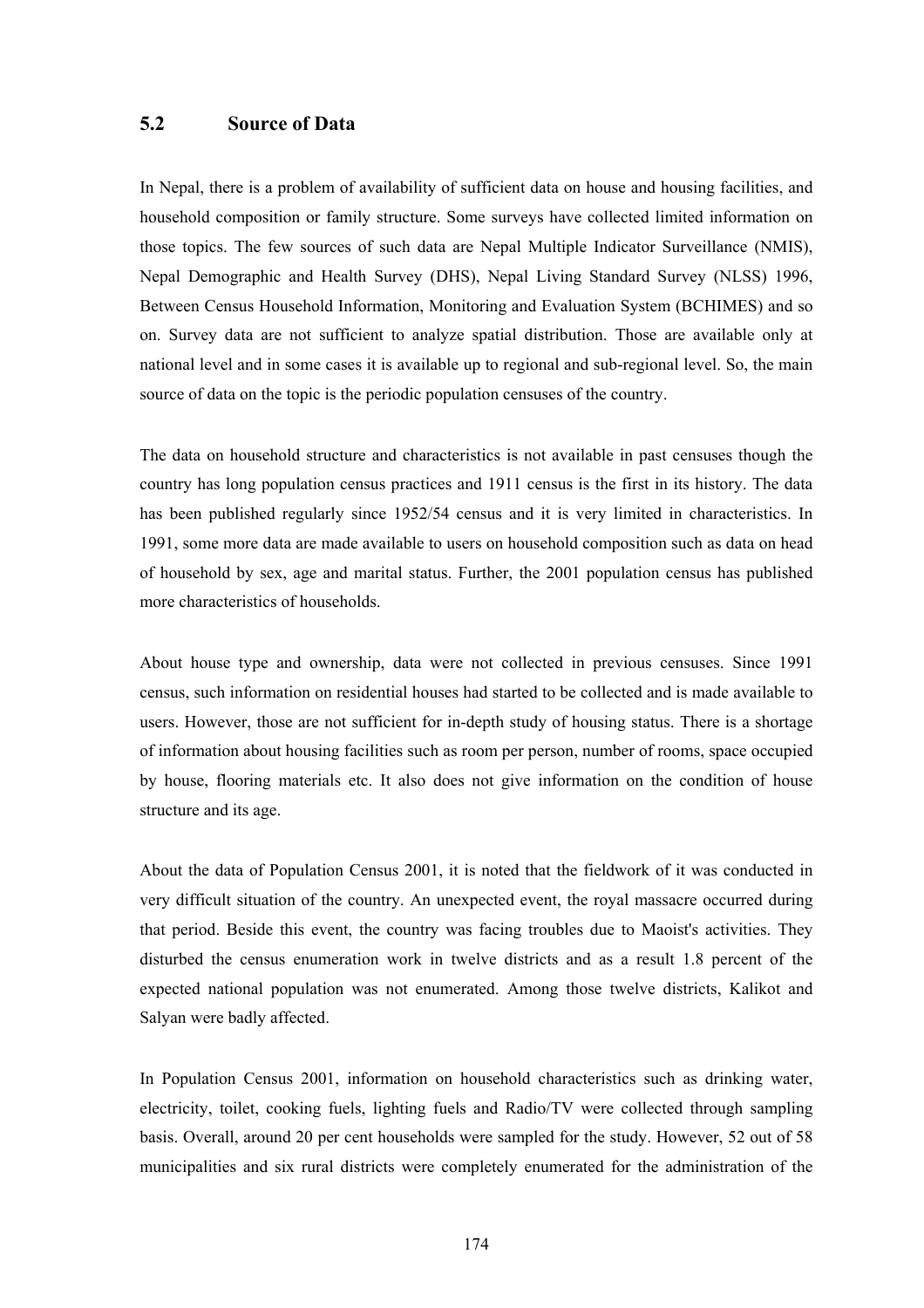sample count questionnaire (Form II). All together, 400934 urban households and 457791 rural households were selected for the sample study. Since sample design is not self-weighting, weight/raising factor has been applied to get estimate at district level as well as urban level.

It is noted that boundaries of all districts are not same in population censuses. There are minor changes from census to census. Adjusted data in accordance with district boundary changes is not available and it is assumed that such changes have very negligible effects in spatial analysis of the topic. Similarly, number of urban centers has been increasing in every successive censuses and the area of existing urban centers has also been expanding. Due to the lack of adjusted data, the analysis work does not entertain such changes.

## **5.3 Concept and Definition**

**House & Type:** There is no standard definition of residential house, ownership of house and its type in the country. Definition used in surveys that collect information on it is not uniform and it causes problem in comparing data obtained from different sources. But only residential houses were enumerated using same definition of house and its types in both censuses of 1991 and 2001. According to the concept and definition used in both population censuses, house refers to a structure where household is using it as a shelter and which is closed or surrounded by walls or curtains made of any types of materials such as mud, wood planks, bricks, stone, concrete, etc. A house may contain any number of rooms, but it must have a separate way to get inside. It is noted here that a house may have contained more than one household. In population census, houses are divided into four categories on the basis of types of construction materials used in walls and roof of the residential house. These categories are: Pakki (permanent), Ardha Pakki (Semi-permanent), Kachchi (temporary) and others. Pakki house refers to that with both walls and roof made of permanent construction material like cement, bonded brick, concrete, stone, slate, tile, galvanized sheet, etc. Ardha Pakki house belongs to the category where either the wall or the roof is constructed with permanent materials and the other is constructed with temporary materials. In Kachchi house, non-durable materials like wooden flakes, bamboo, straw/thatch, mud, unbaked bricks, etc. are mainly used in both walls and roof. Other category of house includes a very temporary type of residential unit that is made with non-durable materials. This 'Other' type of housing unit is, generally, made with plastic sheet, bamboo, straw/thatch, etc. For example, hut/tent is included in this category of house.

**House Ownership:** About ownership of house used by household, the data is collected only in last two censuses – 1991 and 2001 and both censuses have used similar definition. According to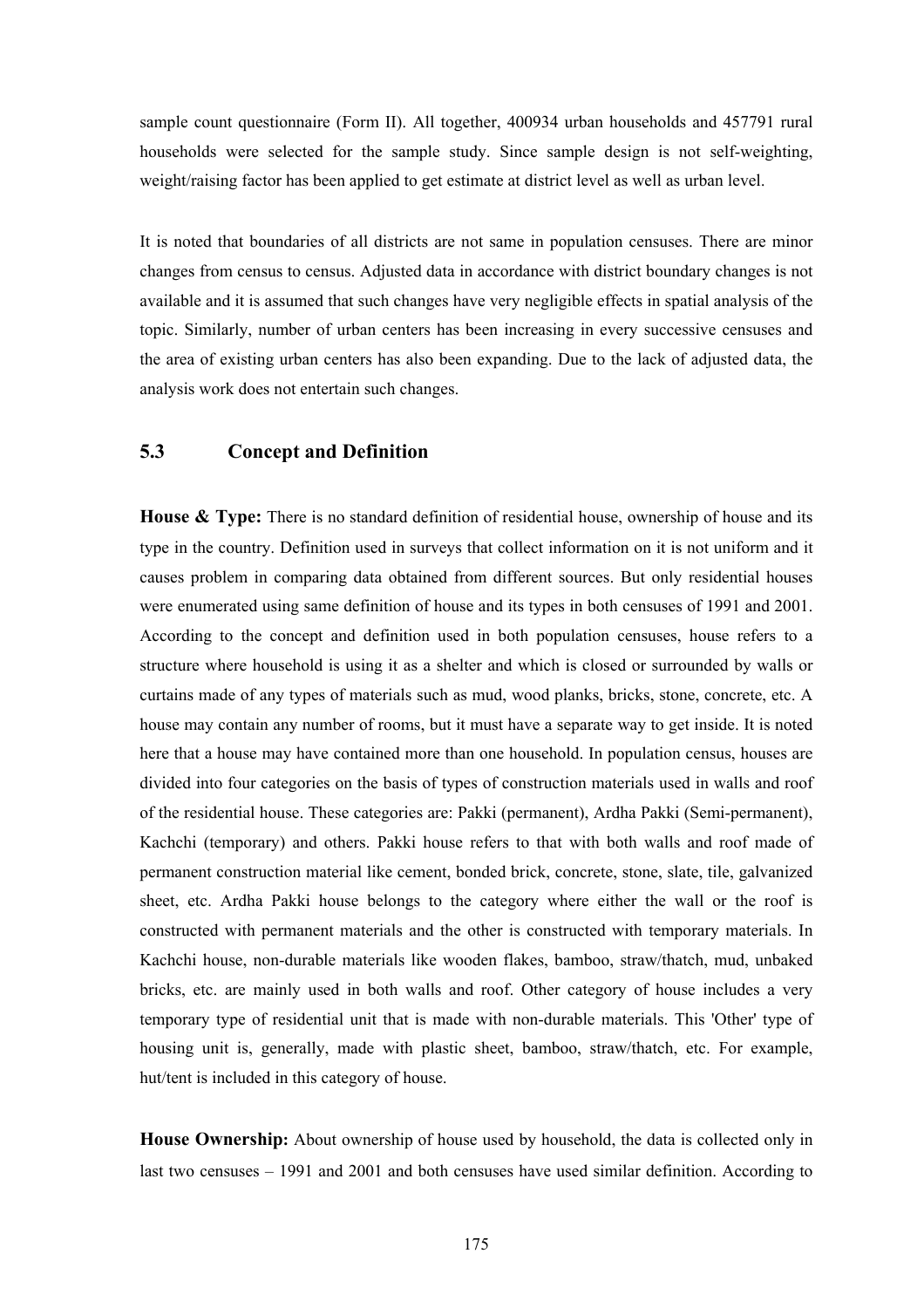the definition used in censuses, it refers to the legal status of ownership of house or part of house or apartment/flats that usually is used by household. It is categorized into five types like: Owned, Rented, Rent-free, Institutional and Others.

**Household:** Household refers to a single person living alone or a group of persons, who may or may not be related, usually living in a particular housing unit and sharing meal with common resources. In this way, resident domestic servant is also included as a member in the household. So members of a household are not necessarily related by blood or marriage or adopted as in the case of family member. This definition of household has been used in population census of the country since 1952/54.

**Household Head:** Head of household is the member of household who is managing household activities and takes the decisions as well as responsibility in all household related matters. According to census definition, a household member can not be the head whose age is below 10 years. However, the head can be either sex – male or female.

**Source of Drinking Water:** It refers to the place from which households draw water for drinking and cooking foods for household members. Water source may differ from place to place and by seasons. However, information was collected on the basis of water source from where most of the time water was collected. Water source may or may not be in their own premise and it may be private or public. The various sources of drinking water as reported in Population Census 2001 are Piped, Well, Tube-well, Spout and River/stream.

**Piped Water:** If water is collected from piped line made up of either metal or polythene, then the source is considered as piped line. The piped water could be distributed either from Department of Water Supply and Sewerage (DWSS), District Development Committee (DDC), Village Development Committee (VDC) or from some other private organizations like NGOs or INGOs.

**Dug-Well:** If source of drinking water is either from well or Kuwa whether covered or not, then the source is considered as Dug-well.

**Tube-Well:** If ground water is drawn by using Tube-well, Borehole, Jet pump etc and used for drinking and cooking foods for household members, then the source is defined as Tube-well.

**Spout Water:** This refers to the water source from spout, Pandhero or stone tap.

**River/Stream:** This refers to the water source from river, Kulo, Nahar, Khola etc.

**Others:** All other water sources excluding the listed above.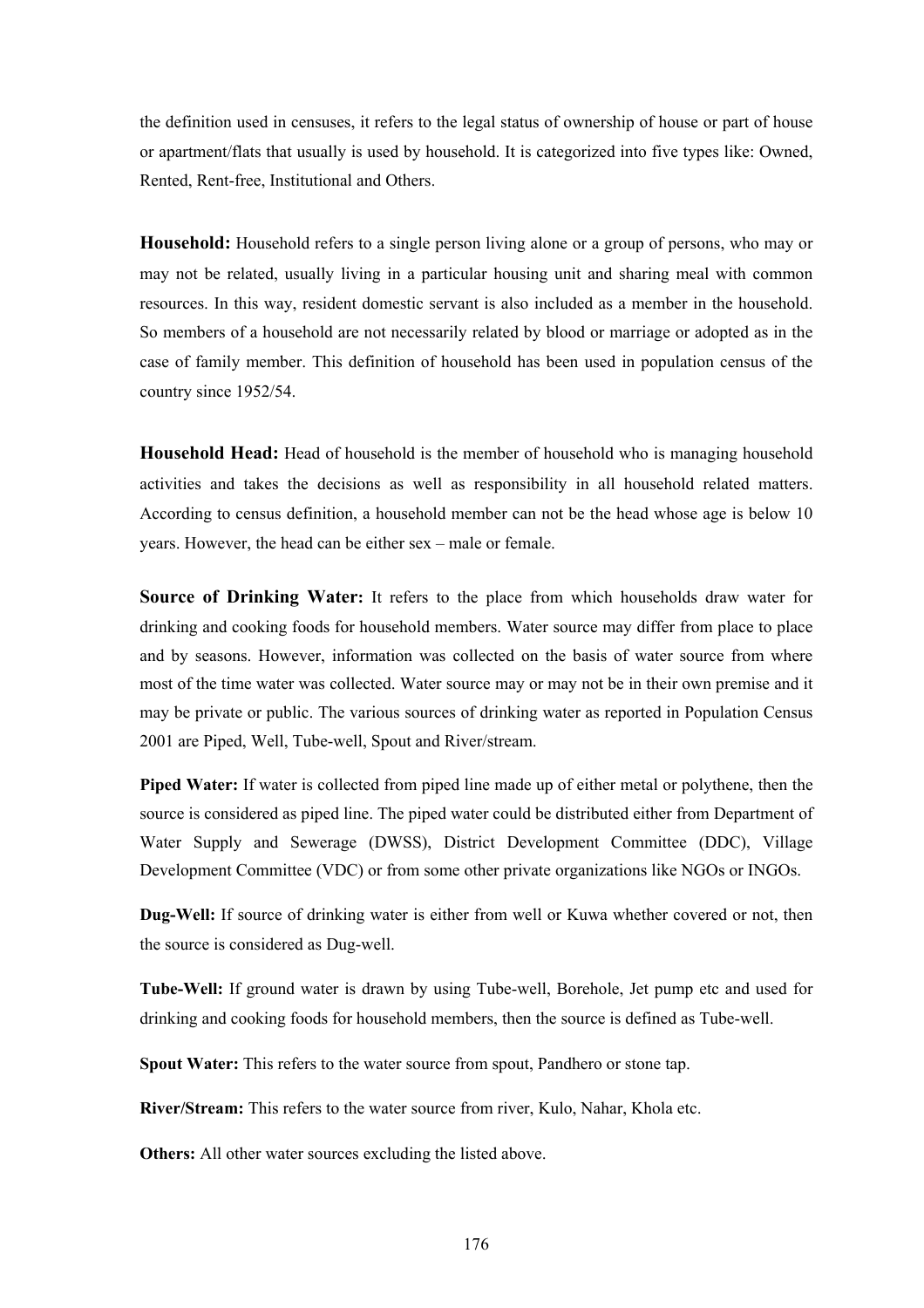**Safe/Improved Source of Drinking Water:** It is difficult to classify water sources as safe or unsafe without laboratory test. Contamination at sources, water collection points, water collection jars, locations of storage within households etc. are common factors that pollute water. Information on reliability of water supply services and quality of water supplied has yet to be collected. So rather than classifying water source as safe or unsafe it is more practicable to classify water source as improved or unimproved source. In general, water from piped line and Tube-well is considered as improved sources of drinking water. Hence in this report, analysis is based on assuming water from piped line and Tube-well as improved source of drinking water.

**Fuel Used for Cooking:** Firewood, kerosene, LP Gas, bio-gas, cow dung are the various sources of fuel used for cooking. Some other sources of fuel are leaves, straw and thatches. Among these, firewood, cow dung, leaves, straw, thatches are considered as solid fuel.

**Fuel Used for Lighting:** It refers to the main source of lighting fuels used by the households. The common sources of lighting fuel are kerosene, electricity and bio-gas. It should be noted that in many areas of the country (especially in rural sites), Nepal Electricity Corporation has not succeeded in providing electricity to majority of the households. However, rural households are getting benefit from electricity provided by Micro-hydro Power and in some extent from Solar System. Hence, these households are also using electricity as source of lighting facility although Nepal Electricity Corporation has not yet reached to the community.

**Toilet Facility:** If households possess their own toilets that could be within the house or boundary of the house then such households are considered as households having toilet facilities. If the households do not have their own toilet and household members use either public toilets or open places then such households are considered as households having no toilet facilities. Toilet facility is categorized into two groups as modern with flush system and ordinary. If it is possible to clean human excreta by pouring water (either using machine or manually) and is connected to drainage or septic tank, then the toilet is said to be modern with flush system. On the other hand, if it is not possible to clean human excreta by pouring water and is not connected to sewage or septic tank, then the toilet is said to be ordinary.

**Media Facilities:** If a household is using any type of radio/transistor operated either by electricity or battery then it is considered as having Radio in the households. Similarly, if a household is using any type of TV (Black & White or Color) operated either by electricity or battery, then it is considered as having TV in the households.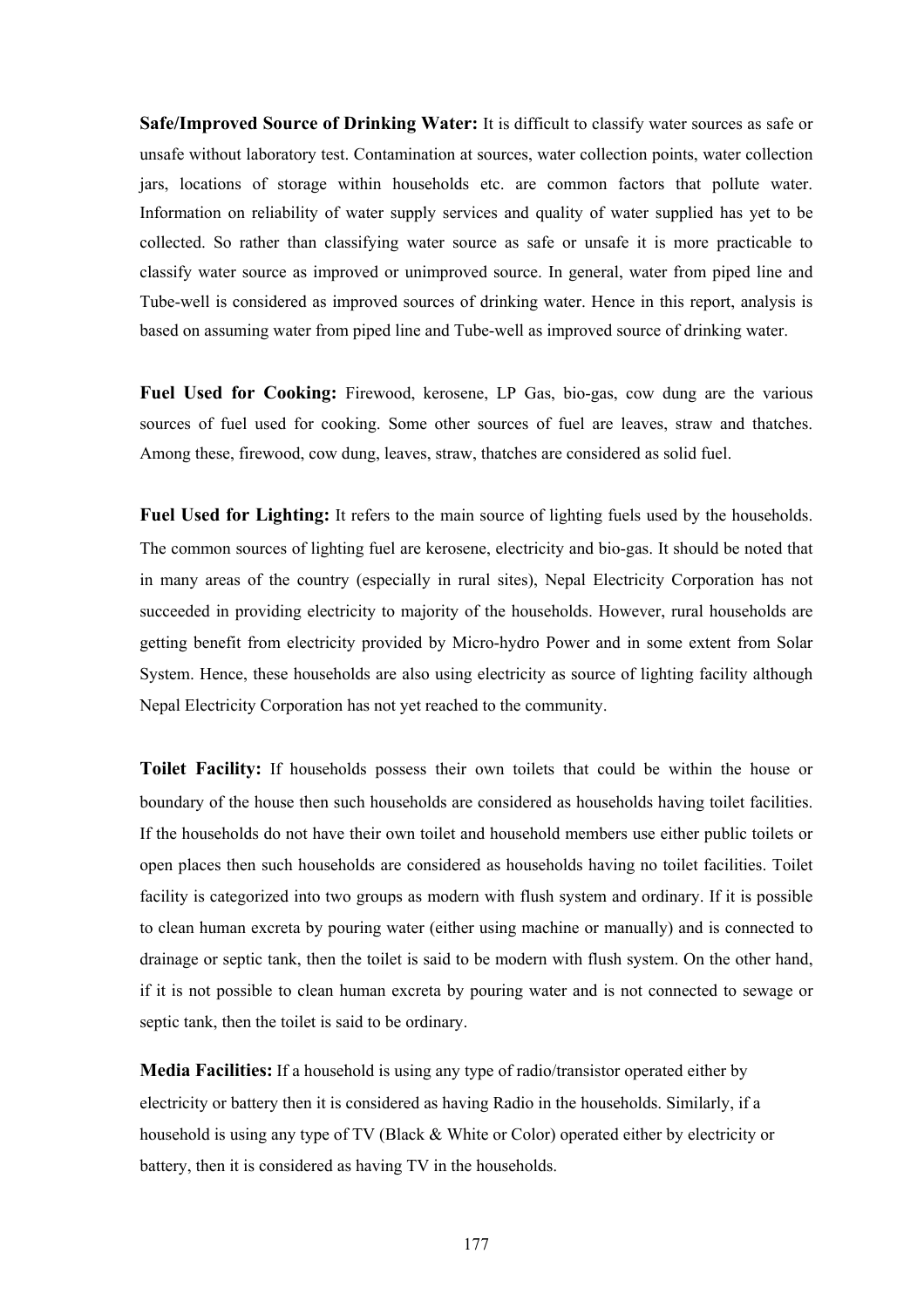### **5.4 Type of House**

By definition of house type in census, house constructed with permanent materials like stone and mud walls with slate roof is categorized as permanent type. Such type of houses is generally found in Mountain and Hill zones. But concrete buildings are also categorized as permanent house type mostly found in urban centers, district headquarters and area where there is easy access to road transportation facilities. So, it is not correct to draw the conclusion that permanent type of houses are similar in all over the country. Permanent house in urban city like in Kathmandu Metropolitan is different from that of remote areas where transportation facilities has yet to be available like in Karnali zone. So, it is also necessary to consider the fact in analyzing and comparing house type data.

| <b>Type of House</b> |        |           | <b>Nepal</b> | Urban   | Rural     |
|----------------------|--------|-----------|--------------|---------|-----------|
|                      |        | 1991      | 2001         | 2001    | 2001      |
| Pakki                |        | 23.5      | 36.6         | 68.2    | 30.6      |
| Ardha-pakki          |        | 24.8      | 29.2         | 16.1    | 31.7      |
| Kachchi              |        | 49.7      | 33.5         | 15.2    | 36.9      |
| Others               |        | 2.0       | 0.7          | 0.4     | 0.8       |
| Total                | $\%$   | 100.0     | 100.0        | 100.0   | 100.0     |
|                      | Number | 3,328,721 | 4,174,374    | 664,507 | 3,509,867 |

**Table 5.1 : Percentage of household by types of house for urban/rural residence.** 

Source : Central Bureau of Statistics (1993).Population Census 1991 vol. III. Household Characteristics, Table 1.

Central Bureau of Statistics (2002). Population Census 2001, National Report, vol I, Table 3.

The data presented in Table 5.1 shows that the higher percentage of household is living in permanent type of house and it is followed by temporary (Kachchi) type house in 2001. The percentage of household living in permanent and semi-permanent house type is increasing during 1991 – 2001 period. In the case of household living in temporary house, it is declining in the same period. So, it can be concluded that it is a good indication of betterment of Nepalese living condition. In urban areas, many households are using permanent house as their residence and it is about two third of the total urban households. But there is still a large percentage of household living in temporary house type in rural and it is about more than one third of the total rural household (36.9 %) in the last census.

Among three ecological belt of the country, higher percentage of household living in permanent type of house is found in Hill and it is followed by Mountain in both censuses. In Terai, the percentage of it is low in 1991 and has doubled in 2001. The proportion of household using semipermanent house has decreased in 2001 as compared to that of previous census 1991 except in Terai. Similarly, the proportion of household using Kachchi house type has declined in 2001 as compared to that of 1991. The distribution of such type of house shows that it has also declined in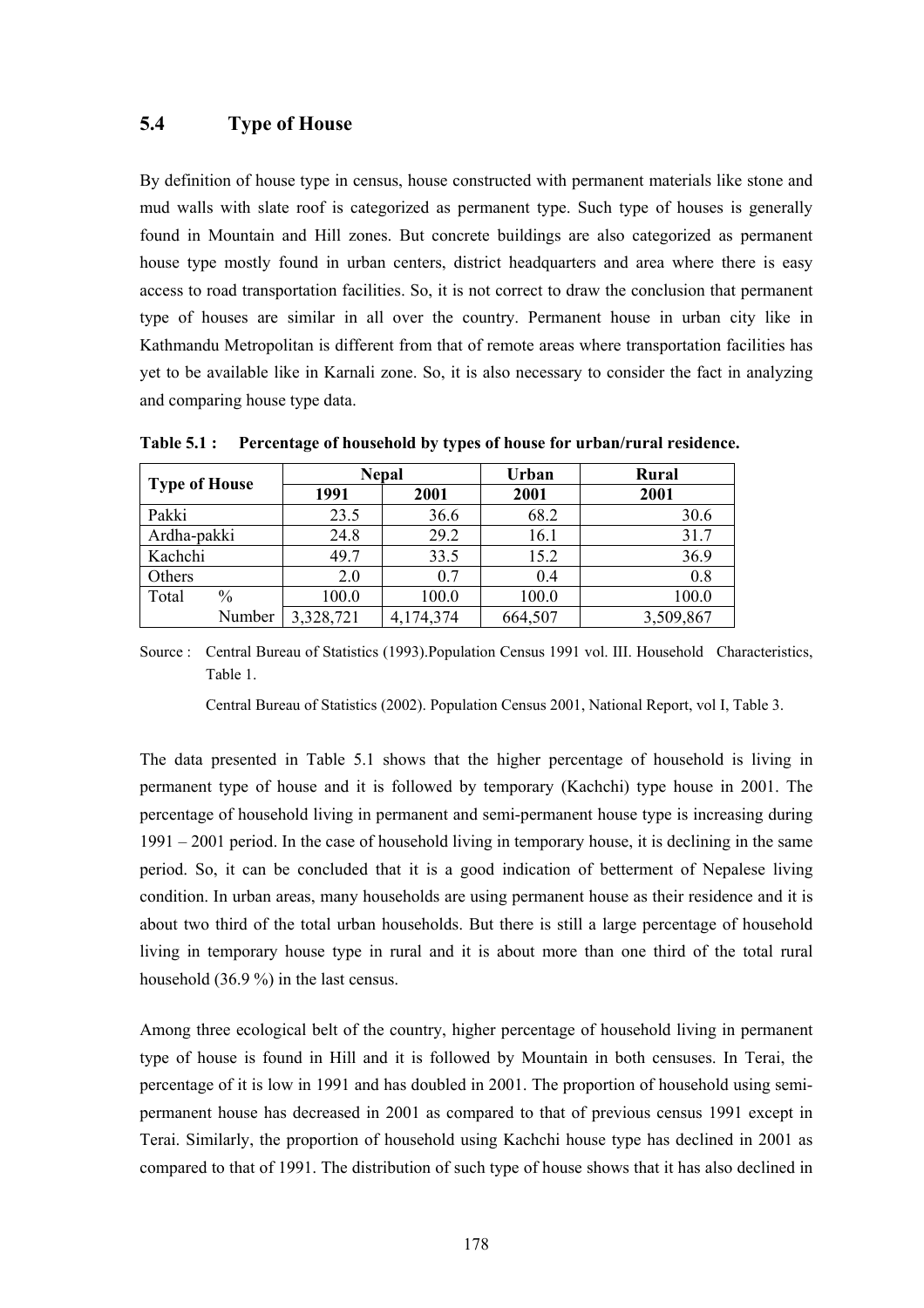all districts of the kingdom (*Kayastha*, 2002). The higher percentage of household living in this type of house is found mostly in Terai. So, it can be argued that people constructed more permanent houses and they are shifting from semi-permanent and temporary to permanent. However, less percentage of temporary type houses is found in Mountain area as compared to other two ecological zones in both censuses. As mentioned above, it is due to definitional issue that most of the houses in Mountain area are made with stone-mud wall which are locally available and thus are categorized as semi-permanent or permanent.

| <b>Type of House</b>   | <b>Mountain</b> |         | Hill      |           | <b>Terai</b> |           |  |
|------------------------|-----------------|---------|-----------|-----------|--------------|-----------|--|
|                        | 1991            | 2001    | 1991      | 2001      | 1991         | 2001      |  |
| Pakki                  | 32.4            | 44.8    | 34.7      | 51.1      | 10.4         | 20.8      |  |
| Ardha-pakki            | 47.3            | 41.6    | 33.1      | 30.8      | 12.2         | 25.7      |  |
| Kachchi                | 19.2            | 13.0    | 31.0      | 17.6      | 75.2         | 52.4      |  |
| Others                 | 1.1             | 0.6     | 1.2       | 0.5       | 2.2          | 1.0       |  |
| $\frac{0}{0}$<br>Total | 100.0           | 100.0   | 100.0     | 100.0     | 100.0        | 100.0     |  |
| Number                 | 274,135         | 285,213 | 1,558,493 | 1,951,191 | 1,496,093    | 1,937,970 |  |

**Table 5.2 : Percentage distribution of household by type of house for ecological zones.** 

Source : Same as in Table 5.1.

Among five development regions, Western and Far-western regions have higher percentage of household living in permanent type of house in 2001 whereas it was higher in Far-western region and followed by Western region in 1991. The percentage of households usually residing in permanent type of house has increased in all development regions during the inter-censal period. However, the higher increment of it is observed in Western region and followed by Central region. One of the reasons behind it might be the fast growing urbanization as well as development of road transport network in these regions. On the other hand, the percentage of household living in semi-permanent type of house has decreased in Mid-western region whereas its reverse situation is seen in Eastern and Central regions. In the case of temporary house type, the percentage of household has decreased in all development regions during the period of 1991- 2001.

**Table 5.3 : Percentage distribution of household by type of house for development regions.** 

| <b>Type of</b>         | <b>EDR</b> |         |         | <b>CDR</b> |       | <b>WDR</b> |                            | <b>MWDR</b> |               | <b>FWDR</b> |  |
|------------------------|------------|---------|---------|------------|-------|------------|----------------------------|-------------|---------------|-------------|--|
| House                  | 1991       | 2001    | 1991    | 2001       | 1991  | 2001       | 1991                       | 2001        | 1991          | 2001        |  |
| Pakki                  | 6.3        | 14.3    | 26.9    | 41.8       | 31.7  | 52.3       | 17.0                       | 27.0        | 49.3          | 52.5        |  |
| Ardha-Pakki            | 25.1       | 33.0    | 17.9    | 26.9       | 26.8  | 26.0       | 40.8                       | 38.4        | 23.0          | 23.7        |  |
| Kachchi                | 65.4       | 51.7    | 53.6    | 30.6       | 39.4  | 21.1       | 41.0                       | 34.0        | 26.9          | 23.2        |  |
| Others                 | 3.2        | 1.0     | 1.6     | 0.7        | 2.1   | 0.6        | 1.2                        | 0.6         | 0.8           | 0.6         |  |
| Total<br>$\frac{0}{0}$ | 100.0      | 100.0   | 100.0   | 100.0      | 100.0 | 100.0      | 100.0                      | 100.0       | 100.0         | 100.0       |  |
| Number                 | 821762     | 1000358 | 1115428 | 1465753    |       |            | 69016 863045 415846 479817 |             | 285525 365401 |             |  |

Source : Same as in Table 5.1.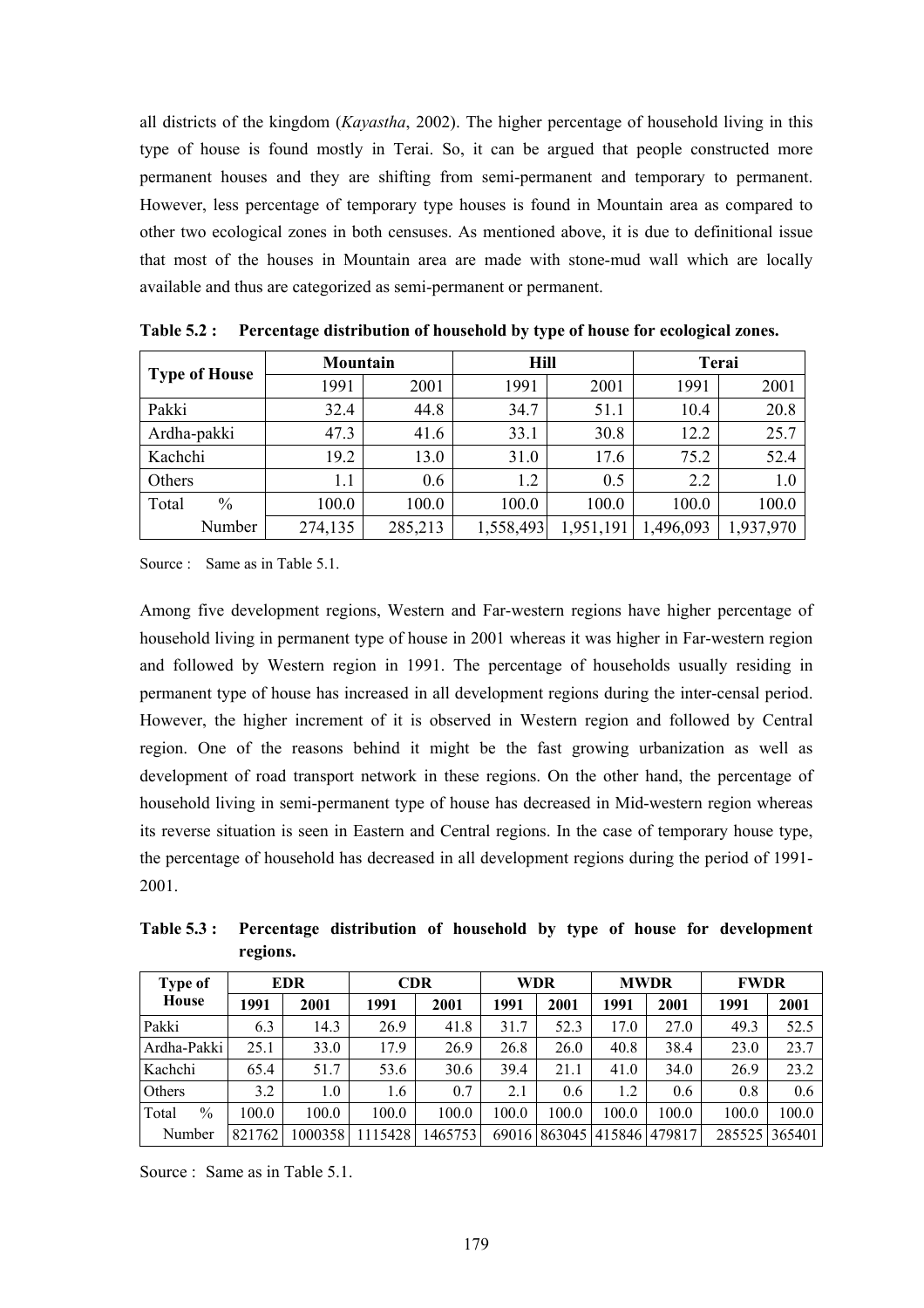## **5.5 House Ownership**

Information on ownership of house used by household is an essential part of good physical settlement planning. According to 1991 population census, many households have their owned house for residence in the country and only a few percentage of households used to live in rented house. The percentage distribution of households by ownership of house where they are usually living has followed similar pattern in 2001. But, it is noted here that percentage of household having owned house has declined in 2001 compared to 1991 whereas there is some increment in percentage of household living in rented house during the inter-census period. Generally, people migrate to urban areas from rural areas for better opportunities and they have to live in rented house at such urban centers. During the period, the size of urban population has increased up to 14.2 percent of the total population. Due to this reason, there is increasing percentage of household living in rented house in urban areas. On the other hand, most of households in rural areas have been living in their owned house and very small percentage of household is in rented house. In 2001, about one third of total household are living in rented house in case of urban population. Similarly, household living in institutional house is also high in urban areas compared to the rural. It can be argued that there are more student hostels and other social institutional houses in urban areas. In case of households living in rent-free houses, the percentage is found lower in 2001 compared to the previous census.

| Type of Ownership |               | Nepal        |         | Urban                    | Rural                    |
|-------------------|---------------|--------------|---------|--------------------------|--------------------------|
|                   |               | 1991<br>2001 |         | 2001                     | 2001                     |
| Owned             |               | 92.6         | 88.3    | 60.9                     | 93.4                     |
| Rented            |               | 4.7          | 8.9     | 34.8                     | 4.0                      |
| Rent-free         |               | 1.6          | 0.2     | 0.5                      | 0.2                      |
| Institutional     |               | 0.5          | 2.4     | 3.7                      | 2.2                      |
| Others            |               | 0.1          | 0.2     | 0.3                      | 0.2                      |
| Not Stated        |               | 0.5          |         | $\overline{\phantom{0}}$ | $\overline{\phantom{a}}$ |
| Total             | $\frac{0}{0}$ | 100.0        | 100.0   | 100.0                    | 100.0                    |
|                   | Number        | 3328721      | 4174374 | 664,507                  | 3,509,867                |

**Table 5.4 : Percentage of household by ownership of house occupied for urban/rural.** 

Source: Central Bureau of Statistics (1993).*Population Census 1991* vol. III. Household Characteristics, Table 2.

Central Bureau of Statistics (2002). *Population Census 2001, National Report,* vol I, Table 4.

Ecologically, most of households have their owned houses in all eco-zones in both population censuses of 1991 and 2001. The percentage of household having owned house seems to have declined slightly in all zones. Comparatively, Hill zone has a little more percentage decline in household having owned houses compared to other zones. On the contrary, there is an increment in percentage of household living in rented house in all three ecological belts. This inter-census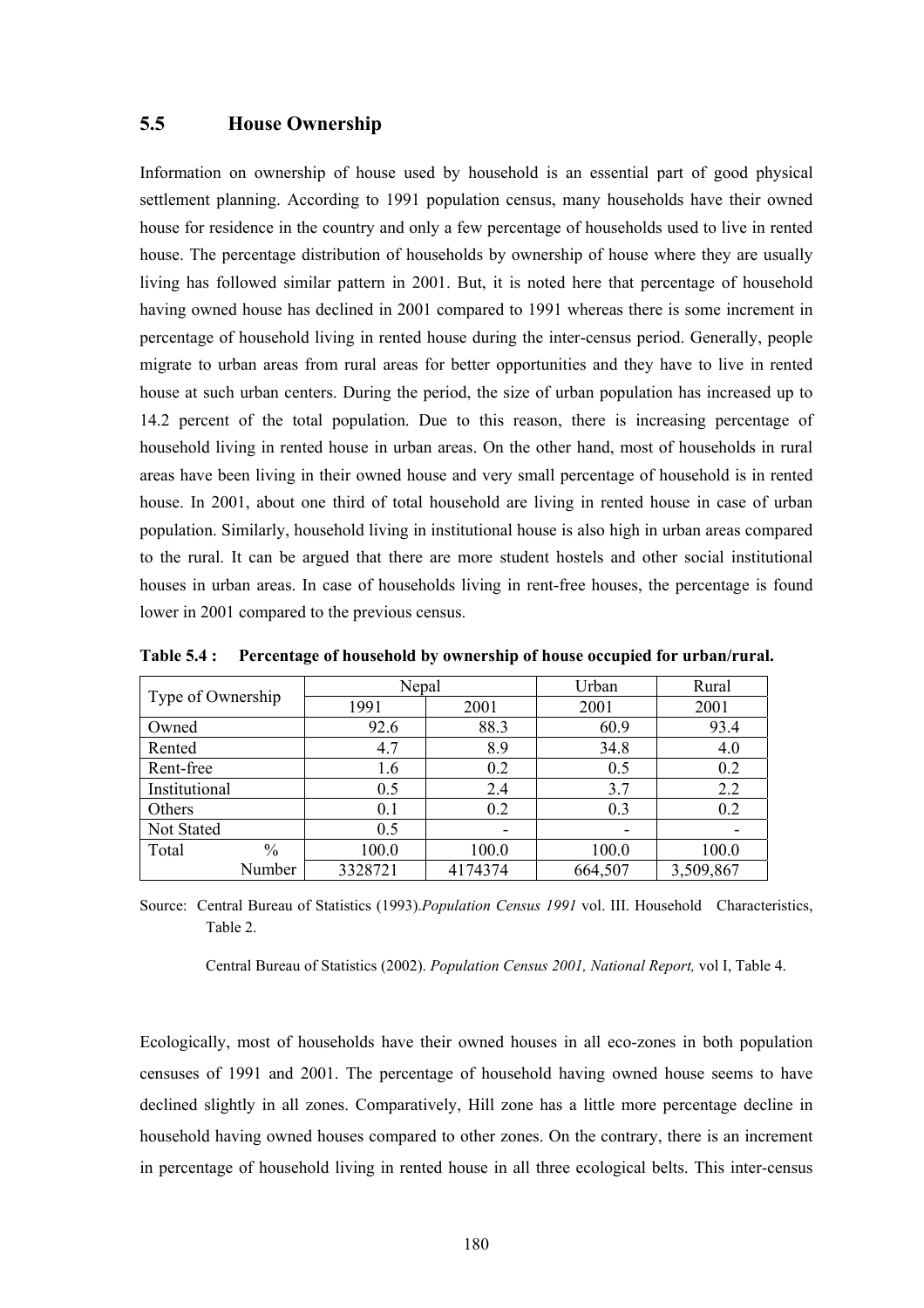period increment might be supported by increasing percentage of household living in rented house especially in district headquarters and other rural areas with urban characteristics like Lamhi in Dang, Jorpati VDC in Kathamand districts, and so on. Among three ecological zones, the increment in rented household is observed more in Hill and it might be due to increased proportion of urban population in the zone. It is noted here that Kathmandu and Pokhara valleys are located in this zone and population in those valleys are more concentrated in urban areas. Though the percentage is low in the case of rent-free households, it also increased in all ecological zones during the inter-census period. In the case of household living in institutional house, there is a slight decline in all zones.

| Type of                |         | Mountain                 |           | Hill                     |           | Terai     |  |  |
|------------------------|---------|--------------------------|-----------|--------------------------|-----------|-----------|--|--|
| Ownership              | 1991    | 2001                     | 1991      | 2001                     | 1991      | 2001      |  |  |
| Owned                  | 95.2    | 92.7                     | 92.0      | 85.5                     | 92.8      | 90.3      |  |  |
| Rented                 | 2.2     | 4.0                      | 5.6       | 11.8                     | 4.1       | 6.7       |  |  |
| Rent-free              | 1.7     | 2.6                      | 1.4       | 2.2                      | 1.9       | 2.6       |  |  |
| Institutional          | 0.4     | 0.4                      | 0.4       | 0.2                      | 0.5       | 0.2       |  |  |
| Others                 | 0.1     | 0.3                      | 0.1       | 0.1                      | 0.1       | 0.2       |  |  |
| Not Stated             | 0.4     | $\overline{\phantom{a}}$ | 0.5       | $\overline{\phantom{a}}$ | 0.5       | ٠         |  |  |
| $\frac{0}{0}$<br>Total | 100.0   | 100.0                    | 100.0     | 100.0                    | 100.0     | 100.0     |  |  |
| Number                 | 274,135 | 285,213                  | 1,558,493 | 1,951,191                | 1,496,093 | 1,937,970 |  |  |

**Table 5.5 : Percentage distribution of household by ownership of house occupied for ecological zones.** 

Source : Same as in Table 5.4

In all five development regions, the percentage of households living in owned house is observed high in both population censuses. However it is declining in all these regions during the period 1991-2001. But the decline is insignificant in Far-western Development Region during the period. In other words, the percentage of it is almost similar in both censuses in the region. Comparatively Central region has little more declined in percentage of it. In this region, the percentage of household living in rented house has increased more compare to other regions during the period. About percentage of household living in rent-free house is also found little increment in all four development regions except Far-western Development Region. In five development regions, the percentage of household living in institutional house is decline in 2001 compare to 1991. It is noted here that there has no remarkable changes in the percentage distribution of households by type of ownership of house between 1991 and 2001 population censuses in the case of Far-western Development Region.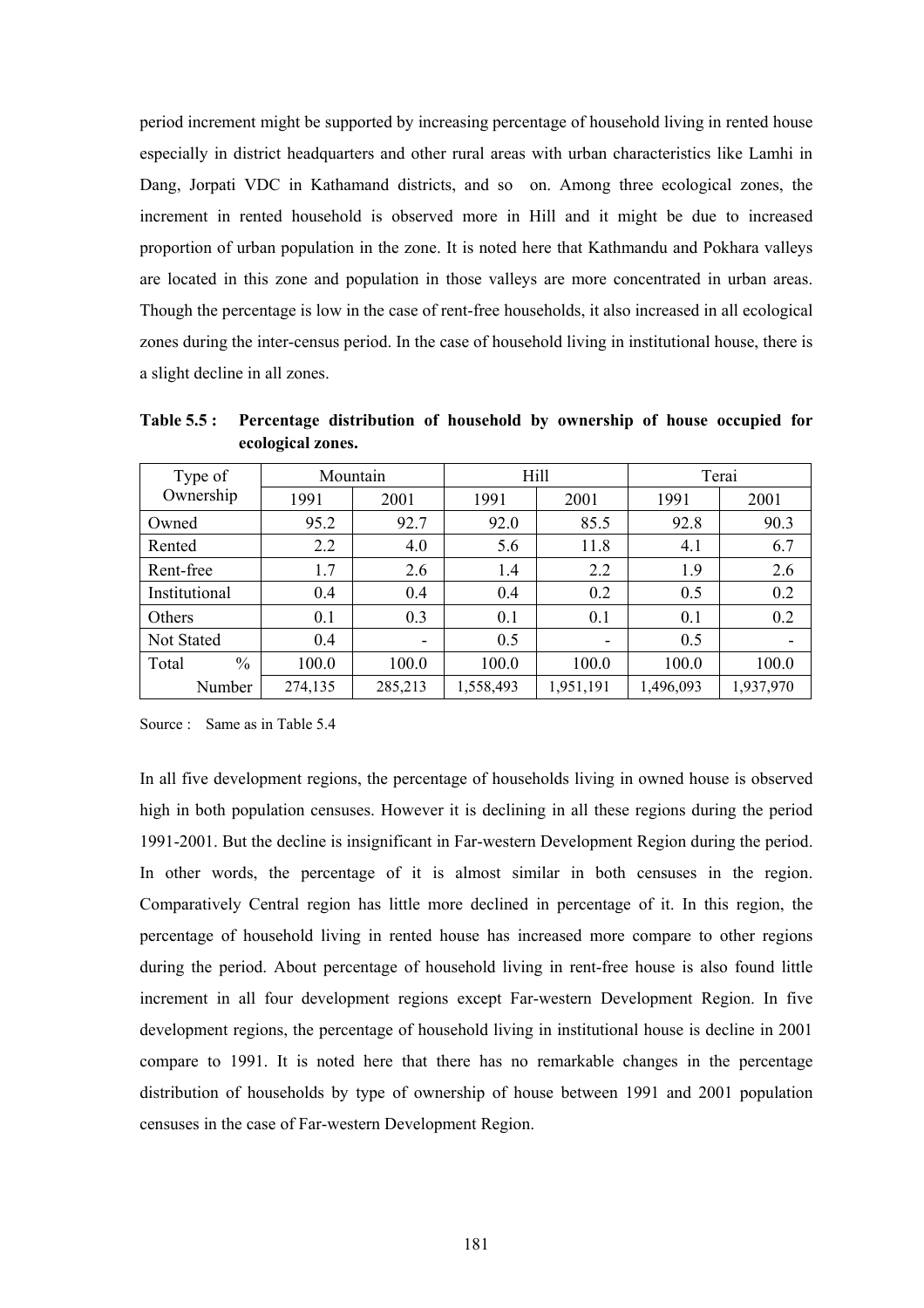| <b>Type of</b> | <b>EDR</b> |       |                | <b>CDR</b> |       | WDR    |        | <b>MWDR</b> | <b>FWDR</b> |        |
|----------------|------------|-------|----------------|------------|-------|--------|--------|-------------|-------------|--------|
| Ownership      | 1991       | 2001  | 1991           | 2001       | 1991  | 2001   | 1991   | 2001        | 1991        | 2001   |
| Owned          | 91.7       | 88.4  | 91.5           | 84.3       | 93.2  | 89.1   | 95.1   | 92.9        | 94.8        | 94.5   |
| Rented         | 4.9        | 7.6   | 6.4            | 13.3       | 4.3   | 8.1    | 2.1    | 4.4         | 2.1         | 2.9    |
| Rent-free      | 2.0        | 3.0   | 1.0            | 2.1        | 1.8   | 2.4    | 1.9    | 2.3         | 2.3         | 2.3    |
| Institutional  | 0.8        | 0.3   | 0.4            | 0.2        | 0.3   | 0.2    | 0.3    | 0.2         | 0.3         | 0.2    |
| Others         | 0.1        | 0.2   | 0.1            | 0.1        | 0.1   | 0.1    | 0.1    | 0.2         | 0.1         | 0.1    |
| Not Stated     | 0.5        | -     | 0.6            | -          | 0.4   | ۰      | 0.5    | -           | 0.5         |        |
| $\%$<br>Total  | 100.0      | 100.0 | 100.0          | 100.0      | 100.0 | 100.0  | 100.0  | 100.0       | 100.0       | 100.0  |
| Number         | 821762     |       | 10003581115428 | 1465753    | 69016 | 863045 | 415846 | 479817      | 285525      | 365401 |

**Table 5.6: Percentage distribution of household by ownership of house occupied for ecological zones, 2001.** 

Source : Same as in Table 5.4.

Among households living in their own house, the percentage distribution is not so different between different types of houses. About one third of household who are living in owned house are in permanent type of house. In rural areas, the distribution of household living in own house by type is found nearer to the national average whereas it is higher than that of national level in urban areas. But the distribution scenario is different in the case of household living in rented house. Most of households who are living in rented are permanent type house and it constitutes more than two third of the total household living in rent. However, rented houses are mostly permanent type both in rural and urban areas. This permanent category is followed by semipermanent type in case of household living in rent. About one fifth of total rural household living in rental house are in Kachchi/others whereas the percentage of it is very low in urban areas. The higher percentage of household residing in rent-free/institutional/ other category are found in permanent type house in urban areas and it is not so observed in the case of rural households.

| <b>House Ownership</b>   | <b>Type of House</b> | <b>National</b> | Urban | Rural |
|--------------------------|----------------------|-----------------|-------|-------|
|                          | Pakki                | 33.3            | 61.9  | 29.8  |
| Own                      | Ardha-pakki          | 30.3            | 17.7  | 31.8  |
|                          | Kachchi/others       | 36.4            | 20.5  | 38.3  |
|                          | Total                | 88.3            | 60.9  | 93.4  |
|                          | Pakki                | 71.0            | 81.1  | 54.3  |
| Rented                   | Ardha-pakki          | 17.5            | 12.3  | 26.1  |
|                          | Kachchi/others       | 11.5            | 6.6   | 19.6  |
|                          | Total                | 8.9             | 34.8  | 4.0   |
|                          | Pakki                | 30.9            | 54.0  | 23.4  |
| Rent-free/Institutional/ | Ardha-pakki          | 31.2            | 25.1  | 33.3  |
| Other                    | Kachchi/others       | 37.8            | 20.9  | 43.4  |
|                          | Total                | 2.8             | 4.4   | 2.5   |

**Table 5.7: Percentage of household by ownership and type of house for urban/rural, 2001.** 

Source : Central Bureau of Statistics (2002). Population Census Results in Gender Perspective (Population Census 2001) Vol. I. Table 1.1.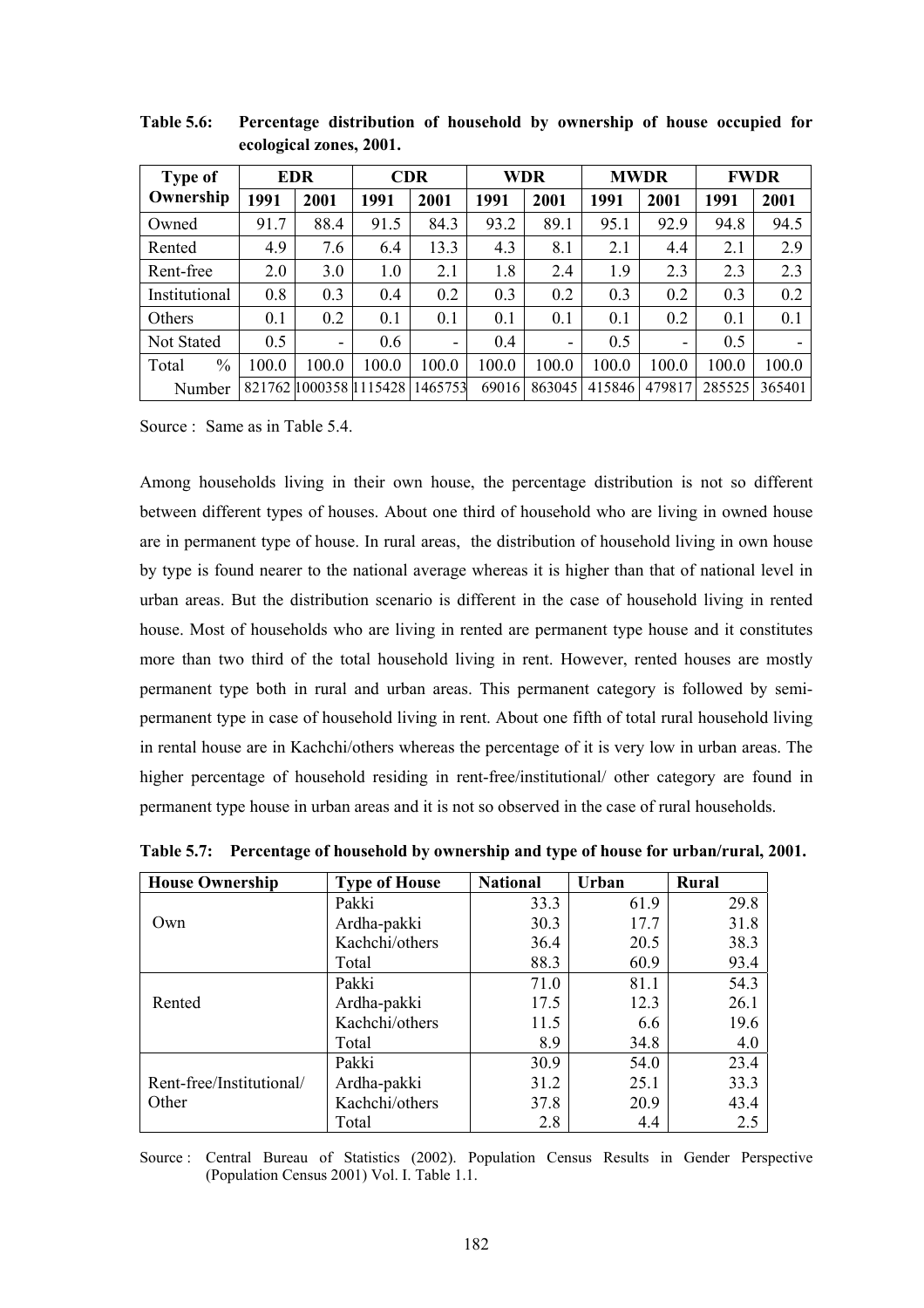In Terai, higher percentage of household having owned house is temporary type and it is followed by semi-permanent type. On the other hand, there is more percentage of household having owned permanent type house in both Mountain and Hill zones and it is also followed by semi-permanent house type. According to ownership status of house, higher percentage household in rented house is observed in Hill zone. It is only about one fifth of the total household living in rent in semipermanent and temporary house and the rest is in permanent house type in Hill zone. Similarly, the type of house used by household in rent is mostly permanent in Terai and Mountain zones. It is observed that the percentage of household living in rent is, comparatively, low in all Kachchi/other type of house in all ecological zones. In the case of rent-free, institutional and other type of ownership, comparatively more percentage of household is found in temporary and other type of houses in Terai zone. But it is found higher in Hill zone in permanent type of house and followed by semi-permanent house. In Mountain zone, such type households by ownership are more in semi-permanent followed by permanent type of house.

| <b>House Ownership</b>   | <b>Type of House</b> | Mountain | <b>Hill</b> | Terai |
|--------------------------|----------------------|----------|-------------|-------|
|                          | Pakki                | 45.2     | 47.4        | 18.1  |
| Own                      | Ardha-pakki          | 41.8     | 33.1        | 25.9  |
|                          | Kachchi/others       | 13.0     | 19.5        | 56.0  |
|                          | Total                | 92.7     | 85.5        | 90.3  |
|                          | Pakki                | 48.0     | 80.2        | 56.6  |
| Rented                   | Ardha-pakki          | 35.3     | 13.4        | 23.4  |
|                          | Kachchi/others       | 16.7     | 6.5         | 20.0  |
|                          | Total                | 4.0      | 11.8        | 6.7   |
|                          | Pakki                | 29.3     | 41.0        | 22.3  |
| Rent-free/Institutional/ | Ardha-pakki          | 41.7     | 33.6        | 27.5  |
| Other                    | Kachchi/others       | 29.0     | 25.4        | 50.3  |
|                          | Total                | 3.3      | 2.6         | 3.0   |

**Table 5.8: Percentage of household by ownership and type of house for ecological zones, 2001.** 

Source : Same as in Table 5.7.

In Eastern Development Region, more percentage of households who are living in their own houses are in temporary type of houses (Kachchi/others) and followed by semi-permanent type of house. In this region, little percentage of households is in permanent type of house of their own. On the other hand, higher percentage of household living in their own is in permanent house type in Far-western and Western regions. But it is high in semi-permanent house type in Mid-western region. In the case of rented house, higher percentage of household is living in permanent type of house and it is followed by semi-permanent type of house in all five development regions. In Central region, the highest percentage of household living in rent is found in permanent type house, which is also the highest among all these regions. But there is higher percentage of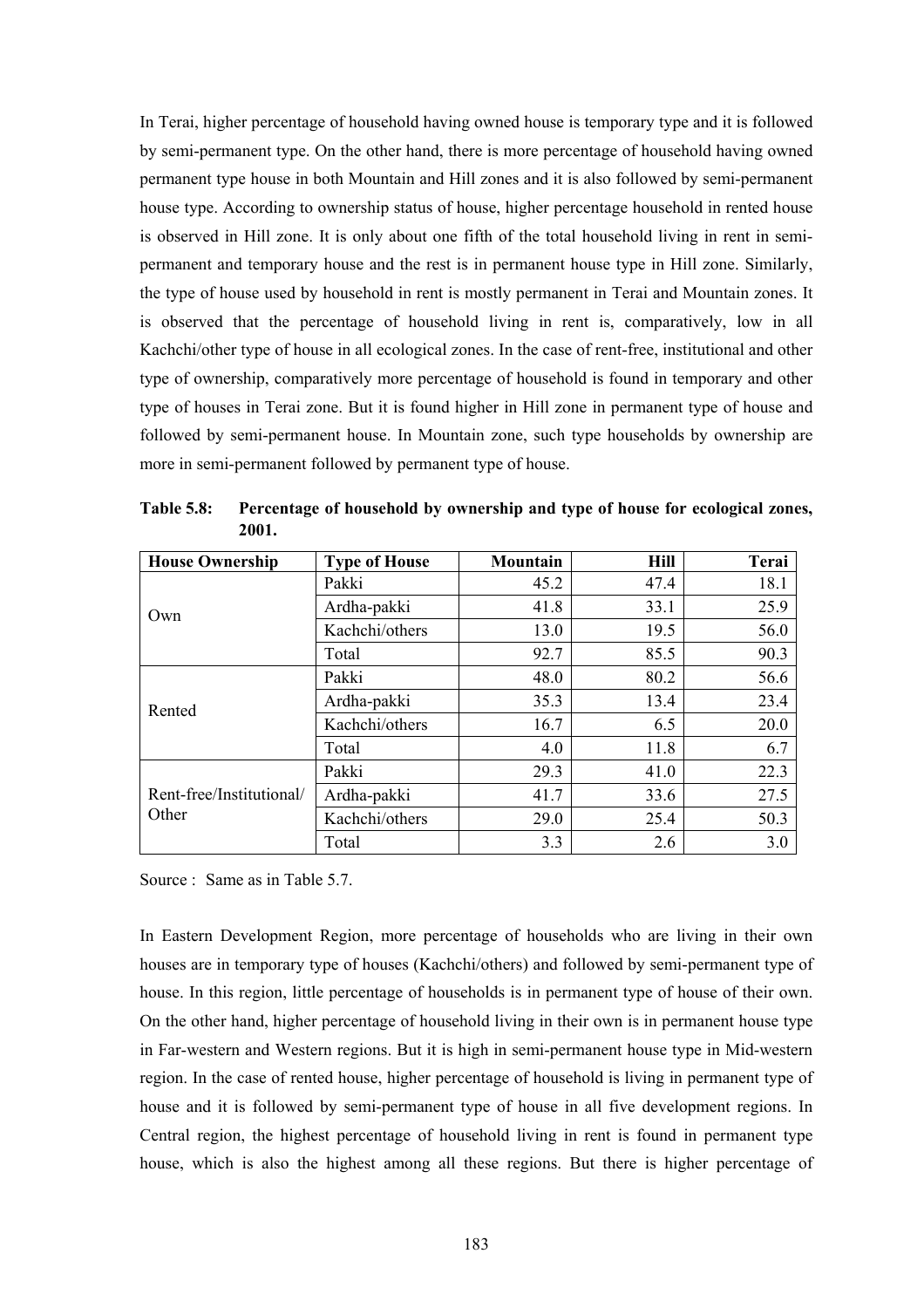households in temporary type of house who are living in rent-free, institutional or others in Eastern and Mid-western Development Regions. It is concentrated more in permanent type of house in the case of other three development regions.

| <b>House Ownership</b>   | <b>Type of</b> | <b>EDR</b> | <b>CDR</b> | <b>WDR</b> | <b>MWDR</b> | <b>FWDR</b> |
|--------------------------|----------------|------------|------------|------------|-------------|-------------|
|                          | <b>House</b>   |            |            |            |             |             |
|                          | Pakki          | 11.6       | 35.5       | 50.8       | 25.4        | 52.8        |
|                          | Ardha-pakki    | 33.0       | 29.3       | 26.7       | 39.2        | 23.5        |
| Own                      | Kachchi/others | 55.4       | 35.2       | 22.6       | 35.4        | 23.7        |
|                          | Total          | 88.9       | 84.3       | 89.1       | 92.9        | 94.5        |
|                          | Pakki          | 43.5       | 82.1       | 73.3       | 63.9        | 60.6        |
|                          | Ardha-pakki    | 33.8       | 11.0       | 16.7       | 21.1        | 19.9        |
| Rented                   | Kachchi/others | 22.7       | 6.9        | 10.0       | 15.0        | 19.6        |
|                          | Total          | 7.6        | 13.3       | 8.1        | 4.4         | 2.9         |
|                          | Pakki          | 19.3       | 38.3       | 40.4       | 22.9        | 33.9        |
| Rent-free/Institutional/ | Ardha-pakki    | 29.7       | 29.9       | 31.3       | 37.2        | 33.5        |
| Other                    | Kachchi/others | 51.0       | 31.8       | 28.3       | 39.9        | 32.6        |
|                          | Total          | 3.6        | 2.4        | 2.8        | 2.7         | 2.6         |

**Table 5.9 : Percentage of household by ownership and type of house for development regions, 2001.** 

Source : Same as in Table 5.7.

## **5.6 Distribution of House**

Shelter is one of the basic human needs. Though the information on quality of house is not available in the country, the census provides some data about residential house. According to the 2001 population census, there is on average 1.16 households in a house in the country. As expected, the average household per house is observed higher in urban area than the national average. However, there is also found more than one household living in a single house even in rural area. It can be argued that it might be supported by the inclusion of sub-urban areas and district headquarters where more than single household might live in single house. Again, some of these households might be living in rent. Ecologically, Hill zone has higher average household per house followed by Terai and Mountain. Similarly, Central Development Region has higher average household per house and it might due to having more urban areas. It contains most populated Kathmandu Valleys and industrial as well as commercial area such as Birgunj, Hetauda, Bharatpur, etc. In the case of average household per house, this region is followed by Far-western Development Region where it is observed higher than that of national average.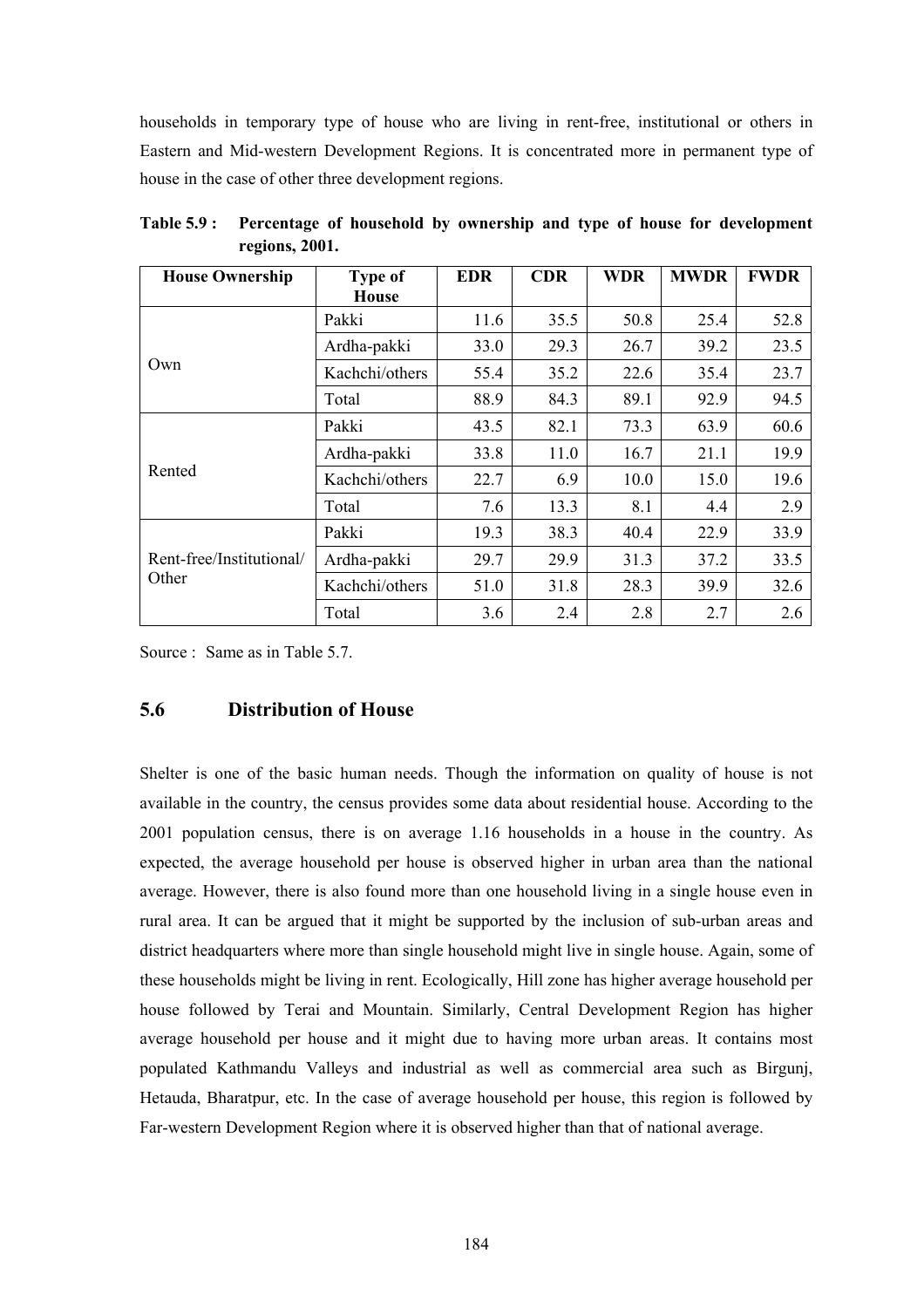| Area                           | <b>House</b> | Household | Average<br>household per<br>house |
|--------------------------------|--------------|-----------|-----------------------------------|
| <b>Nepal</b>                   | 3,598,212    | 4,174,374 | 1.16                              |
| Urban                          | 436,533      | 664,507   | 1.52                              |
| Rural                          | 3,161,679    | 3,509,867 | 1.11                              |
| <b>Ecological Zone</b>         |              |           |                                   |
| Mountain Zone                  | 253,006      | 285,213   | 1.13                              |
| Hill Zone                      | 1,667,410    | 1,951,191 | 1.17                              |
| Terai Zone                     | 1,677,796    | 1,937,970 | 1.16                              |
| <b>Development Region</b>      |              |           |                                   |
| Eastern Development Region     | 898,616      | 1,000,358 | 1.11                              |
| Central Development Region     | 1,175,867    | 1,465,753 | 1.25                              |
| Western Development Region     | 776,788      | 863,045   | 1.11                              |
| Mid-western Development Region | 439,906      | 479,817   | 1.09                              |
| Far-western Development Region | 307,035      | 365,401   | 1.19                              |

**Table 5.10 : Distribution of house, household and average household per house for urbanrural, ecological zones and development regions, 2001.** 

Source : Central Bureau of Statistics (2003). Special tabulation National Population Census 2001. Central Bureau of Statistics (2002). Population Census 2001 National Report, Vol. I Tab. 2.

The data presented in Table 5.11 shows that about three fourths of the total urban household live in single house whereas the percentage of household living in single house is more in rural areas than that of urban. In rural areas, only less than one percent of houses have four and more households. But it is found about 6 percent in urban. Similarly, more percentage of houses in urban areas has 2-3 households in comparison to rural areas. But there is no any significant difference between three ecological zones in the case of house having single household. The data shows clearly that Mountain zone has comparatively very few percentage of four and more households in a single house. By development region, the percentage of house having four and more households is found in Central Development Region and it is due to higher proportion of urban population in the region. House having 2-3 households is found more in Far-western Development Region and it is followed by Central Development Region. There is almost similar percentage of such house in other three development regions. Having single household in house is observed more in Mid-western Development Region and followed by Eastern Development Region.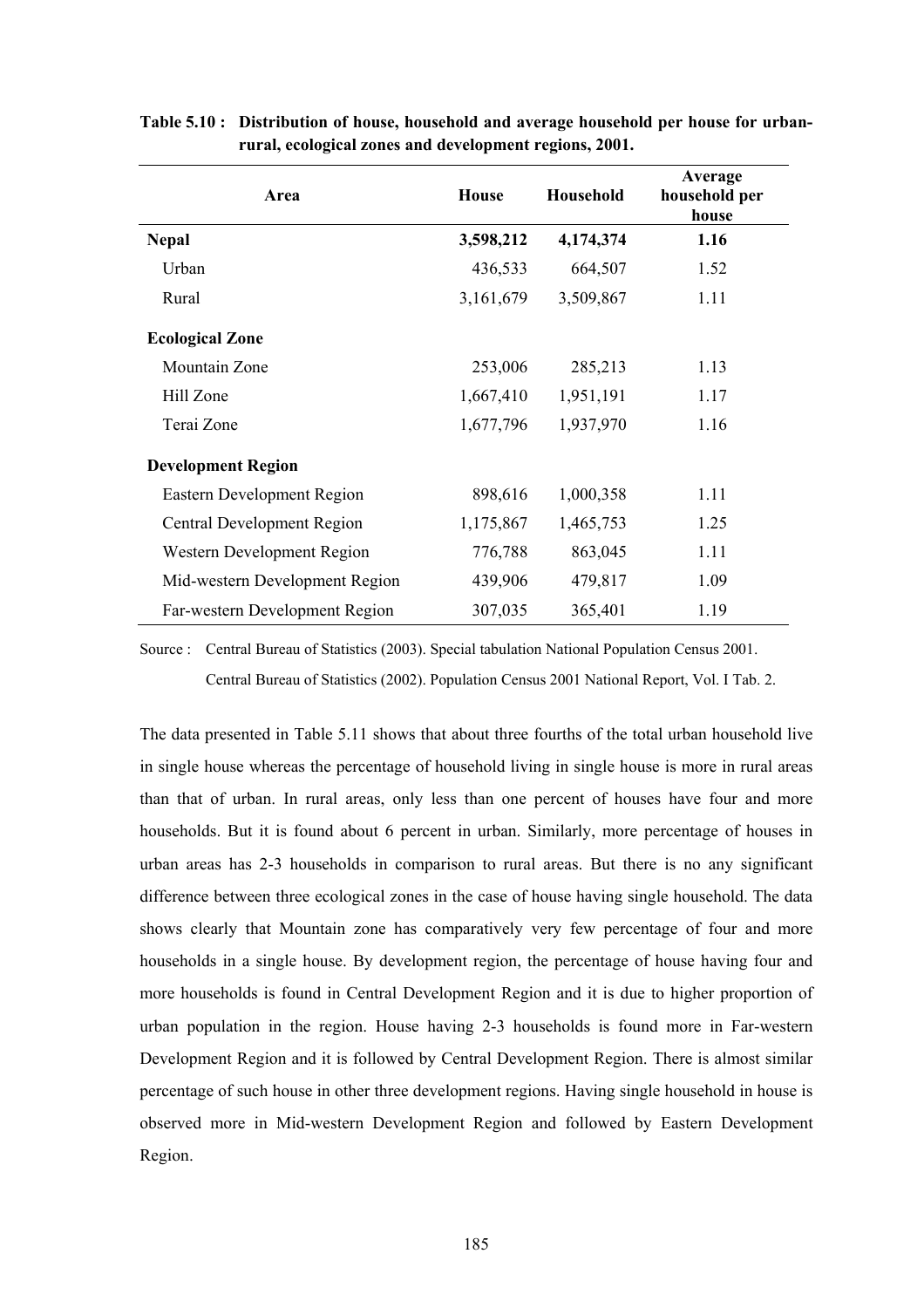|                                   | <b>Percentage of House Having Number of Household</b> |         |      |              |  |  |  |
|-----------------------------------|-------------------------------------------------------|---------|------|--------------|--|--|--|
| Area                              | 1                                                     | $2 - 3$ | $4+$ | <b>Total</b> |  |  |  |
| <b>Nepal</b>                      | 90.17                                                 | 8.48    | 1.35 | 3,598,212    |  |  |  |
| Urban                             | 75.14                                                 | 18.68   | 6.18 | 436,533      |  |  |  |
| Rural                             | 92.25                                                 | 7.07    | 0.68 | 3,161,679    |  |  |  |
| <b>Ecological Zone</b>            |                                                       |         |      |              |  |  |  |
| Mountain Zone                     | 90.54                                                 | 8.82    | 0.64 | 253,006      |  |  |  |
| Hill Zone                         | 90.28                                                 | 8.17    | 1.55 | 1,667,410    |  |  |  |
| Terai Zone                        | 90.02                                                 | 8.73    | 1.25 | 1,677,796    |  |  |  |
| <b>Development Region</b>         |                                                       |         |      |              |  |  |  |
| <b>Eastern Development Region</b> | 92.74                                                 | 6.36    | 0.91 | 898,616      |  |  |  |
| Central Development Region        | 86.65                                                 | 10.86   | 2.49 | 1,175,867    |  |  |  |
| Western Development Region        | 92.39                                                 | 6.85    | 0.76 | 776,788      |  |  |  |
| Mid-western Development Region    | 93.36                                                 | 6.13    | 0.51 | 439,906      |  |  |  |
| Far-western Development Region    | 85.99                                                 | 13.04   | 0.97 | 307,035      |  |  |  |

**Table 5.11: Percentage distribution of house by number of household residing in the house for rural-urban, ecological zones and development regions, 2001.** 

Source : Central Bureau of Statistics (2003). Special tabulation National Population Census 2001.

#### **5.7 Source of Drinking Water**

Overall, 53.4 per cent household in Nepal is served by piped water. The second common source of drinking water is Tube-well/Borehole (28.6 percent) followed by well (9.1 percent) and spout water (6.5 percent). Still, 1.5 per cent households draw water from river/stream and 0.9 per cent draw water from some other sources. Combining together (piped water and that from Tube-well) the percent of households with access to improved source of drinking water comes to be 82 per cent.



**Fig. 5.1: Percentage distribution of the households by source of drinking water, Population Census 2001**

Distribution of drinking water by source is not homogenous across the regions. Sixty-six per cent households draw water from piped line in urban areas whereas the corresponding figure for rural areas is 51 per cent resulting in a 15-percentage point difference in piped water as water source used by place of residence. The other sources of drinking water follows similar pattern in urban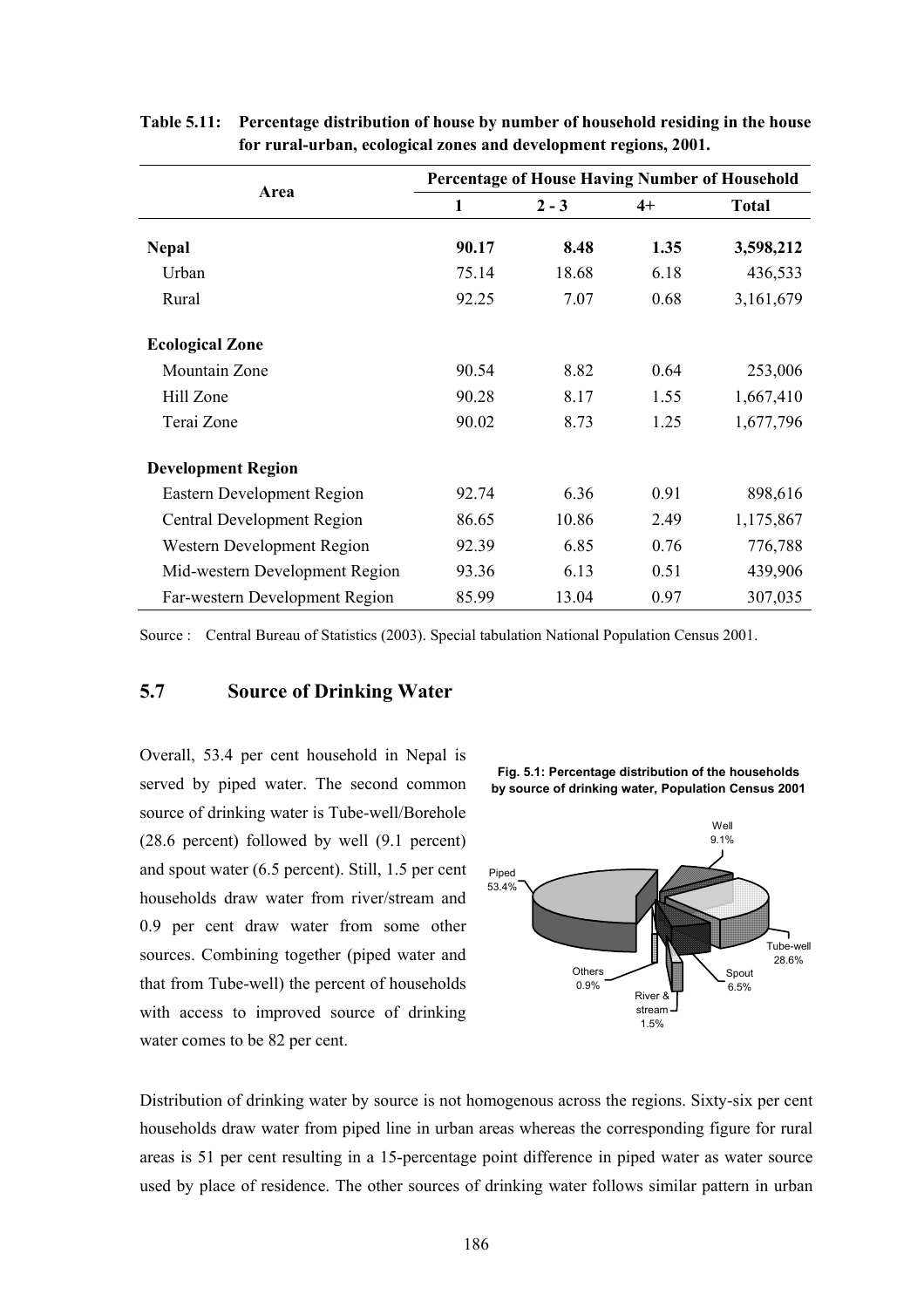and rural areas, however their strength is different. For example, the second common source of drinking water is Tube-well in both urban and rural areas. However, 23.3 per cent households in urban areas and 29.6 per cent households in rural areas use Tube-well as drinking water source. In terms of households with access to improved source of drinking water, households in urban areas have better access (89.4 per cent) than households in rural areas (80.7 per cent).

|                    | Percentage distribution of source of drinking water |      |               |                |                   |        |                   | Total      |
|--------------------|-----------------------------------------------------|------|---------------|----------------|-------------------|--------|-------------------|------------|
| Area               | Piped                                               | Well | Tube<br>-well | Spout<br>Water | Rivers/<br>Stream | Others | Total<br>Per cent | Households |
| Nepal              | 53.4                                                | 9.1  | 28.6          | 6.5            | 1.5               | 0.9    | 100.0             | 4,174,457  |
| Place of Residence |                                                     |      |               |                |                   |        |                   |            |
| Urban              | 66.1                                                | 5.9  | 23.3          | 3.3            | 0.5               | 0.9    | 100.0             | 664,507    |
| Rural              | 51.1                                                | 9.7  | 29.6          | 7.0            | 1.7               | 0.9    | 100.0             | 3,509,950  |
| Ecological Belt    |                                                     |      |               |                |                   |        |                   |            |
| Mountain           | 72.7                                                | 6.3  | 0.0           | 17.2           | 3.5               | 0.4    | 100.0             | 285,217    |
| Hill               | 72.7                                                | 12.1 | 2.5           | 10.2           | 2.0               | 0.5    | 100.0             | 1,950,345  |
| Terai              | 31.1                                                | 6.6  | 59.3          | 1.1            | 0.6               | 1.4    | 100.0             | 1,938,895  |
| Development Region |                                                     |      |               |                |                   |        |                   |            |
| <b>EDR</b>         | 35.6                                                | 9.3  | 48.7          | 4.7            | 1.0               | 0.7    | 100.0             | 1,001,121  |
| <b>CDR</b>         | 58.3                                                | 8.6  | 28.4          | 3.3            | 0.6               | 0.7    | 100.0             | 1,465,753  |
| <b>WDR</b>         | 69.3                                                | 9.0  | 14.0          | 5.5            | 1.1               | 1.1    | 100.0             | 863,045    |
| <b>MWDR</b>        | 52.0                                                | 11.5 | 17.5          | 14.3           | 4.0               | 0.7    | 100.0             | 479,009    |
| <b>FWDR</b>        | 47.0                                                | 7.9  | 23.4          | 16.0           | 3.6               | 2.1    | 100.0             | 365,529    |

**Table 5.12 : Distribution of households by various sources of drinking water by regions, Nepal 2001.** 

Source : Population Census 2001.

Piped water is the major source of drinking water in Mountain and Hill regions (72.7 per cent in each region), whereas Tube-well is the major source of drinking water in Terai region (59.3 per cent). In terms of households with access to improved source of drinking water, households in Terai region has better access to improved source of

**Fig. 5.2 : Access to improved source of drinking water by regions, population census 2001**

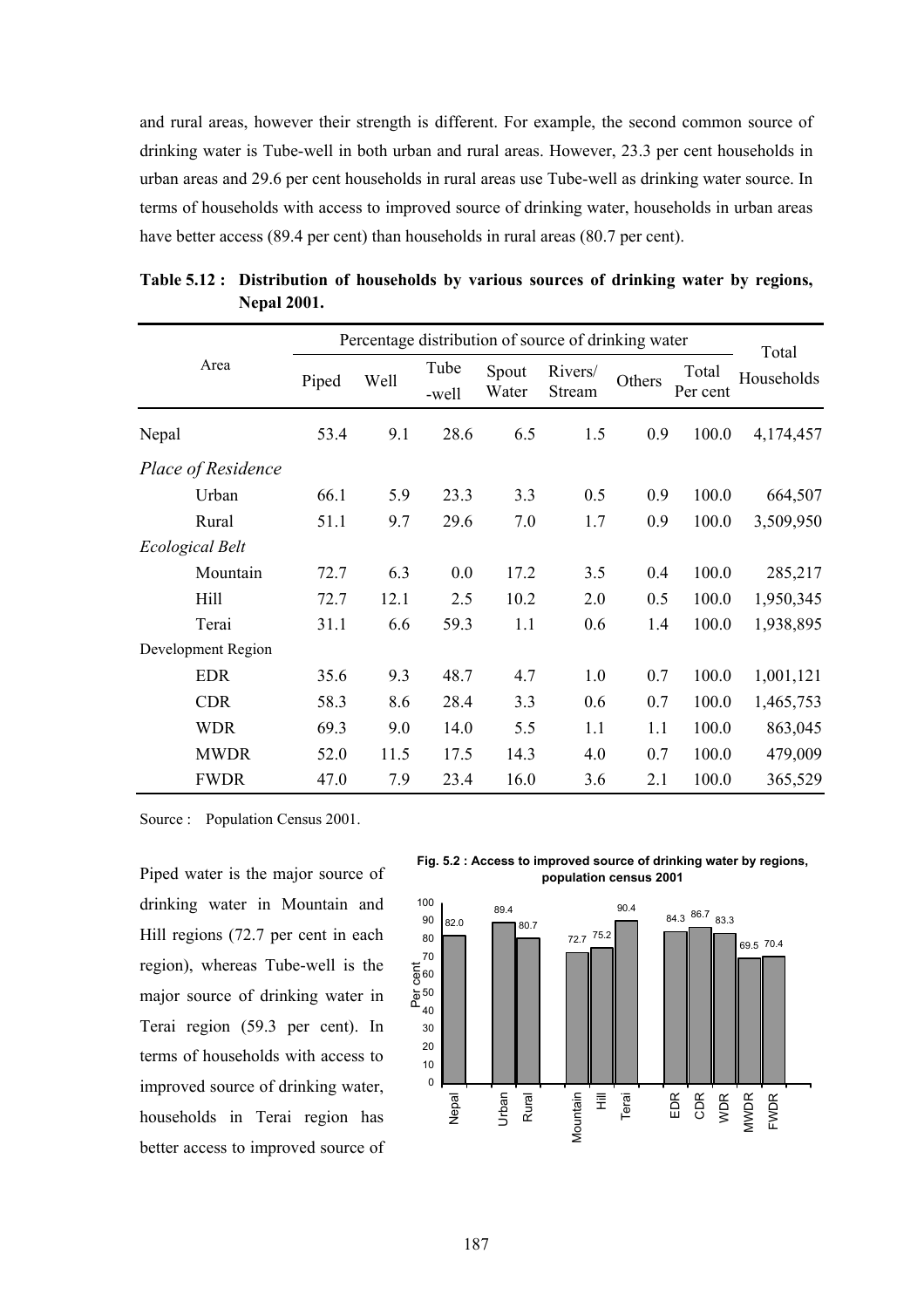drinking water (90.4 per cent) than households in other regions (72.7 per cent in Mountain and 75.2 per cent in Hill region).

The distribution of the water source by development region shows that Tube-well is the major source of drinking water in Eastern Development Region (48.7 per cent), whereas for other development regions piped water is the major source of drinking water. In terms of households served by piped water, Western Development Region stands in top position with 69.3 per cent households getting water from piped line. Data also shows that access to improved source of drinking water is above national average in Eastern, Central and Western development regions whereas in Mid-western and Far-western development regions, access to improved source of drinking water is below national average.

| Year | Source         | improved source of drinking water | Percentage distribution of<br>households with access to |       | Sample Households |         |         |  |
|------|----------------|-----------------------------------|---------------------------------------------------------|-------|-------------------|---------|---------|--|
|      |                | Urban                             | Rural                                                   | Total | Urban             | Rural   | Total   |  |
|      |                |                                   |                                                         |       |                   |         |         |  |
| 1991 | <b>NFHS</b>    | 89.9                              | 42.8                                                    | 45.9  | 1621              | 23124   | 24745   |  |
| 1996 | <b>NDHS</b>    | 84.9                              | 61.4                                                    | 63.4  | 716               | 7366    | 8082    |  |
| 2000 | <b>BCHIMES</b> | 92.3                              | 78.1                                                    | 79.9  | 1346              | 8923    | 10269   |  |
| 2001 | <b>NDHS</b>    | 86.0                              | 71.1                                                    | 72.8  | 900               | 7702    | 8602    |  |
| 2001 | Census         | 89.4                              | 80.7                                                    | 82.0  | *400934           | *457791 | *858725 |  |

**Table 5.13 : Distribution households by access to improved source of drinking water in different years** 

Note: \* refers to the actual number of households surveyed in Population Census 2001 for the administration of the sample count (Form II). However, weight/raising factor has been assigned to get estimated numbers of characteristics under study. All together, there are 664507 urban households and 3509950 rural households (4174457 total households) enumerated in Population Census 2001.

Table 5.13 presents data on access to improved source of drinking water by place of residence in different years. Surprisingly, the data values obtained from different sources are not consistent. The 1996 NDHS data compared to 1991 NFHS shows that there was expected pattern of increment in access to safe drinking water in national level and rural areas, however in urban areas there is unexpected drop in access to safe drinking water by 5 percentage points. Similarly, estimate obtained in NDHS 2001 is around seven percentage points less than estimates obtained from BCHIMES 2000. However, the estimates obtained from BCHIMES 2000 and that from Population Census 2001 seems to be more consistent compared to others. Furthermore, it should be noted that the number of urban centers and its size is also changing over different time points. For example, in 1991 there were 33 urban centers which rose to 58 in 2001. Also, in many urban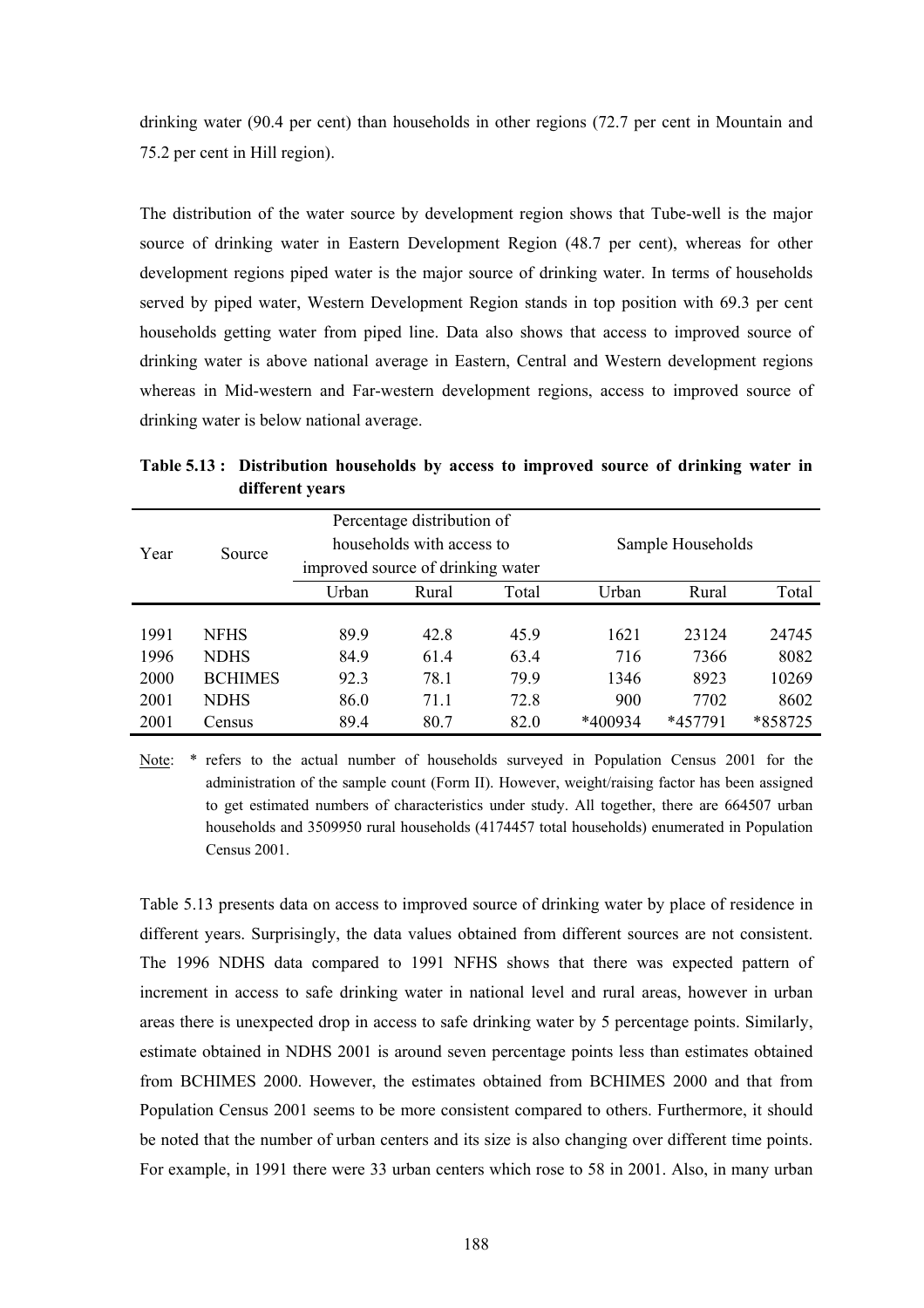centers, it is discouraging to note that it has not been fully carried out the basic requirement of urbanization like access to improved source of drinking water, roads, electricity etc.

Comparison of 1991, 1996 and Census 2001 data shows that nationally there has been increase in access to improved source of drinking water by around 18 percentage points in every 5 years. This is true for rural areas also. The urban rural gap in access to improved source of drinking water is also narrowing over the years.

#### **5.8 Fuel Used for Cooking**

Wood is the major source of cooking fuel in Nepal. Nearly two in three households depend on firewood for cooking purpose. The second common source of cooking fuel is kerosene, which serves 13.7 per cent households followed by cow dung 10.1 per cent. Only 7.7 per cent households used LP Gas (LPG), which is generally affordable by higher/middle income group in Nepal. Smoke release from burning solid fuels such as firewood, charcoal, dung etc. during the time of cooking food is one of the common causes of respiratory illnesses among women and children in Nepal. Overall, 77 per cent of households in Nepal depend on solid fuels.

|                    |      |          |            | Main source of fuel used for cooking |             |        |                   | Total      |
|--------------------|------|----------|------------|--------------------------------------|-------------|--------|-------------------|------------|
| Area               | Wood | Kerosene | <b>LPG</b> | Bio-gas                              | Cow<br>Dung | Others | Total<br>Per cent | Households |
| Nepal              | 66.2 | 13.7     | 7.7        | 1.7                                  | 10.1        | 0.7    | 100.0             | 4174458    |
| Place of Residence |      |          |            |                                      |             |        |                   |            |
| Urban              | 33.2 | 34.1     | 27.3       | 1.8                                  | 2.5         | 1.0    | 100.0             | 664400     |
| Rural              | 72.4 | 9.8      | 4.0        | 1.7                                  | 11.5        | 0.6    | 100.0             | 3510058    |
| Ecological Belt    |      |          |            |                                      |             |        |                   |            |
| Mountain           | 95.5 | 3.2      | 0.4        | 0.1                                  | 0.7         | 0.2    | 100.0             | 285229     |
| Hill               | 72.3 | 16.0     | 8.9        | 1.9                                  | 0.1         | 0.8    | 100.0             | 1950822    |
| Terai              | 55.6 | 12.8     | 7.7        | 1.7                                  | 21.5        | 0.7    | 100.0             | 1938407    |
| Development Region |      |          |            |                                      |             |        |                   |            |
| <b>EDR</b>         | 66.3 | 9.9      | 4.3        | 1.2                                  | 17.7        | 0.6    | 100.0             | 1000362    |
| <b>CDR</b>         | 55.6 | 19.3     | 11.2       | 1.2                                  | 11.4        | 1.3    | 100.0             | 1465813    |
| <b>WDR</b>         | 65.3 | 13.1     | 10.3       | 3.4                                  | 7.6         | 0.3    | 100.0             | 863049     |
| <b>MWDR</b>        | 81.0 | 11.3     | 4.3        | 1.1                                  | 2.1         | 0.2    | 100.0             | 479817     |
| <b>FWDR</b>        | 90.8 | 5.5      | 1.9        | 1.5                                  | 0.1         | 0.3    | 100.0             | 365417     |

**Table 5.14 : Distribution of households by various sources of fuel use for cooking by regions, Nepal, 2001.** 

Source : Population Census 2001.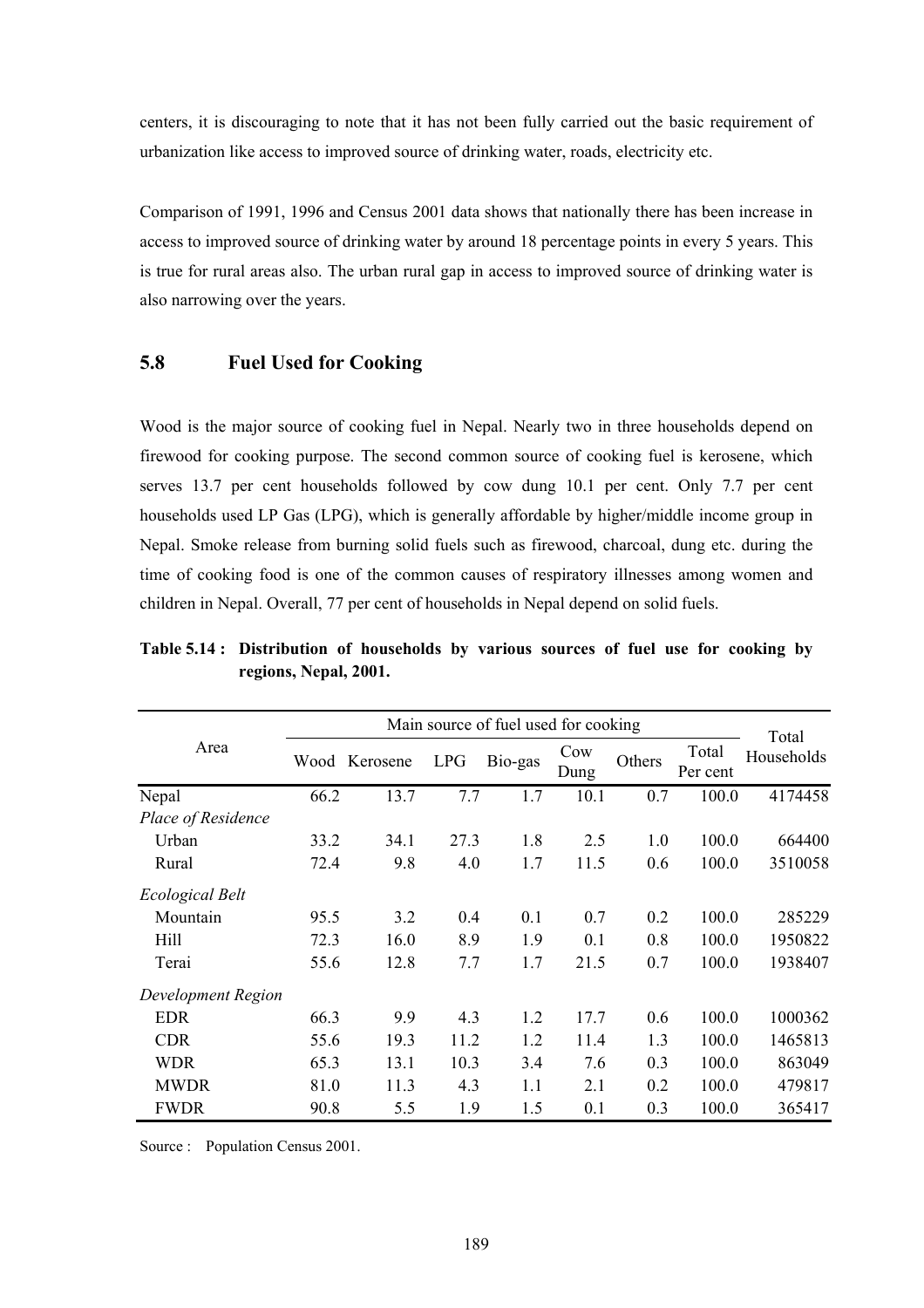Firewood is the major source of cooking fuel in rural areas and kerosene in urban areas. Use of LPG is mainly concentrated in urban areas  $(27.3 \text{ per cent})$  compared to rural areas  $(4 \text{ per cent})$ . In rural areas 84.5 per cent households depend on solid fuels for cooking whereas, the corresponding figure for urban areas is 36.7 per cent.

Distribution of the data by ecological belt shows that overwhelming majority of the households in Mountain region (96.4 per cent) depends on solid fuel for cooking. In all regions, firewood is the major source of cooking fuel. The second common source of cooking fuel in Hill region is kerosene, which served 16 per cent households whereas; in Terai region it is dung, which served 21.5 per cent households.

**Fig. 5.3: Proportion of households using solid fuels for cooking by regions, Population Census 2001**



Overall, 73.2 per cent households in Hill region and 77.8 per cent households in Terai region used solid fuel for cooking.

Data by development regions show that kerosene/LPG is mainly used in Central and Western Development Regions compared to other Development Regions. Across the regions, there is 22.9 percentage points variation in use of solid fuels for cooking (91.2 per cent in Far-western Development Region and 68.3 per cent in Central Development Region).

| Year         | Source                   |              | Percentage distribution of<br>households using solid fuel for<br>cooking |              | Sample Households |                |                 |  |
|--------------|--------------------------|--------------|--------------------------------------------------------------------------|--------------|-------------------|----------------|-----------------|--|
|              |                          | Urban        | Rural                                                                    | Total        | Urban)            | Rural          | Total           |  |
| 2000<br>2001 | <b>BCHIMES</b><br>Census | 38.7<br>36.7 | 94.8<br>84.5                                                             | 87.6<br>77.0 | 1346<br>400934    | 8923<br>457791 | 10269<br>858725 |  |

**Table 5.15: Distribution of households using solid fuel for cooking in the year 2000 and 2001.** 

Over the years, around 10 percentage point reduction in use of solid fuel for cooking is found in both rural areas and national level. However, in urban areas there has been some decrease in the use of solid fuels by two percentage points. The small reduction in urban areas could be explained by the fact that already around 61 per cent households had used kerosene or gas for cooking purpose in the year 2000.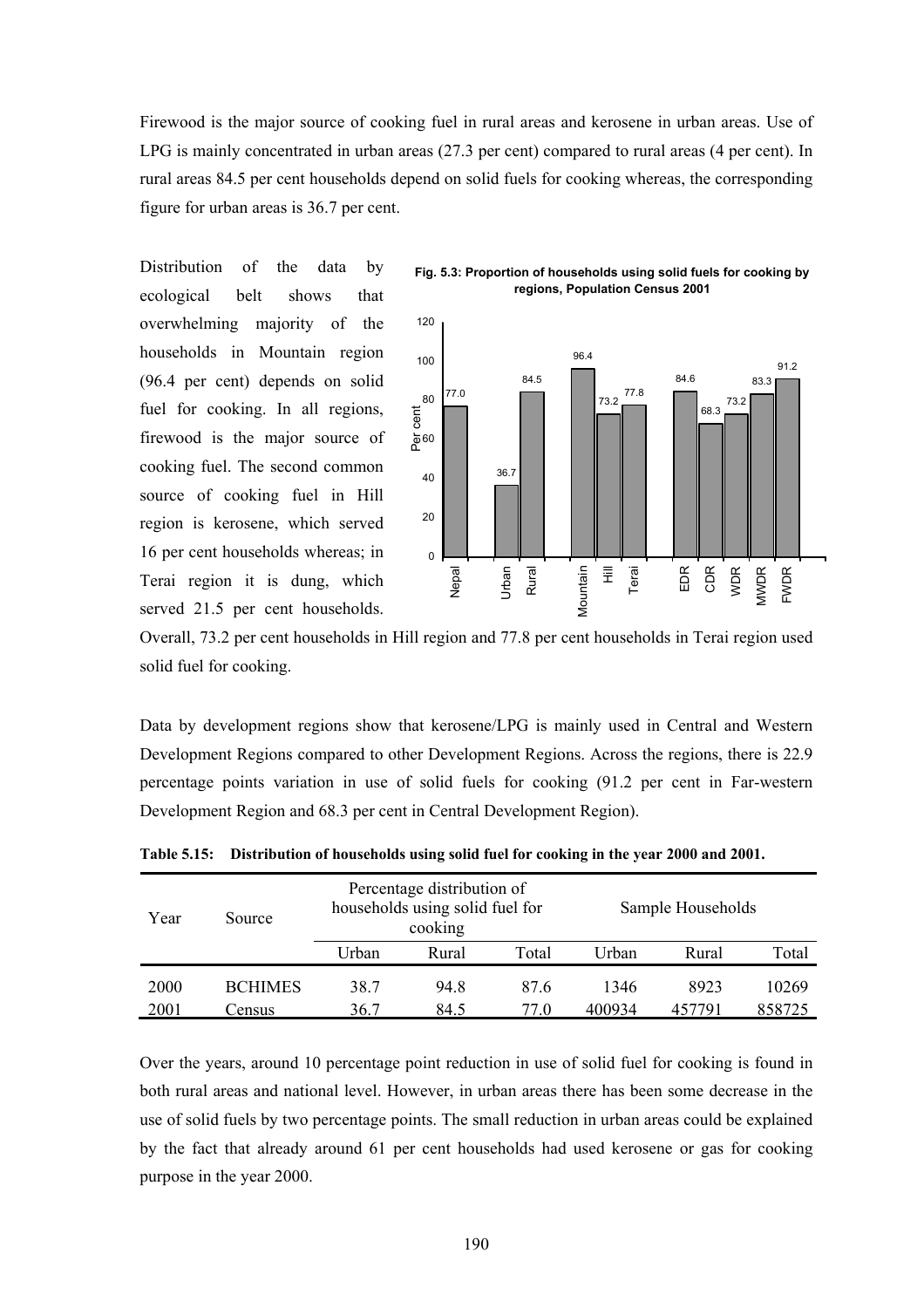#### **5.9 Fuel Used for Lighting**

Kerosene is the major source of lighting fuel in Nepal. Around 58 per cent households depend on kerosene for lighting purpose. The second common source of lighting fuel is electricity, which serves 39.8 per cent households. Small proportion of the households (2.5 per cent) depend on other sources of lighting fuels such as bio-gas, wood, candle light etc.

Distribution of the sources of fuel used for lighting purpose is not homogenous across the regions. In urban areas, significantly large proportion of the households (83.4 per cent) are using electricity as main source of lighting fuels whereas the corresponding figure for rural areas is 31.5 per cent, resulting around 52 percentage points difference in electricity as main source of lighting fuel.

|                        |             |          | Main source of fuel used for lighting |        |                   |                     |
|------------------------|-------------|----------|---------------------------------------|--------|-------------------|---------------------|
| Area                   | Electricity | Kerosene | <b>Bio Gas</b>                        | Others | Total<br>Per cent | Total<br>Households |
| Nepal                  | 39.8        | 57.7     | 0.2                                   | 2.3    | 100.0             | 4,174,457           |
| Place of Residence     |             |          |                                       |        |                   |                     |
| Urban                  | 83.4        | 16.2     | 0.2                                   | 0.2    | 100.0             | 664,507             |
| Rural                  | 31.5        | 65.6     | 0.2                                   | 2.7    | 100.0             | 3,509,950           |
| <b>Ecological Belt</b> |             |          |                                       |        |                   |                     |
| Mountain               | 21.4        | 66.3     | 0.0                                   | 12.3   | 100.0             | 285,213             |
| Hill                   | 43.2        | 53.9     | 0.2                                   | 2.8    | 100.0             | 1,951,191           |
| Terai                  | 39.1        | 60.4     | 0.2                                   | 0.3    | 100.0             | 1,938,053           |
| Development Region     |             |          |                                       |        |                   |                     |
| <b>EDR</b>             | 30.5        | 68.6     | 0.2                                   | 0.7    | 100.0             | 1,000,441           |
| <b>CDR</b>             | 53.2        | 46.3     | 0.2                                   | 0.3    | 100.0             | 1,465,753           |
| <b>WDR</b>             | 42.8        | 56.2     | 0.2                                   | 0.7    | 100.0             | 863,045             |
| <b>MWDR</b>            | 25.4        | 63.6     | 0.2                                   | 10.8   | 100.0             | 479,817             |
| <b>FWDR</b>            | 23.1        | 69.6     | 0.2                                   | 7.1    | 100.0             | 365,401             |

| Table 5.16: Distribution of households by various sources of fuel use for lighting by |  |  |  |  |  |  |
|---------------------------------------------------------------------------------------|--|--|--|--|--|--|
| regions, Nepal 2001                                                                   |  |  |  |  |  |  |

Source : Population Census 2001.

Distribution of the data by ecological regions shows that in all three ecological belts, kerosene is the major source of fuel used for lighting facility followed by electricity. Households in Hill region have better access to electricity for lighting purpose (43.2 per cent) than households in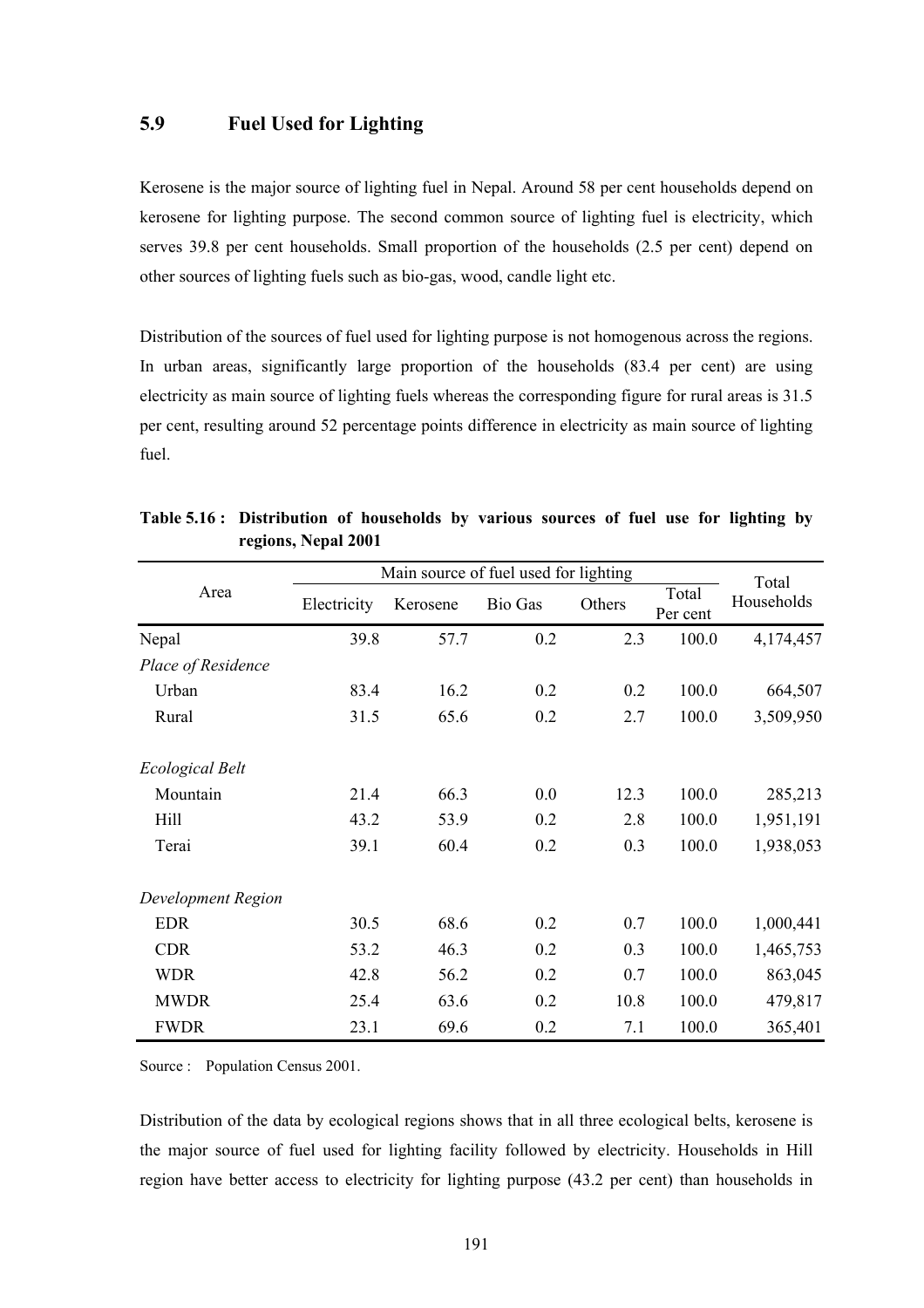Terai and Mountain regions (39.1 and 21.4 per cent respectively). In Mountain region, 12.3 per cent households used some other sources of fuels such as wood, candle light etc for lighting purpose since they do not have access to or can afford either electricity or kerosene as fuel for lighting purpose.

In Central Development Region, major source of lighting fuel is electricity (53.2 per cent), whereas in all other development regions, kerosene is the major source of lighting fuel. There is around 30 percentage points difference in use of electricity as lighting fuel across the regions. Among these, households in Far-western and Mid-western Regions have the lowest coverage rate. As in Mountain Region, some significant proportion of the households in Mid-western Development Region (10.8 per cent) used some other sources of fuels such as wood, candle light etc for lighting purpose.

Table 5.17 presents distribution of the households by electricity as main source of lighting fuels in different years. However, the data are not strictly comparable since the definition used in census and other surveys are not similar. In census 2001, households were asked about the main source of fuel used for lighting purpose. Accordingly, those households who are getting electricity from any source (Nepal Electricity Corporation or Micro-hydro Power or Solar System) could be reported as having electricity for lighting purpose. In contrast to this, in all surveys, households were asked the question whether they had electricity facility in the households. So it could be expected that in surveys, those households that benefited from Solar System or Micro-hydro Power might not be included. Also, since such characteristics are mainly concentrated in rural areas, it is expected to include largely the contribution of Micro-hydro Power and Solar System for lighting purpose in many rural areas. However, for urban areas its effect is low.

| Year | Source         |       | Percentage distribution of<br>households using electricity as<br>main source of lighting fuels |       | Sample Households |        |        |
|------|----------------|-------|------------------------------------------------------------------------------------------------|-------|-------------------|--------|--------|
|      |                | Urban | Rural                                                                                          | Total | Urban             | Rural  | Total  |
|      |                |       |                                                                                                |       |                   |        |        |
| 1991 | <b>NFHS</b>    | 77.8  | 8.3                                                                                            | 12.9  | 1621              | 23124  | 24745  |
| 1996 | <b>NDHS</b>    | 78.4  | 12.1                                                                                           | 17.9  | 716               | 7366   | 8082   |
| 2000 | <b>BCHIMES</b> | 79.8  | 16.5                                                                                           | 24.6  | 1346              | 8923   | 10269  |
| 2001 | <b>NDHS</b>    | 85.7  | 17.4                                                                                           | 24.6  | 900               | 7702   | 8602   |
| 2001 | Census         | 83.4  | 31.5                                                                                           | 39.8  | 400934            | 457791 | 858725 |

**Table 5.17 : Distribution of households by electricity as main source of lighting fuels in different years**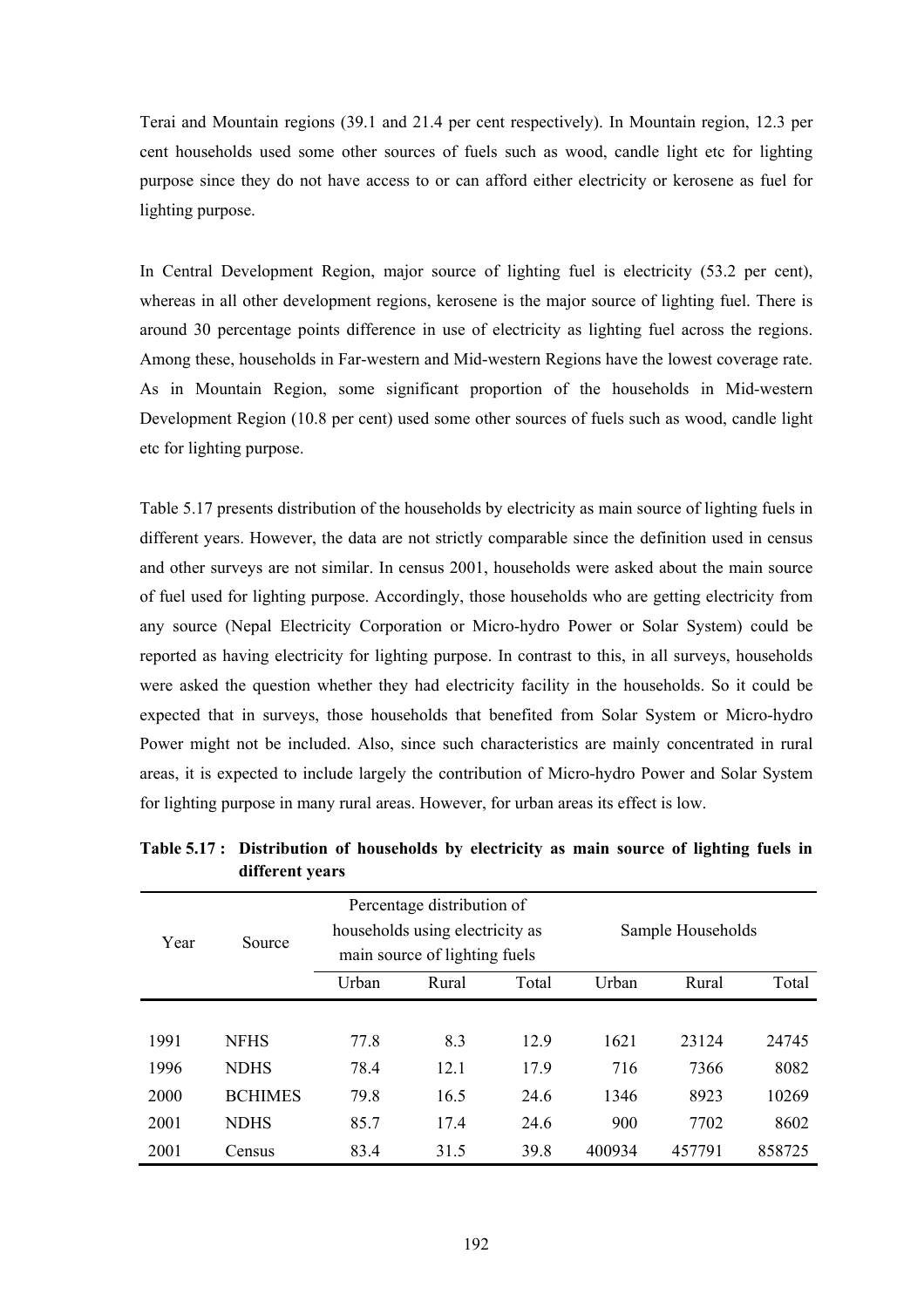Since, contribution of Micro-hydro Power and Solar System is minimum in urban areas, this could be one possible reason showing smooth increment in electricity for lighting purpose in urban areas over the years. However, for rural areas and national level, there is 15 percentage points increment in use of electricity for lighting facility in Census 2001 compared to BCHIMES 2000 or NDHS 2001.

#### **5.10 Access to Toilet Facility**

The census data shows that overall 46.8 per cent households in Nepal have toilet facility. Among these, around one-half of the households have modern flush system toilet and another half households have simple ordinary toilet. There is a wide difference in households having toilet facility by place of residence. Households in urban areas are nearly two times more likely to have toilet facility than households in rural areas (78.1 per cent vs 40.8 per cent). Similarly, in rural areas there are only 17.3 per cent households with modern flush system toilet whereas the corresponding figure for urban households is 53 per cent.

|                    | Households having toilet facility $(\%)$ |      |       | Type of toilet facility |          | Total      |
|--------------------|------------------------------------------|------|-------|-------------------------|----------|------------|
| Area               | Yes                                      | No   | Total | Modern<br>with Flush    | Ordinary | Households |
| Nepal              | 46.8                                     | 53.2 | 100.0 | 23.0                    | 23.8     | 4,174,457  |
| Place of Residence |                                          |      |       |                         |          |            |
| Urban              | 78.1                                     | 21.9 | 100.0 | 53.0                    | 25.0     | 664,507    |
| Rural              | 40.8                                     | 59.2 | 100.0 | 17.3                    | 23.5     | 3,509,950  |
| Ecological Belt    |                                          |      |       |                         |          |            |
| Mountain           | 40.8                                     | 59.2 | 100.0 | 7.9                     | 32.9     | 285,214    |
| Hill               | 56.5                                     | 43.5 | 100.0 | 27.2                    | 29.2     | 1,951,192  |
| Terai              | 37.9                                     | 62.1 | 100.0 | 21.0                    | 16.9     | 1,938,051  |
| Development Region |                                          |      |       |                         |          |            |
| <b>EDR</b>         | 46.1                                     | 53.9 | 100.0 | 15.7                    | 30.4     | 1,000,441  |
| <b>CDR</b>         | 51.7                                     | 48.3 | 100.0 | 30.4                    | 21.2     | 1,465,753  |
| WDR                | 55.1                                     | 44.9 | 100.0 | 27.0                    | 28.1     | 863,045    |
| <b>MWDR</b>        | 31.9                                     | 68.1 | 100.0 | 16.2                    | 15.7     | 479,817    |
| <b>FWDR</b>        | 28.6                                     | 71.4 | 100.0 | 12.6                    | 16.0     | 365,401    |

**Table 5.18 : Distribution of households by toilet facility by regions, Nepal, 2001.** 

Source : Population Census 2001.

Comparison of the data by ecological belt shows that highest proportion of the households having toilet facility is found in Hill region (56.5 per cent) followed by Mountain and Terai region (40.8 per cent and 37.9 per cent respectively). However, distributions of the households by toilet type do not show similar pattern. In Mountain region, only 7.9 per cent households have modern flush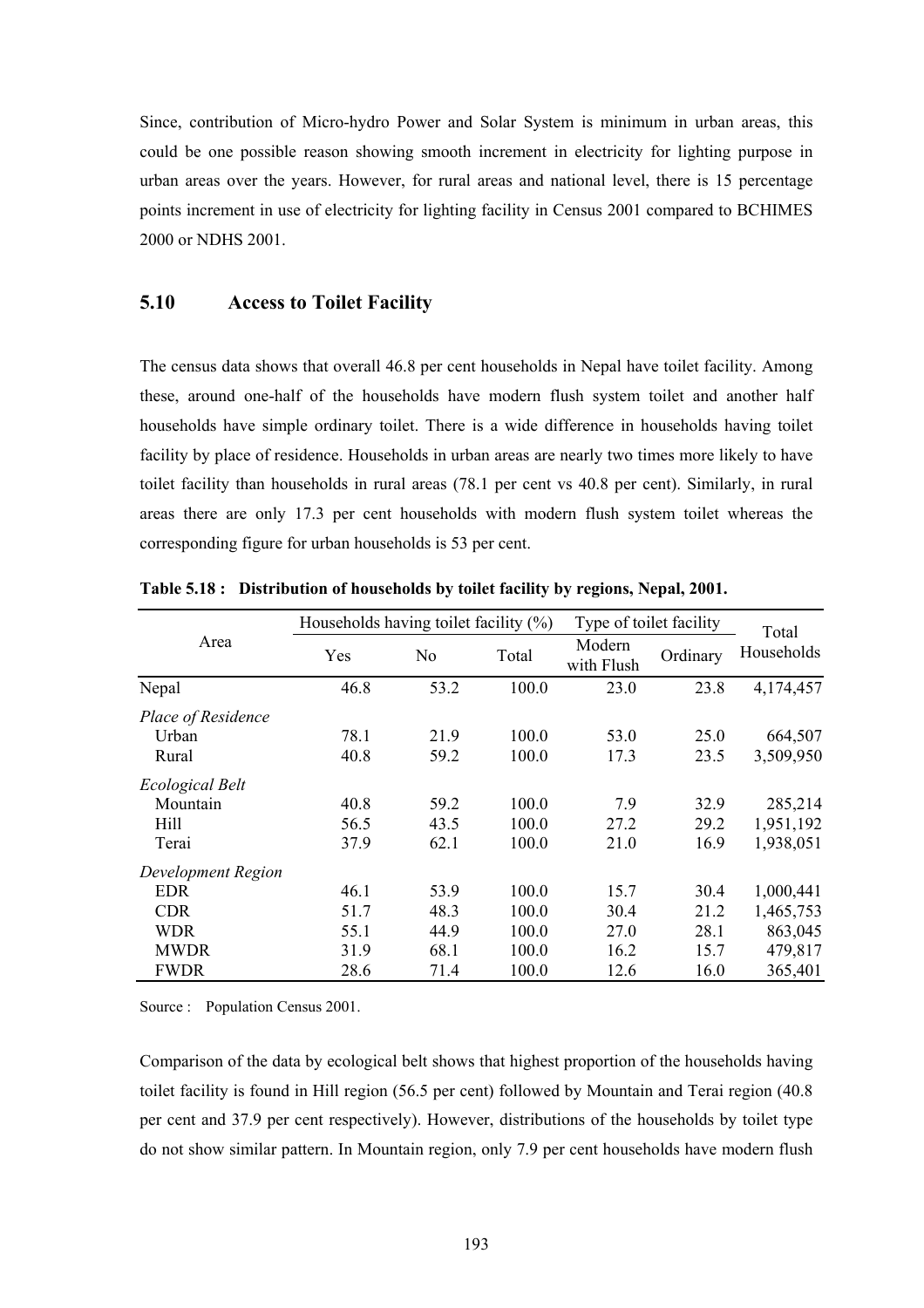system toilet although 40.8 per cent households have toilet facility. Access to modern flush system toilet is better in Hill region followed by Terai region.

There exists wide variation in households having toilet facility by development regions. Access to toilet facility among development regions varies by 26.5 percentage points. More than 50 per cent households in Central and Western Development Regions have toilet facility, whereas in other Development Regions, access to toilet facility is below national average of 46.8 per cent. Data also shows that highest proportion of the households with modern flush system toilet is found in Central Development Region (30.4 per cent) and lowest proportion in Far-western Development Region (12.6 per cent).

Table 5.19 presents data on access to toilet facility by place of residence in different years. The data shows expected pattern of increment in access to toilet facility in urban areas. Similar pattern is also observed in rural areas and national level up to the year 2000. However, in rural areas and national level as reported in NDHS 2001, there is two percentage points decrease in households having toilet facility compared to BCHIMES 2000. Similarly, increase in access to toilet facility by 14 percentage points in rural areas and national level as reported in Census 2001 compared to BCHIMES 2000 makes comparison of the data over the years a problem. The cause specific analysis for this has yet to be done.

|      |                |       | Percentage distribution of       |       |                   |         |         |  |
|------|----------------|-------|----------------------------------|-------|-------------------|---------|---------|--|
| Year | Source         |       | households with access to toilet |       | Sample Households |         |         |  |
|      |                |       | facility                         |       |                   |         |         |  |
|      |                | Urban | Rural                            | Total | Urban             | Rural   | Total   |  |
| 1991 | <b>NFHS</b>    | 69.8  | 16.5                             | 20.0  | 1,621             | 23,124  | 24,745  |  |
| 1996 | <b>NDHS</b>    | 73.7  | 17.7                             | 22.7  | 716               | 7,366   | 8,082   |  |
| 2000 | <b>BCHIMES</b> | 74.7  | 27.1                             | 33.2  | 1,346             | 8,923   | 10,269  |  |
| 2001 | NDHS           | 79.9  | 24.7                             | 30.5  | 900               | 7,702   | 8,602   |  |
| 2001 | Census         | 78.1  | 40.8                             | 46.8  | 400,934           | 457,791 | 858,725 |  |

**Table 5.19: Distribution of households by access to toilet facility in different years.** 

#### **5.11 Radio and Television Facility in the Households**

The census data shows that more than half (53.1 per cent) of the households in Nepal have radio facility, whereas TV facility is limited to only 22.5 per cent of the households. Overall, 41.3 per cent of the households have no access to either one or the other means of information media i.e. the radio or the TV. Distribution of these facilities is not homogeneous across the region. Urbanrural differential in households having TV facility is more remarkable than radio. There is 38.3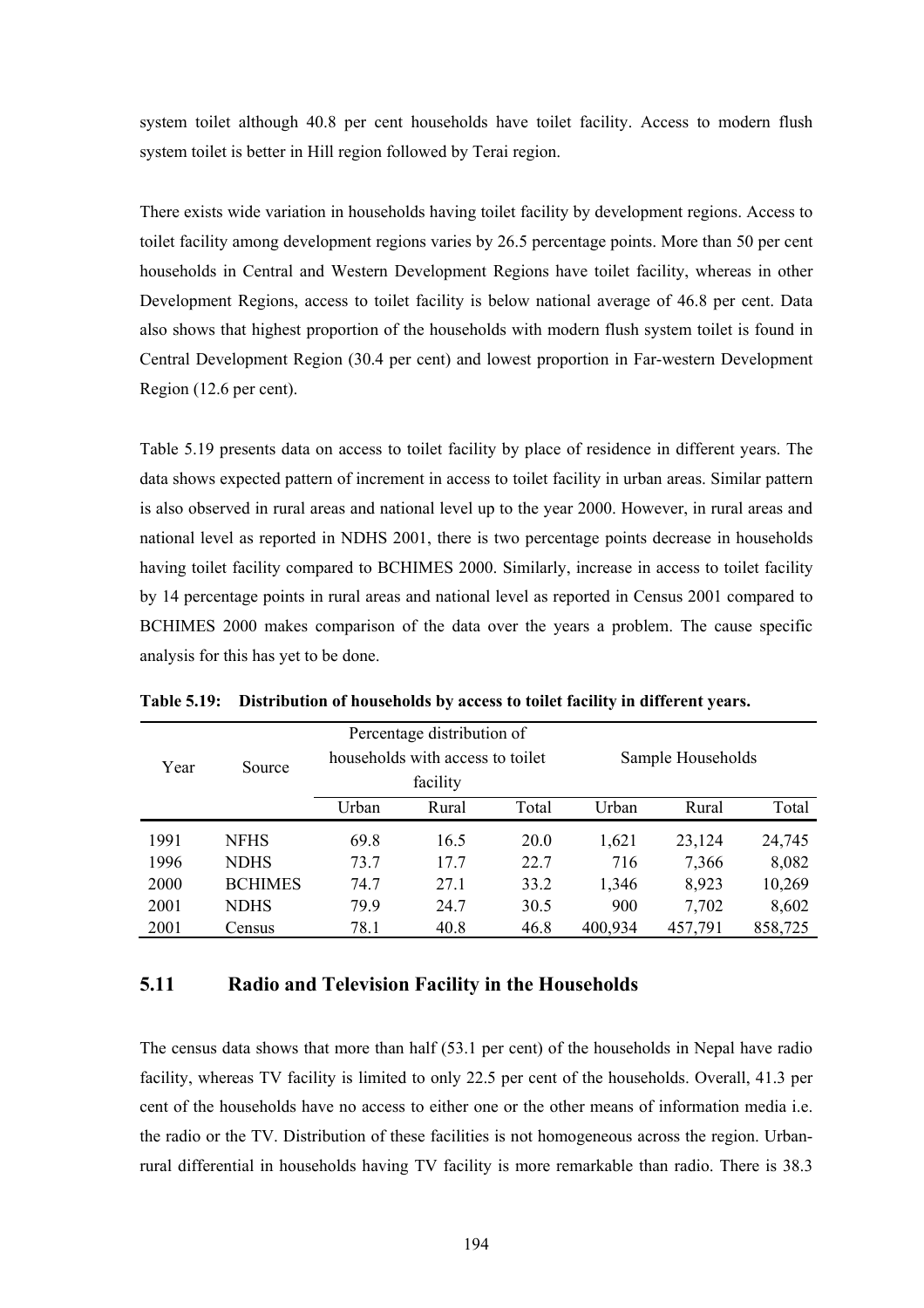percentage points difference in households having TV facility by place of residence, whereas the differences for radio facility accounted to 13.8 percentage points.

|                    |       | Percentage of households having |                         | Total<br>Households |  |
|--------------------|-------|---------------------------------|-------------------------|---------------------|--|
| Area               | Radio | TV                              | Neither<br>Radio nor TV |                     |  |
| Nepal              | 53.1  | 22.5                            | 41.3                    | 4,174,371           |  |
| Place of Residence |       |                                 |                         |                     |  |
| Urban              | 64.7  | 54.9                            | 24.0                    | 664,507             |  |
| Rural              | 50.9  | 16.4                            | 44.5                    | 3,509,864           |  |
| Ecological Belt    |       |                                 |                         |                     |  |
| Mountain           | 53.9  | 4.5                             | 45.6                    | 285,208             |  |
| Hill               | 63.4  | 22.6                            | 33.3                    | 1,951,194           |  |
| Terai              | 42.6  | 25.1                            | 48.6                    | 1,937,969           |  |
| Development Region |       |                                 |                         |                     |  |
| <b>EDR</b>         | 48.8  | 19.3                            | 45.4                    | 1,000,356           |  |
| <b>CDR</b>         | 53.6  | 32.9                            | 38.7                    | 1,465,754           |  |
| <b>WDR</b>         | 57.5  | 19.3                            | 37.3                    | 863,048             |  |
| <b>MWDR</b>        | 55.5  | 11.8                            | 42.0                    | 479,812             |  |
| <b>FWDR</b>        | 49.5  | 11.6                            | 48.4                    | 365,401             |  |

**Table 5.20 : Distribution of households by households having Radio, TV facility by regions, Nepal, 2001.** 

Source : Population Census 2001.

Note : Columns are not mutually exclusive in above classification, for example: households having radio facility may or may not have TV. Hence, row total percent exceeds 100.

The data across the ecological belt does not show similar pattern of distribution of radio and TV facility. More households in Hill region owned radio, whereas TV is more prevalent in Terai region. In Mountain region, only 4.5 per cent households owned TV. It is interesting to note that although prevalence of TV is highest in Terai region, but in the same region, prevalence of radio is lowest. Overall, the data shows that highest proportion of the households in Terai region (48.6 per cent) has no access to even one information media: Radio or TV. This is followed by Mountain region (45.6 per cent).

There exists wide variation in households having TV facility by development regions. Access to TV facility among development regions varies by 21.3 percentage points. Variation in radio facility is however low compared to TV facility. Data shows that households in Western Development Region have better access to radio facility (57.5 per cent), whereas TV is more common in Central Development Region (32.9 per cent). Data also shows that households in Mid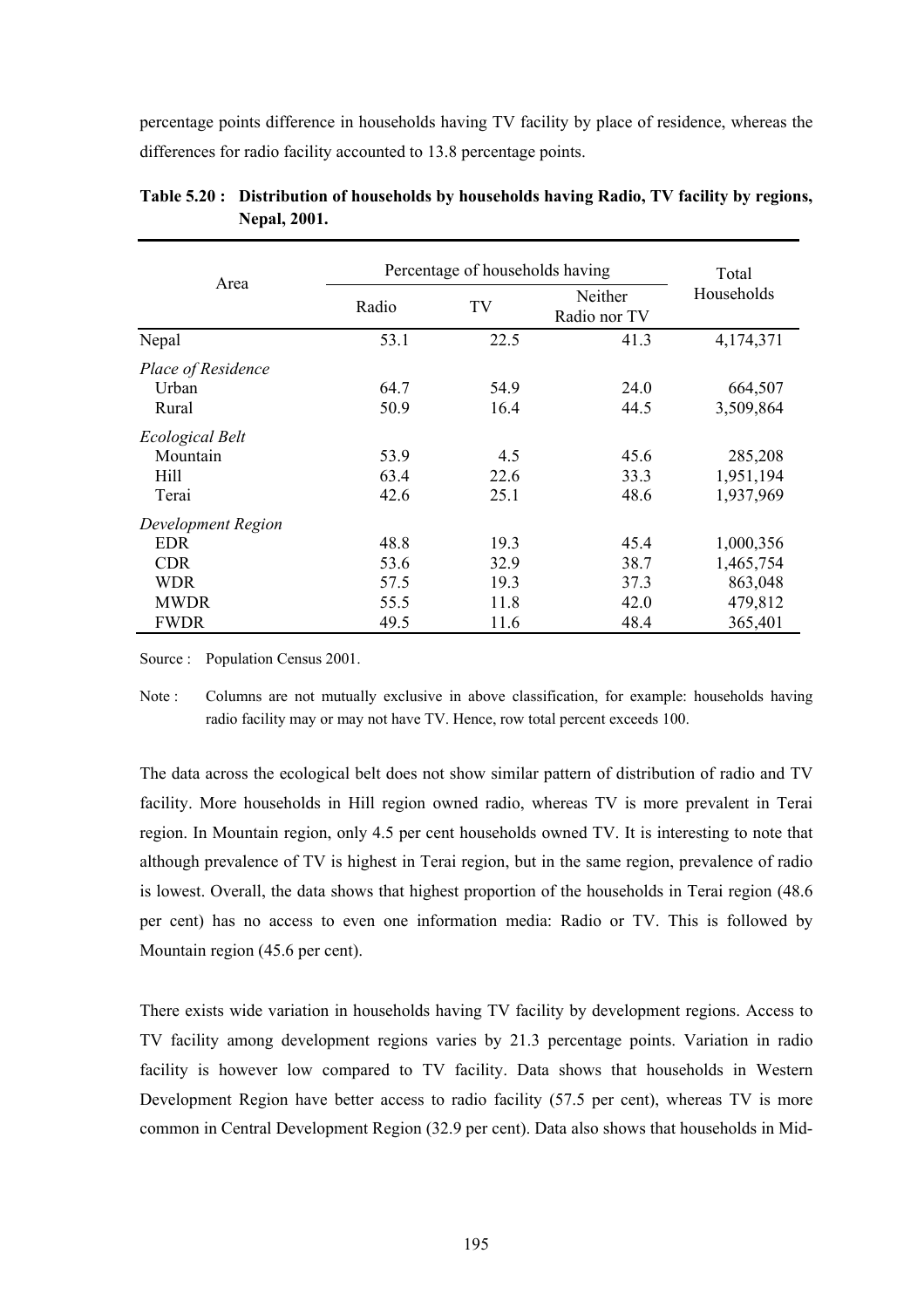western and Far-western Development Regions have the lowest access to TV facility (nearly 12 per cent).

Table 5.21 presents data on access to radio/TV facility by place of residence in different years. Data shows rapid increment in access to radio facility in rural areas and in national level over the years. This seems to be quite reasonable because of Khasa (Chinese) market in Nepal, which produces low cost radio tremendously. However, in urban areas, the data does not show the consistent pattern.

|      | Source         | Place of Residence |      |       |      |       |      |  |  |
|------|----------------|--------------------|------|-------|------|-------|------|--|--|
| Year |                | Urban              |      | Rural |      | Total |      |  |  |
|      |                | Radio              | TV   | Radio | TV   | Radio | TV   |  |  |
| 1991 | <b>NFHS</b>    | 67.2               | 38.9 | 29.2  | 1.2  | 31.7  | 3.7  |  |  |
| 1996 | <b>NDHS</b>    | 59.7               | 42.6 | 34.2  | 3.1  | 36.5  | 6.6  |  |  |
| 2000 | <b>BCHIMES</b> | 71.0               | 55.4 | 46.6  | 7.8  | 49.7  | 13.9 |  |  |
| 2001 | Census         | 64.7               | 54.9 | 50.9  | 16.4 | 53.1  | 22.5 |  |  |

**Table 5.21: Percentage distribution of households by households having Radio, TV facility in different years.** 

There is steady increase in access to TV facility up to the year 2000. However, in rural areas and national level as reported in Census 2001, there is fast increase in access to TV facility by 8.6 percentage points over the years compared to BCHIMES 2000 which is hard to explain. The cause specific analysis for this has yet to be done.

### **5.12 Average Household Size**

Nepalese society is composed of multi-ethnic groups. So, there are many cultural and social practices in the country. As a result, household composition is also influenced and some ethnics groups want to live in joint family. For example, Tharu people want to live in joint family or large family structure (*Kansakar*, 1995,). Similarly, Newar ethnic group has, usually, lived in joint household, which contained some nuclear families. On the other hand, some ethnic groups do usually not have practice of large family. In process of development and increasing trend of urbanization in the country, some traditional practices or norms have been gradually changing. In this context, household composition has also been affected. Previously Nepalese population preferred to live in large households and their economic activities were mainly dependent on agriculture and in subsistence agriculture. It requires more labor to increase production in agriculture and people thought their live prosperous with higher production in agriculture. So, people preferred to live in a large household in the case of primitive agrarian economy. But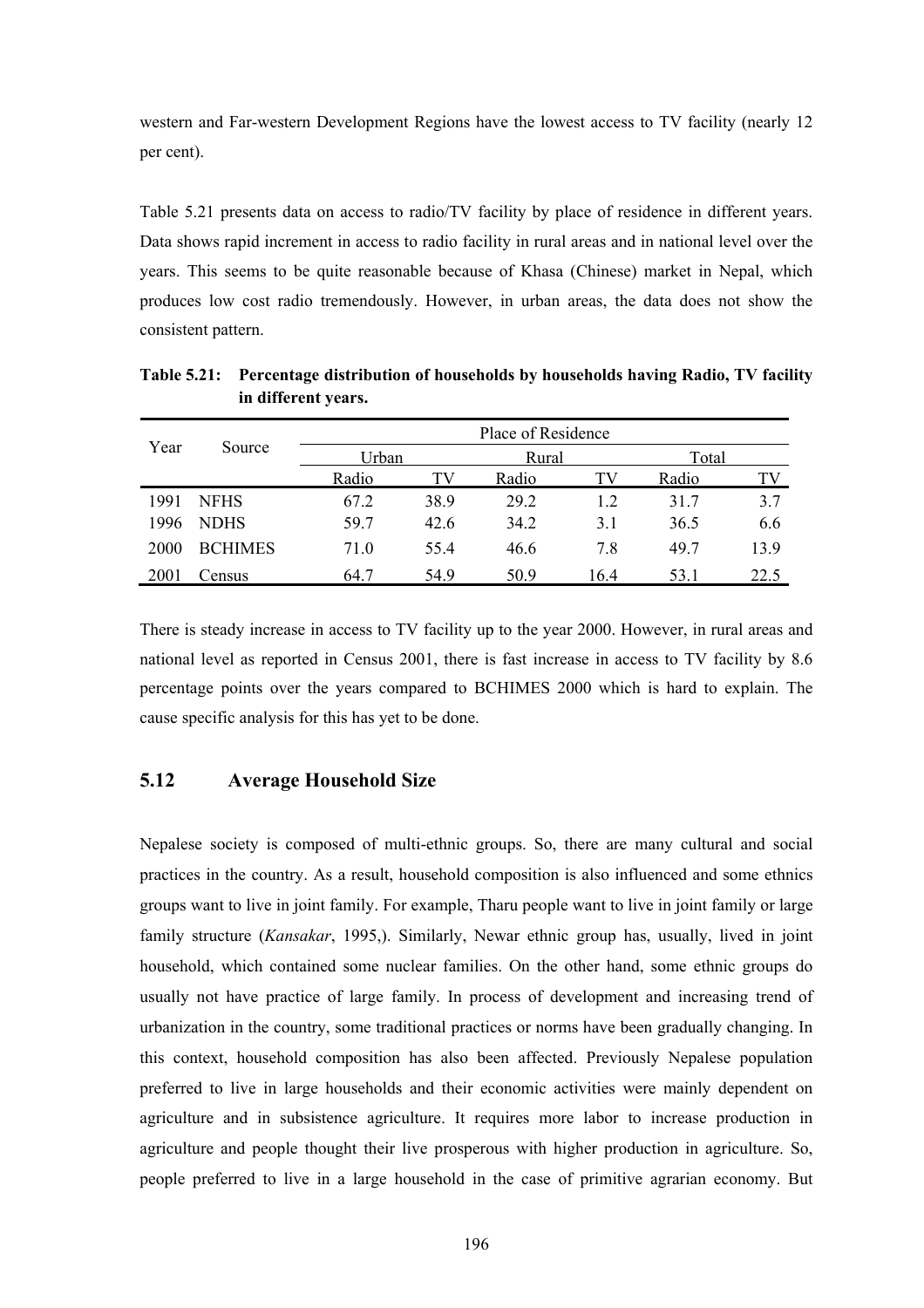people engaged in other economic activities rather than agriculture preferred to reside in comparatively smaller households. Similarly, the occupational structure in urban areas is different from that of rural areas and the proportion of population engaged in agriculture is less in urban areas. So, The Urban Population Survey 1996 conducted by Central Bureau of Statistics showed that nuclear family is becoming more popular instead of joint family in urban areas of the country (Dangol, 1997). In the country, the occupational structure is also changing and the proportion of population engaged in agriculture is declining. On the other hand, the percentage of urban population is increasing in the country. Again, the household size is also influenced by the level of fertility and mortality. Different survey data shows that the level of both fertility and mortality are declining. So the average household size is gradually moving towards having smaller size. Data obtained from population censuses of Nepal show also declining trends of average household size.

| <b>Census</b><br>Year | <b>Household</b> | <b>Population</b> | Average<br>Household<br><b>Size</b> | Annual<br>Growth of<br><b>Household</b> | Annual<br>Growth of<br>Population |
|-----------------------|------------------|-------------------|-------------------------------------|-----------------------------------------|-----------------------------------|
| 1952/54               | 1,524,511        | 8,256,625         | 5.4                                 |                                         |                                   |
| 1961                  | 1,783,975        | 9,412,996         | 5.3                                 | 1.57                                    | 1.31                              |
| 1971                  | 2,084,062        | 11,524,250        | 5.5                                 | 1.55                                    | 2.02                              |
| 1981                  | 2,585,154        | 15,022,839        | 5.8                                 | 2.15                                    | 2.65                              |
| 1991                  | 3,328,721        | 18,491,097        | 5.6                                 | 2.53                                    | 2.08                              |
| $2001*$               | 4,253,220        | 23, 151, 423      | 5.4                                 | 2.45                                    | 2.25                              |

**Table 5.22 : Average household size and its annual growth, 1952/54-2001.** 

Source : Dr. Kansakar, Vidya Bir Singh (1995). Household Analysis: Size, Composition and Headship Rates, Population Monograph of Nepal, Central Bureau of Statistics, Kathmandu.

Central Bureau of Statistics (2002). Population Census 2001, National Report.

\* Includes both enumerated as well as estimated number

The data presented in Table 5.22 shows that average household size of the country has been gradually decreasing during the last three population censuses. The population census of 1952/54 showed 5.4 average household size and it was decreased in 1961 census. The annual population growth rate was observed lower than the annual growth of average household size during the period. But the average household size increased in 1971. Its growth rate became lower than the population growth rate. Similar situation was also observed during 1981-1991 period. The declining trend in average household size has started since 1981. Since 1991 annual growth of average household size is observed higher than the annual population growth rate. Similarly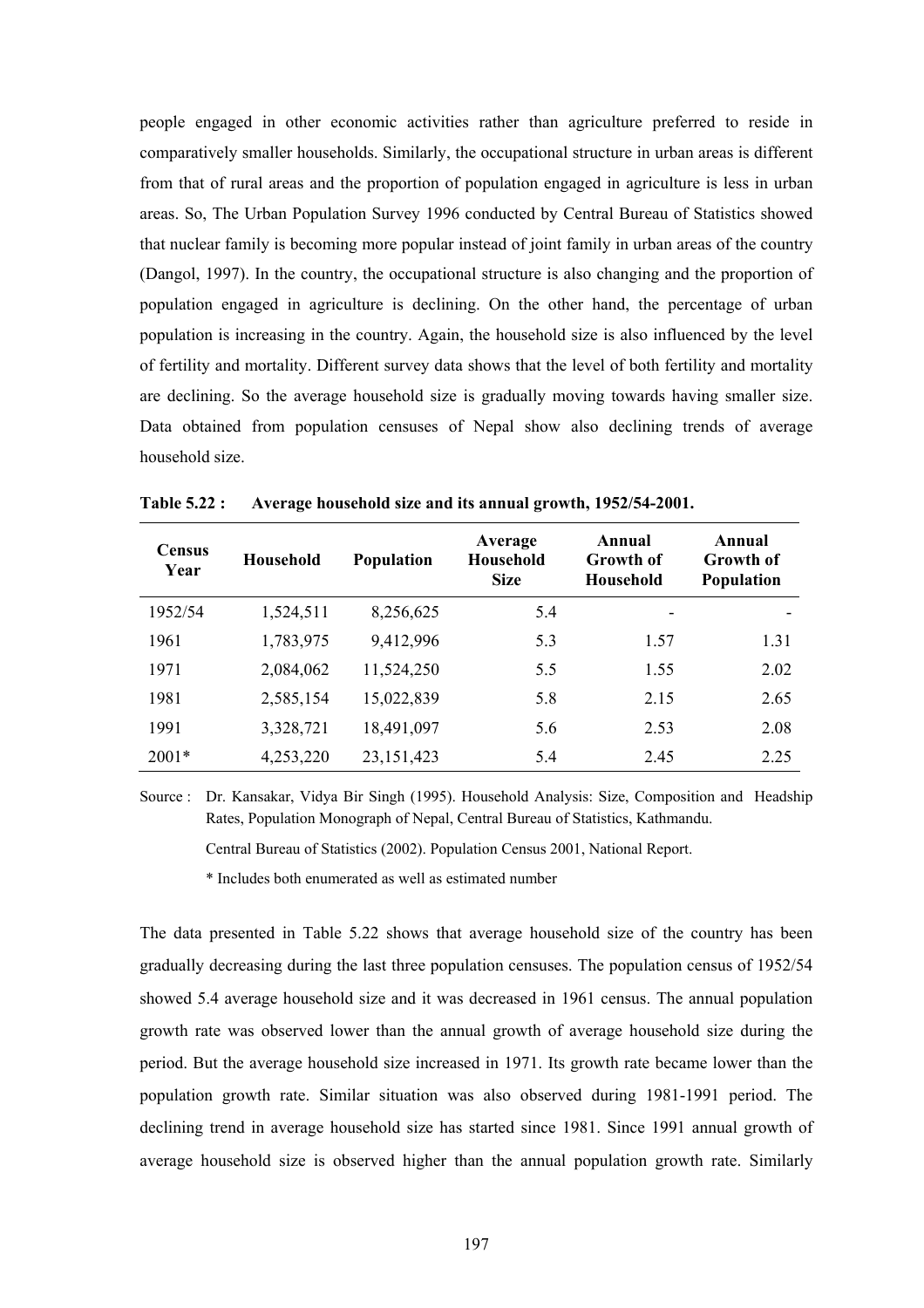BCHIMEs Surveys conducted in 2000 by Central Bureau of Statistics shows 5.5 average household size which is nearer to the last census result. Demographic and Health Survey 2001 also shows similar average household size (5.3) to the census result of 2001.

#### **5.13 Households by Size**

Table 5.23 shows that there is higher percentage of households composed of five persons in population censuses except in 1961. In 1961, it was found that household consisted of four persons. The percentage of single person household is nearly same in censuses except in 1961 in which it was little higher than in other censuses. Similarly, household consisting of nine persons and above is observed more in 1981 census and it starts to decline in subsequent censuses. So, it can be assumed that there is increasing preferences of comparatively smaller household size in the country. This is also supported by data from Nepal Demographic and Health Survey 2001(DHS). According the survey, five persons household constituted higher percentage (18.5 %) and single person household is 4 percent in the country (DHS). These data are almost similar as the 2001 census result.

|                  | <b>Percentage of Household</b> |           |           |           |           |  |  |  |
|------------------|--------------------------------|-----------|-----------|-----------|-----------|--|--|--|
| Household Size   | 1961                           | 1971      | 1981      | 1991      | 2001      |  |  |  |
| Nepal (percent)  | 100.00                         | 100.00    | 100.00    | 100.00    | 100.00    |  |  |  |
| <b>Number</b>    | 1,783,975                      | 2,084,062 | 2,585,154 | 3,328,721 | 4,174,374 |  |  |  |
| 1 Person         | 4.68                           | 3.94      | 3.86      | 4.04      | 4.01      |  |  |  |
| 2 Persons        | 9.93                           | 8.46      | 7.15      | 7.69      | 7.52      |  |  |  |
| 3 Persons        | 14.07                          | 12.35     | 10.57     | 10.88     | 10.85     |  |  |  |
| 4 Persons        | 16.54                          | 15.63     | 14.23     | 15.19     | 16.64     |  |  |  |
| 5 Persons        | 15.82                          | 16.02     | 15.83     | 17.07     | 18.18     |  |  |  |
| 6 Persons        | 12.82                          | 13.73     | 14.51     | 15.07     | 15.12     |  |  |  |
| 7 Persons        | 9.00                           | 10.19     | 11.18     | 11.48     | 11.36     |  |  |  |
| 8 Persons        | 5.91                           | 6.83      | 7.66      | 6.77      | 5.87      |  |  |  |
| 9 Persons & More | 11.24                          | 12.85     | 15.00     | 11.82     | 10.46     |  |  |  |

**Table 5.23 : Percentage distribution of household by size, 1961-2001.** 

Source : Same as in Table 5.22.

The percentage of single person household in urban area is increasing in each successive population census. On the other hand, households having large number of members is decreasing at faster trend in urban areas such as percentage of seven persons household, eight persons households and household having nine persons and more have declined in 2001 compared to 1991. In 2001, household having four persons is observed to have the highest percentage whereas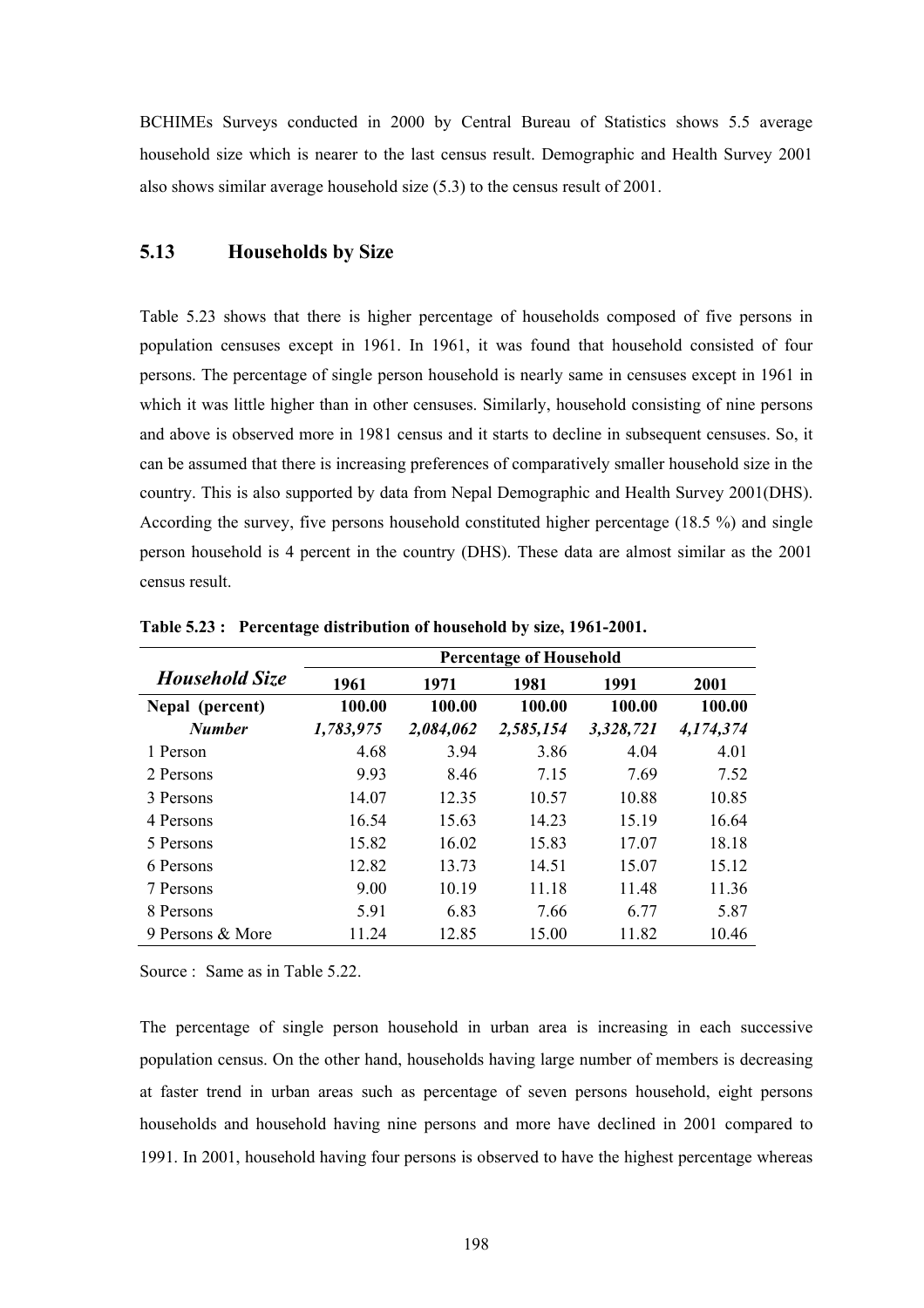households having five persons were found with higher percentage in 1981 and 1991. In the case of rural, the percentage of single household slightly declined in 2001 compared to that of 1991, whereas it increased in 1991 compared to 1981. The percentage of households having five persons is found higher in 1981, 1991 and 2001 in the case of rural areas.

|           | <b>Household Size</b> |         | <b>Percentage of Household in</b><br>Urban |         | <b>Percentage of Household in Rural</b> |           |           |  |
|-----------|-----------------------|---------|--------------------------------------------|---------|-----------------------------------------|-----------|-----------|--|
|           |                       | 1981    | 1991                                       | 2001    | 1981                                    | 1991      | 2001      |  |
| Total     | (Percent)             | 100.00  | 100.00                                     | 100.00  | 100.00                                  | 100.00    | 100.00    |  |
|           | <b>Number</b>         | 153,528 | 313,342                                    | 664,507 | 2,431,626                               | 3,015,379 | 3,509,867 |  |
| 1 Person  |                       | 5.54    | 6.02                                       | 6.46    | 3.75                                    | 3.83      | 3.55      |  |
| 2 Persons |                       | 7.22    | 9.05                                       | 10.02   | 7.15                                    | 7.55      | 7.05      |  |
| 3 Persons |                       | 9.28    | 11.65                                      | 13.83   | 10.66                                   | 10.80     | 10.29     |  |
| 4 Persons |                       | 12.48   | 16.07                                      | 20.00   | 14.34                                   | 15.10     | 16.00     |  |
| 5 Persons |                       | 14.53   | 17.08                                      | 17.88   | 15.91                                   | 17.07     | 18.23     |  |
| 6 Persons |                       | 13.53   | 13.49                                      | 12.27   | 14.57                                   | 15.23     | 15.65     |  |
| 7 Persons |                       | 10.77   | 9.58                                       | 8.09    | 11.21                                   | 11.68     | 11.98     |  |
| 8 Persons |                       | 7.57    | 5.43                                       | 3.87    | 7.67                                    | 6.91      | 6.24      |  |
|           | 9 Persons & More      | 19.06   | 11.64                                      | 7.59    | 14.75                                   | 11.84     | 11.01     |  |

**Table 5.24 : Percentage distribution of household by size for urban-rural, 1981-2001.** 

Source : Same as in Table 5.22.

In Mountain zone, the percentage of single person household has increased in 2001 compared to that of 1991 whereas it decreased during 1981 -1991. The percentage of large households started to decline during 1981-2001 though the pace of the decline is not so high. Especially, the percentage of household having eight persons and more was declined in the period. In the Mountain, higher percentage of household has contained five persons in all four censuses, i.e., 1971, 1981, 1991 and 2001.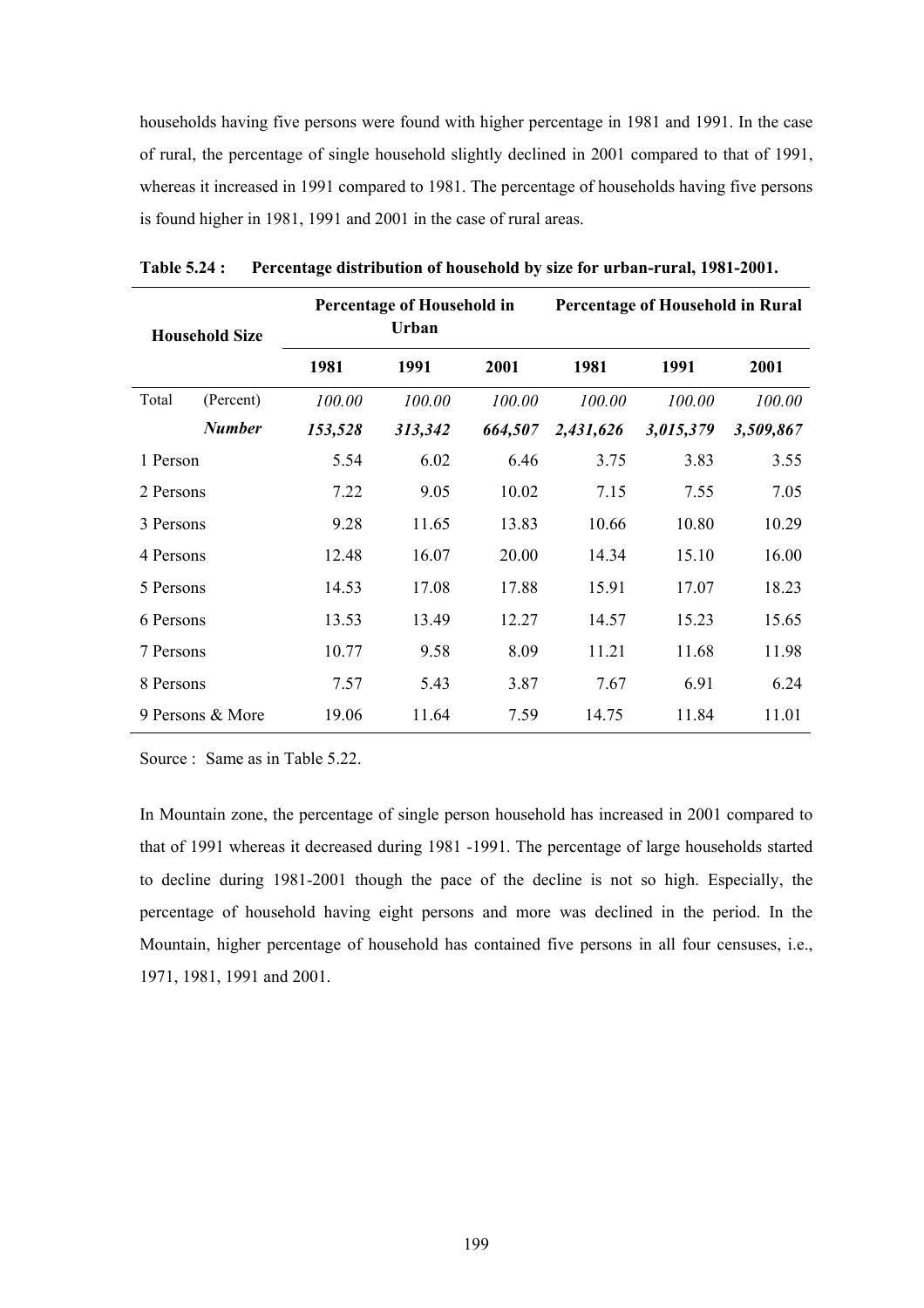| <b>Household Size</b> |                          |           |           | <b>Percentage of Household</b> |           |
|-----------------------|--------------------------|-----------|-----------|--------------------------------|-----------|
|                       |                          | 1971      | 1981      | 1991                           | 2001      |
|                       | <b>Mountain(Percent)</b> | 100.00    | 100.00    | 100.00                         | 100.00    |
| <b>Number</b>         |                          | 204,938   | 236,294   | 274,135                        | 285,213   |
| 1 Person              |                          | 3.08      | 5.31      | 4.56                           | 5.14      |
| 2 Persons             |                          | 7.55      | 6.86      | 8.08                           | 7.80      |
| 3 Persons             |                          | 12.38     | 11.14     | 11.92                          | 10.58     |
| 4 Persons             |                          | 16.09     | 15.01     | 15.90                          | 15.65     |
| 5 Persons             |                          | 16.61     | 16.32     | 17.29                          | 17.81     |
| 6 Persons             |                          | 14.25     | 14.40     | 15.09                          | 15.78     |
| 7 Persons             |                          | 10.47     | 10.90     | 11.40                          | 12.36     |
| 8 Persons             |                          | 7.10      | 7.23      | 6.49                           | 6.18      |
| 9 Persons & More      |                          | 12.47     | 12.83     | 9.27                           | 8.70      |
|                       |                          |           |           |                                |           |
| Hill                  | (Percent)                | 100.00    | 100.00    | 100.00                         | 100.00    |
|                       | <b>Number</b>            | 1,088,080 | 1,240,434 | 1,558,493                      | 1,951,191 |
| 1 Person              |                          | 3.68      | 3.70      | 4.48                           | 4.80      |
| 2 Persons             |                          | 7.81      | 6.80      | 7.75                           | 8.23      |
| 3 Persons             |                          | 11.90     | 10.35     | 11.16                          | 11.92     |
| 4 Persons             |                          | 15.31     | 14.17     | 15.46                          | 17.56     |
| 5 Persons             |                          | 16.18     | 16.08     | 17.00                          | 17.98     |
| 6 Persons             |                          | 14.21     | 14.91     | 15.15                          | 14.64     |
| 7 Persons             |                          | 10.81     | 11.60     | 11.64                          | 11.07     |
| 8 Persons             |                          | 7.22      | 8.00      | 6.91                           | 5.52      |
| 9 Persons & More      |                          | 12.86     | 14.39     | 10.46                          | 8.29      |
|                       |                          |           |           |                                |           |
| Terai                 | (Percent)                | 100.00    | 100.00    | 100.00                         | 100.00    |
|                       | <b>Number</b>            | 791,044   | 1,108,426 | 1,496,093                      | 1,937,970 |
| 1 Person              |                          | 4.53      | 3.73      | 3.47                           | 3.06      |
| 2 Persons             |                          | 9.59      | 7.61      | 7.55                           | 6.77      |
| 3 Persons             |                          | 12.96     | 10.71     | 10.40                          | 9.81      |
| 4 Persons             |                          | 15.95     | 14.13     | 14.78                          | 15.86     |
| 5 Persons             |                          | 15.63     | 15.45     | 17.11                          | 18.43     |
| 6 Persons             |                          | 12.92     | 14.08     | 14.99                          | 15.50     |
| 7 Persons             |                          | 9.28      | 10.78     | 11.33                          | 11.50     |
| 8 Persons             |                          | 6.22      | 7.38      | 6.68                           | 6.16      |
| 9 Persons & More      |                          | 12.92     | 16.15     | 13.70                          | 12.92     |

**Table 5.25 : Percentage distribution of household by size for ecological zones, 1971-2001.** 

Source : Same as in Table 5.22.

As in Mountain zone, Hill zone also has declining percentage of large households in each successive census. Similarly, more households have five persons in all censuses during the period. However, the data shows that the single person household is slightly increasing during the period.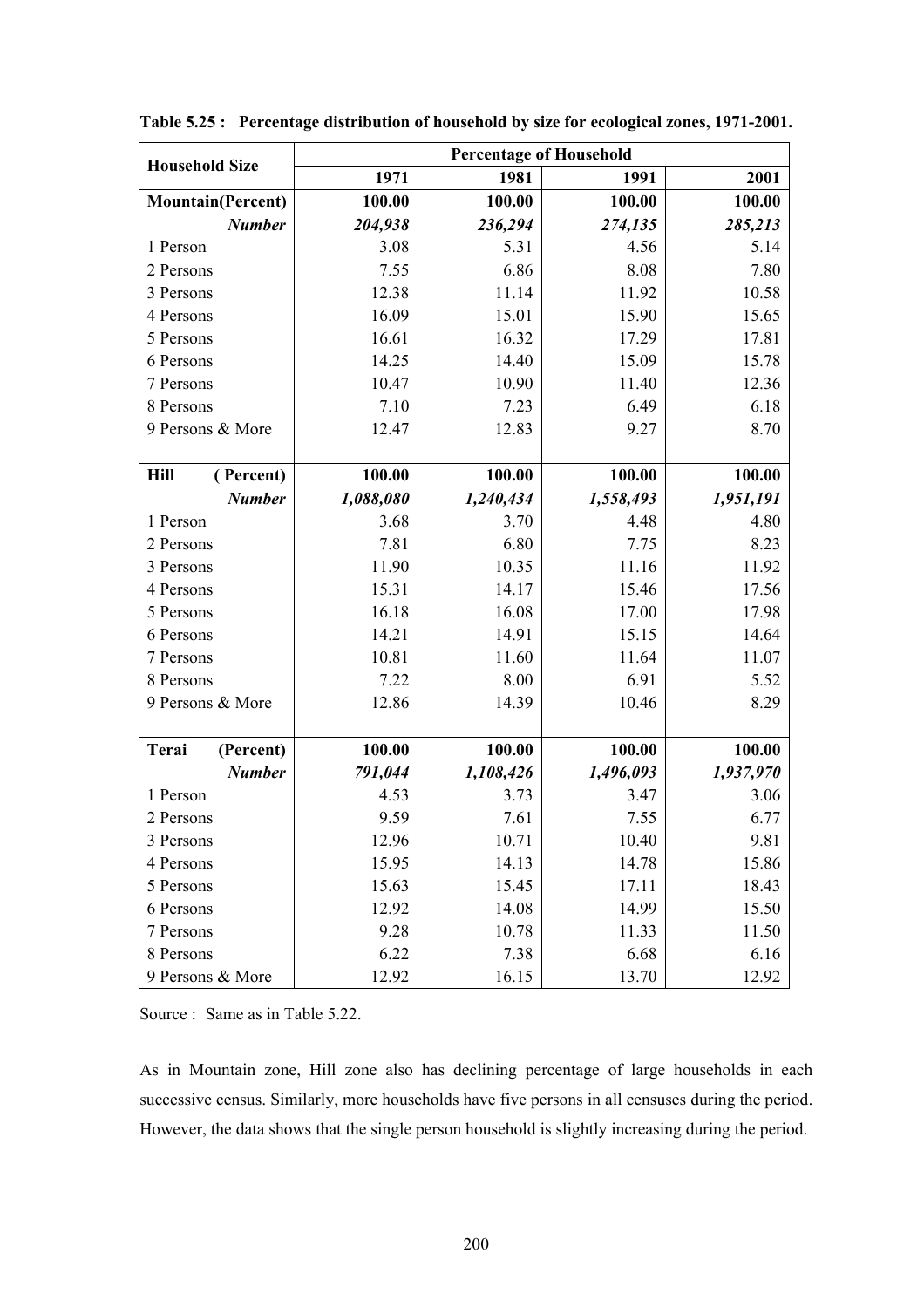The scenario of household composition by size is slightly different in Terai from other two ecological zones. There is not significant decline in the percentage distribution of households having large number of members in Terai zone. Similarly, the percent of single member household is recorded as declining though the pace of it is not so high. There is decline in not only single person household but also in two and three person households in all successive censuses and it is not observed in other two ecological zones. In this zone, the higher percent of household lies in category of five person household in the period 1981-2001 and it was four person household in 1971 census. But there is no uniformity in the percentage distribution of households by size in five development regions. Far-western Development Region has still higher percent of household with large number of members whereas in other regions these have seen to decline in 2001.

#### **5.14 Head of Household**

Head of household has high respect in Nepalese society. Generally, the eldest male member of household is regarded as head. Being male dominated society, most of household has usually reported the male member of household regardless of age as the head though questionnaire instruction manual of census has explained the term with practical examples. Similarly, enumerator's training program was conducted with special focus on the issue that the head of household refers to the person who is the main responsible person to manage and look after all household activities. Again, the head might be either male or female. However, the census data on topic reflects that there is higher percentage of male household head than female in both 1991 and 2001. There is tiny difference in the age distribution of household head during these two population censuses. In younger age groups, the percentage of it has increased slightly in 2001 compared to 1991 whereas it decreases in age group 20-29 years. Again it has increased little in older age group 70 and above years. Such type of changes in the age distribution of household head is observed slightly more in the case of sex distribution. It is noted here that there is increment in the percentage of female household head of aged below 40 years in 2001 as compared to the previous census. It might be due to the special emphasis given in the definitional explanation of household head during the enumerator's training and gender based census media campaign in 2001 census. On the other hand, the percentage of male household head in the age groups below 30 years has decreased in 2001 compare to that of 1991.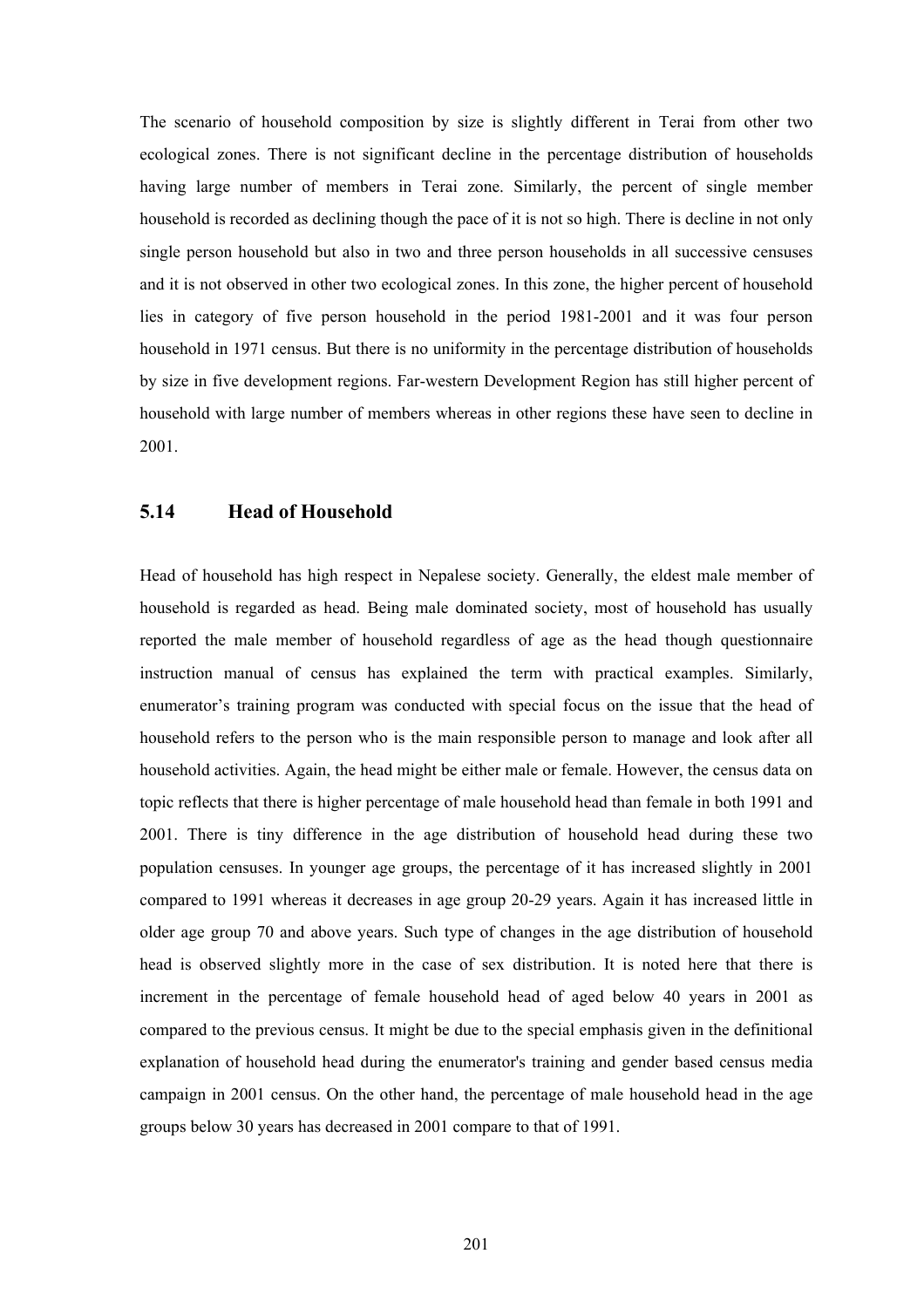|              |        | 1991   |        |        | 2001  | Male<br>Female<br>100.00<br>100.00<br>0.04<br>0.06<br>1.04<br>1.52<br>17.27<br>13.83<br>25.78<br>24.73 |  |  |
|--------------|--------|--------|--------|--------|-------|--------------------------------------------------------------------------------------------------------|--|--|
| Age Group    | Total  | Male   | Female | Total  |       |                                                                                                        |  |  |
| Nepal        | 100.00 | 100.00 | 100.00 | 100.00 |       |                                                                                                        |  |  |
| $10-14$ Yrs. | 1.08   | 1.08   | 1.07   | 0.04   |       |                                                                                                        |  |  |
| $15-19$ Yrs. |        |        |        | 1.11   |       |                                                                                                        |  |  |
| $20-29$ Yrs. | 15.07  | 15.41  | 12.83  | 14.34  |       |                                                                                                        |  |  |
| 30-39 Yrs.   | 25.63  | 26.31  | 21.14  | 25.63  |       |                                                                                                        |  |  |
| 40-49 Yrs.   | 23.82  | 23.97  | 22.79  | 23.79  | 24.43 | 20.17                                                                                                  |  |  |
| 50-59 Yrs.   | 17.98  | 17.75  | 19.48  | 17.77  | 18.15 | 15.60                                                                                                  |  |  |
| 60-69 Yrs.   | 11.45  | 10.85  | 15.40  | 11.40  | 11.07 | 13.23                                                                                                  |  |  |
| $70+Yrs$ .   | 4.98   | 4.64   | 7.28   | 5.91   | 5.65  | 7.41                                                                                                   |  |  |

**Table 5.26 : Percentage distribution of household head by age groups and sex, 1991-2001.** 

Source : Central Bureau of Statistics (1993 ). National Population Census 1991, General Characteristics Tables.

 Central Bureau of Statistics (2002). *Population Census 2001 National Report*, vol I Table 14.

#### **5.14.1 Household Having Head Alone**

In the broad age distribution of male household head living alone, it is observed that there is more concentration of head in the age group 15-59 years. Such percentage is found more in urban area than in rural area. So it can be argued that those persons living alone might be contributed more by the share of students and job holder staying in urban area. Ecologically, more percentage of male household head alone is observed in Hill zone. It is found highest in Far-western Development Region followed by Central Development Region. However the age distribution of female household head alone is different from that of male headed age distribution. Generally, female do not live alone without certain circumstances in the context of Nepalese culture and they get married at earlier ages compared to male. The data on Table 5.27 shows clearly that single household woman is found in negligible percentage in age less than 15 years. Similarly, the percentage distribution shows higher concentration of female household head alone at older ages, i.e., age of 60 years and above which is more than double of male percentage of the same age group. But it is not in the case of age group 15-59 years. In such age group, the percentage of female household head alone is substantially low compared to that of male. In the case of ruralurban difference in female household head alone in different age groups, more female percentage in age group 15-59 years is found in urban compare to rural of the same age group. The reverse situation is observed in older age group, that is, 60 and above years. Similarly, the higher percentage of female household head at older age is observed in Mountain zone and it is followed by Hill and Terai and those are almost more than double of the male percentage of the same age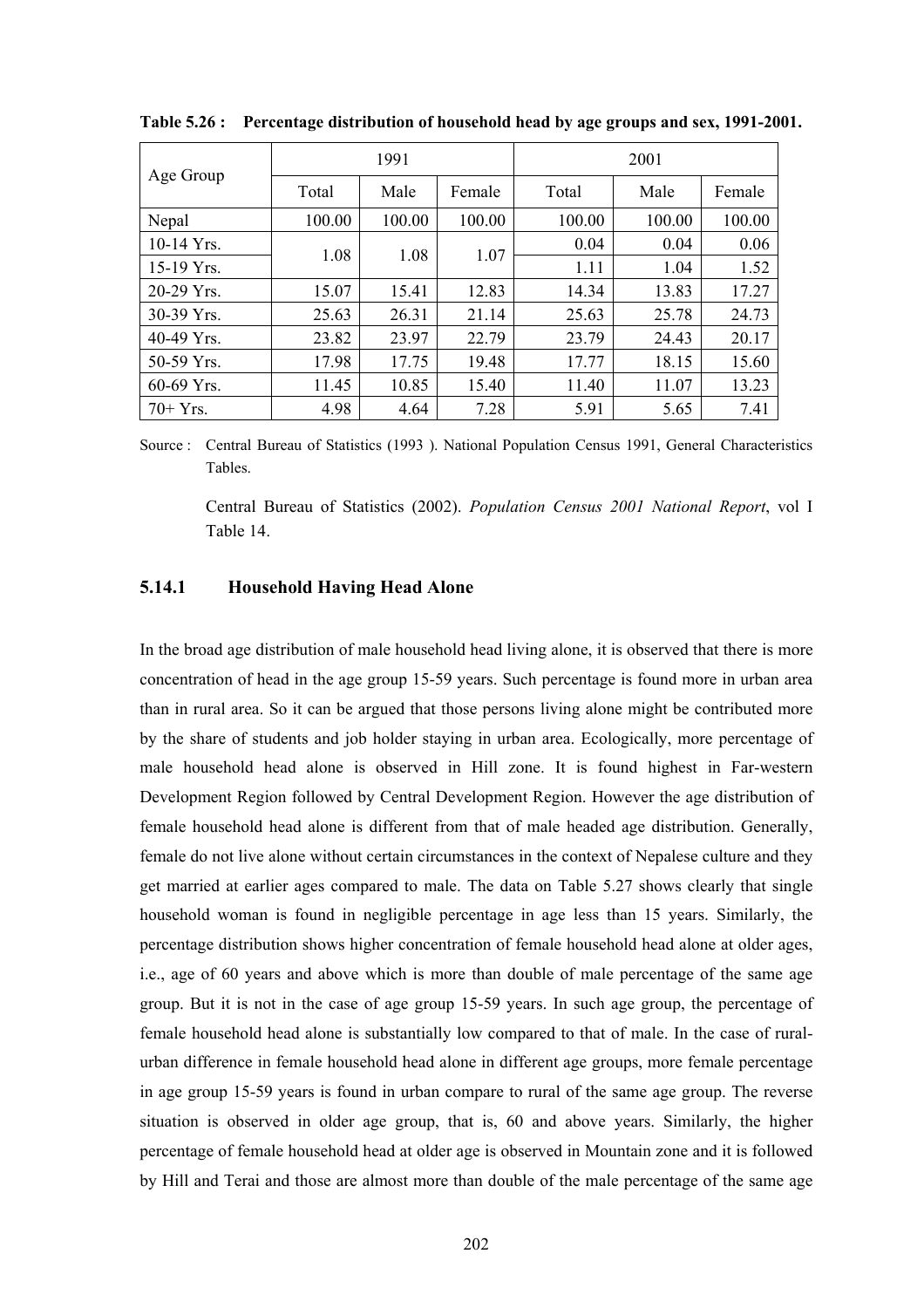group in all three ecological zones. However, it is considerable difference between male and female percentage in Hill zone. More or less similar type of picture is observed in Far -western Development Region and Central Development Region. However, little higher percentage of household head alone at lower age, that is, less than 15 years is observed in Far-western Development Region and Mid-western Development Region in the case of male. More percentage of female of such age group is found in Mid-western Development region and it is followed by Eastern Development Region.

|                            |        | <b>Total Household</b> | <b>Age-group and Sex for Household Having</b><br><b>Head Alone</b> |              |       |                    |       |              |
|----------------------------|--------|------------------------|--------------------------------------------------------------------|--------------|-------|--------------------|-------|--------------|
| <b>Area</b>                |        | by Sex                 |                                                                    | $<$ 15 years |       | <b>15-59 Years</b> |       | $60 + Years$ |
|                            | Male   | Female                 | <b>Male</b>                                                        | Female       | Male  | Female             | Male  | Female       |
| Nepal                      | 87,940 | 81,673                 | 0.25                                                               | 0.10         | 78.83 | 48.78              | 20.92 | 51.12        |
| Urban                      | 30,045 | 12,897                 | 0.20                                                               | 0.06         | 92.40 | 61.23              | 7.40  | 38.71        |
| Rural                      | 57,895 | 68,776                 | 0.27                                                               | 0.11         | 71.79 | 46.45              | 27.94 | 53.44        |
| Mountain Zone              | 7,060  | 7,779                  | 0.27                                                               | 0.12         | 73.16 | 44.22              | 26.57 | 55.66        |
| Hill Zone                  | 46,604 | 48,112                 | 0.23                                                               | 0.11         | 80.23 | 48.86              | 19.54 | 51.03        |
| Terai Zone                 | 34,276 | 25,782                 | 0.27                                                               | 0.07         | 78.09 | 50.02              | 21.64 | 49.91        |
| Eastern Dev.<br>Region     | 19,441 | 18,355                 | 0.21                                                               | 0.13         | 76.63 | 49.81              | 23.16 | 50.06        |
| Central Dev.<br>Region     | 35,386 | 24,622                 | 0.21                                                               | 0.09         | 81.24 | 47.56              | 18.54 | 52.36        |
| Western Dev.<br>Region     | 18,523 | 24,940                 | 0.28                                                               | 0.07         | 73.96 | 47.74              | 25.77 | 52.19        |
| Mid-western<br>Dev. Region | 8,822  | 6,798                  | 0.32                                                               | 0.18         | 81.06 | 53.16              | 18.62 | 46.66        |
| Far-western<br>Dev. Region | 5,768  | 6,958                  | 0.38                                                               | 0.11         | 83.70 | 49.89              | 15.92 | 50.00        |

**Table 5.27: Percentage distribution of household having head alone by broad age-groups and sex for urban-rural, ecological zones and development regions, 2001.** 

Source : Central Bureau of Statistics (2003). Special tabulation National Population Census 2001.

#### **5.14.2 Headship Rate by Sex**

The term headship rate refers to the number of household head of x sex in the x age group per 100 population of the same age and sex. Following the definition of headship rate, it is found that it has declined in 2001 compared to 1991 for male whereas female headship rate has began to increase a little in 2001. Female headship rate has increased more in urban than in rural areas during the inter-census period 1991-2001. However, there is large gap between male and female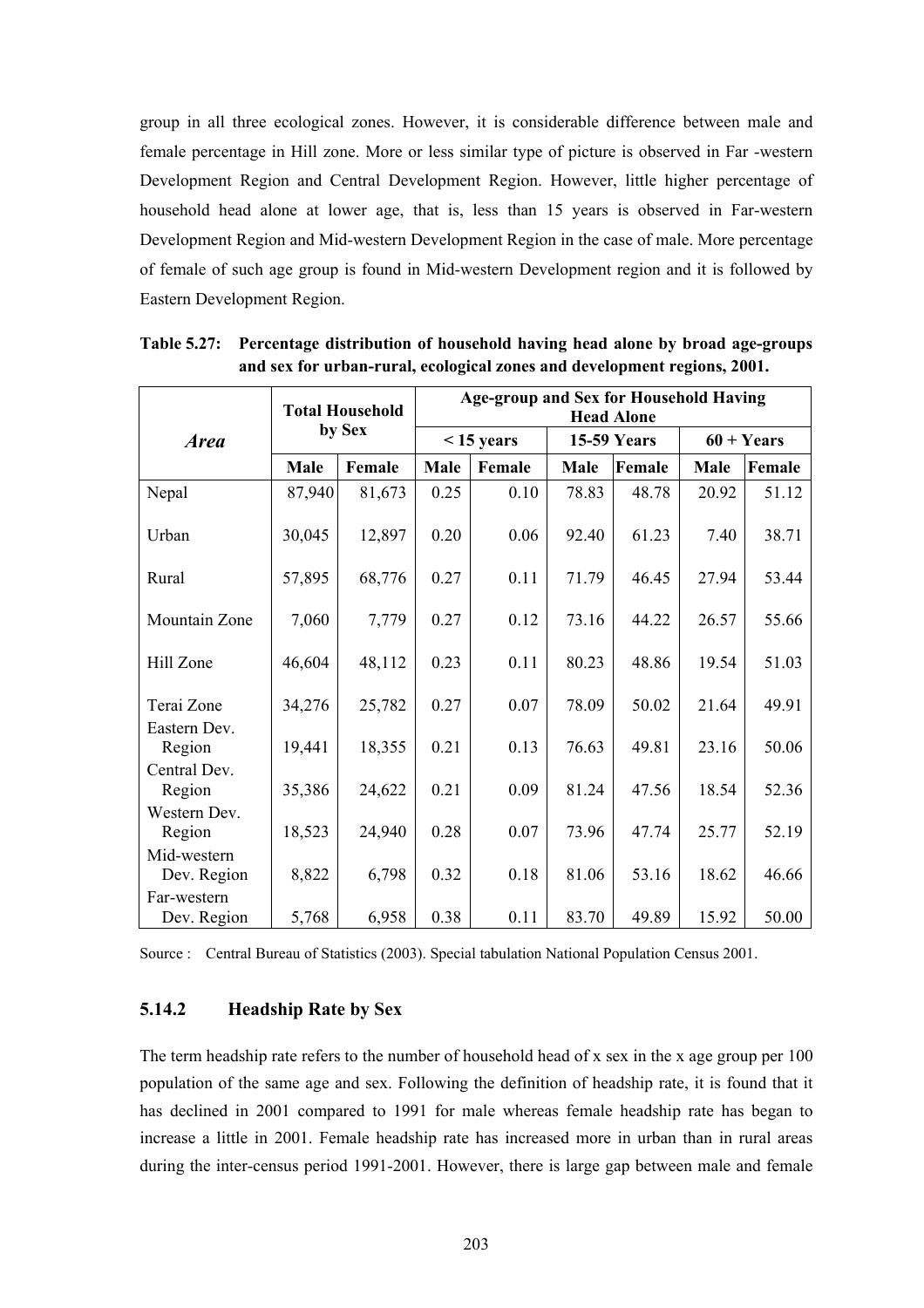headship rates. Male headship rate is very high compared to female in all cases, i.e., rural-urban, ecological zones and development regions. Ecologically, Hill zone has more female headship rate in both censuses. It might be caused by male selectivity of out-migration from Hill (*Kansakar*, 1995). Again more urbanized areas like Kathmandu and Pokhara Valleys lie in the zone and social development occurs more in urban areas. Women of these areas are comparatively advanced. But, Terai has lower female headship rate compared to other ecological zones where male domination in household headship is strongly prevalent in social culture of the eco-zone. On the other hand, female headship rate has declined in Western Development Regions during the inter-census period whereas it is found increased in Central Development Region and is followed by Eastern Development Region.

|                                   | 1991  |        | 2001  |        |  |
|-----------------------------------|-------|--------|-------|--------|--|
| <i>Area</i>                       | Male  | Female | Male  | Female |  |
| Nepal                             | 45.03 | 6.69   | 42.65 | 7.36   |  |
| Urban                             | 41.08 | 6.67   | 41.94 | 9.17   |  |
| Rural                             | 45.48 | 6.68   | 42.79 | 7.05   |  |
| Mountain Zone                     | 47.18 | 7.15   | 44.97 | 7.28   |  |
| Hill Zone                         | 45.37 | 8.43   | 43.28 | 9.62   |  |
| Terai Zone                        | 44.36 | 4.78   | 41.80 | 5.17   |  |
| Eastern Development Region        | 46.00 | 6.32   | 44.23 | 6.82   |  |
| <b>Central Development Region</b> | 44.77 | 5.43   | 42.50 | 8.44   |  |
| Western Development Region        | 44.41 | 9.74   | 41.52 | 6.94   |  |
| Mid-western Development Region    | 45.24 | 5.48   | 42.92 | 6.84   |  |
| Far-western Development Region    | 44.35 | 6.77   | 41.27 | 6.39   |  |

**Table 5.28: Headship rate by sex for urban-rural, ecological zones and development regions, 1991-2001.** 

Source : Central Bureau of Statistics (1993). Population Census 1991 Geographical Region Tables & Urban Tables .

Central Bureau of Statistics (2002). Population Census National Report, Tables 10 & 14.

 Central Bureau of Statistics (2002). Population Census Results in Gender Perspective (Population Census 2001) vol. I Table 2.3.

Age-specific headship rate is the number of household head per 100 persons in a given sex and age group. The data presented on Table 5.29 shows that female headship rate is lower in all age groups. This type of situation is observed in both censuses as well as in urban and rural areas. The highest male headship rate is observed in age group 50-59 years and it is followed by age group 40-49 years. In urban area, the second highest male headship rate is found in older age group 60- 69 years. About female headship rate, it is observed highest in older age group compared to male. Age-group of 60-69 years has the highest female headship rate in national level as well as in rural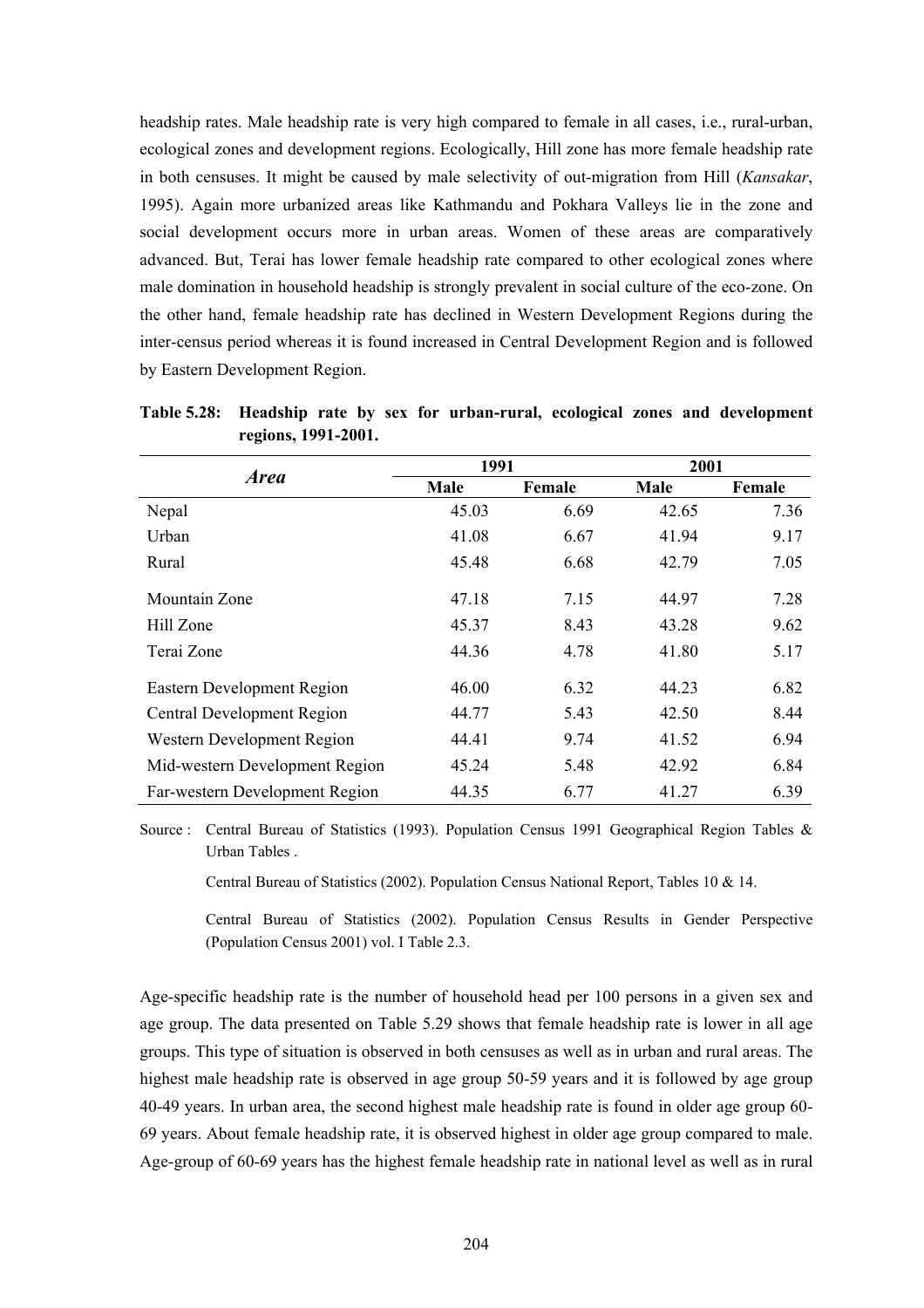areas in both censuses. However, it is found highest in the age group 70 and above years in urban areas. It is also noted that urban female headship rate is higher than that of rural in all age groups in 2001 whereas the distribution pattern of female headship rate was slightly different in 1991. The increasing trend of female headship rate at older ages is due to marriage dissolution and increasing proportion of widowhood in those ages. So, women are forced to live with the responsibility of household head (*Kansakar*, 1995).

| Age<br><b>Groups</b> |      |      | <b>Nepal</b> |       |      |      | <b>Urban</b> |       |      |      | Rural |       |
|----------------------|------|------|--------------|-------|------|------|--------------|-------|------|------|-------|-------|
|                      |      | 1991 | 2001         |       |      | 1991 | 2001         |       | 1991 |      | 2001  |       |
|                      | M    | F    | M            | F     | M    | F    | М            | F     | M    | F    | M     | F     |
| 10-14 Yrs.           | 1.5  | 0.2  | 0.10         | 0.02  | 2.2  | 0.4  | 0.11         | 0.04  | 1.4  | 0.2  | 0.09  | 0.02  |
| 15-19 Yrs.           |      |      | 3.11         | 0.78  |      |      | 4.89         | 1.73  |      |      | 2.77  | 0.62  |
| 20-29 Yrs.           | 32.9 | 3.6  | 27.80        | 5.43  | 30.7 | 3.3  | 30.43        | 7.09  | 32.6 | 3.6  | 27.19 | 5.10  |
| 30-39 Yrs.           | 71.2 | 8.3  | 66.52        | 10.79 | 65.5 | 7.5  | 63.88        | 12.46 | 71.9 | 7.7  | 67.08 | 10.48 |
| 40-49 Yrs.           | 88.3 | 12.6 | 85.97        | 12.51 | 82.9 | 12.7 | 81.27        | 15.35 | 88.9 | 13.6 | 86.84 | 12.05 |
| 50-59 Yrs.           | 92.0 | 16.9 | 90.68        | 14.75 | 88.1 | 19.2 | 87.41        | 18.97 | 92.4 | 16.6 | 91.20 | 14.12 |
| 60-69 Yrs.           | 87.8 | 19.6 | 85.86        | 18.27 | 86.7 | 24.7 | 84.63        | 23.70 | 87.9 | 19.2 | 86.03 | 17.50 |
| $70+Yrs$ .           | 72.2 | 17.4 | 70.10        | 16.28 | 76.7 | 23.8 | 71.35        | 48.44 | 72.4 | 16.8 | 69.93 | 15.48 |

**Table 5.29 : Age-specific household headship rate by sex for urban-rural, 1991-2001.** 

Source: Same as in Table 5.28.

Ecologically, male age specific headship rate has followed national level distribution pattern in all three zones. The highest male headship rate is in 50-59 years age group in all three zones whereas it lies in 60-69 years age group in the case of female. It is noted here that female headship rate is lower in Terai zone than in other two zones in all age groups. In Terai, male headship rate for age groups below 40 years is low compared to Mountain and Hill.

|                      |      | Mountain |      |         |      |      | Hill |      |      | Terai |      |      |
|----------------------|------|----------|------|---------|------|------|------|------|------|-------|------|------|
| Age<br><b>Groups</b> | 1991 |          | 2001 |         | 1991 |      | 2001 |      | 1991 |       | 2001 |      |
|                      | M    | F        | M    | F       | M    | F    | M    | F    | M    | F     | M    | F    |
| 10-14 Yrs.           | 1.8  | 0.2      | 0.1  | $0.0\,$ | 1.4  | 0.3  | 0.1  | 0.0  | 1.5  | 0.2   | 0.1  | 0.0  |
| 15-19 Yrs.           |      |          | 3.6  | 0.7     |      |      | 3.3  | 1.0  |      |       | 2.9  | 0.5  |
| 20-29 Yrs.           | 34.9 | 3.3      | 30.8 | 4.3     | 33.6 | 4.9  | 30.2 | 7.5  | 30.7 | 2.2   | 25.5 | 3.6  |
| 30-39 Yrs.           | 73.4 | 8.3      | 70.3 | 9.4     | 72.7 | 11.5 | 67.9 | 14.8 | 69.6 | 5.4   | 65.0 | 7.4  |
| 40-49 Yrs.           | 88.9 | 13.7     | 87.7 | 12.5    | 89.0 | 15.5 | 85.9 | 16.2 | 87.7 | 9.5   | 85.8 | 9.1  |
| 50-59 Yrs.           | 92.3 | 17.4     | 91.3 | 14.7    | 93.0 | 19.7 | 91.4 | 18.4 | 90.9 | 13.2  | 90.0 | 10.9 |
| $60-69$ Yrs.         | 86.2 | 19.7     | 86.6 | 20.2    | 90.2 | 23.5 | 88.5 | 22.8 | 85.4 | 15.2  | 83.2 | 13.0 |
| $70+Yrs$ .           | 67.5 | 19.2     | 70.4 | 20.5    | 73.2 | 20.5 | 73.0 | 20.0 | 71.9 | 13.2  | 66.9 | 11.3 |

**Table 5.30: Age-specific household headship rate by sex for ecological zones, 1991-2001.** 

Source: Same as in Table 5.28.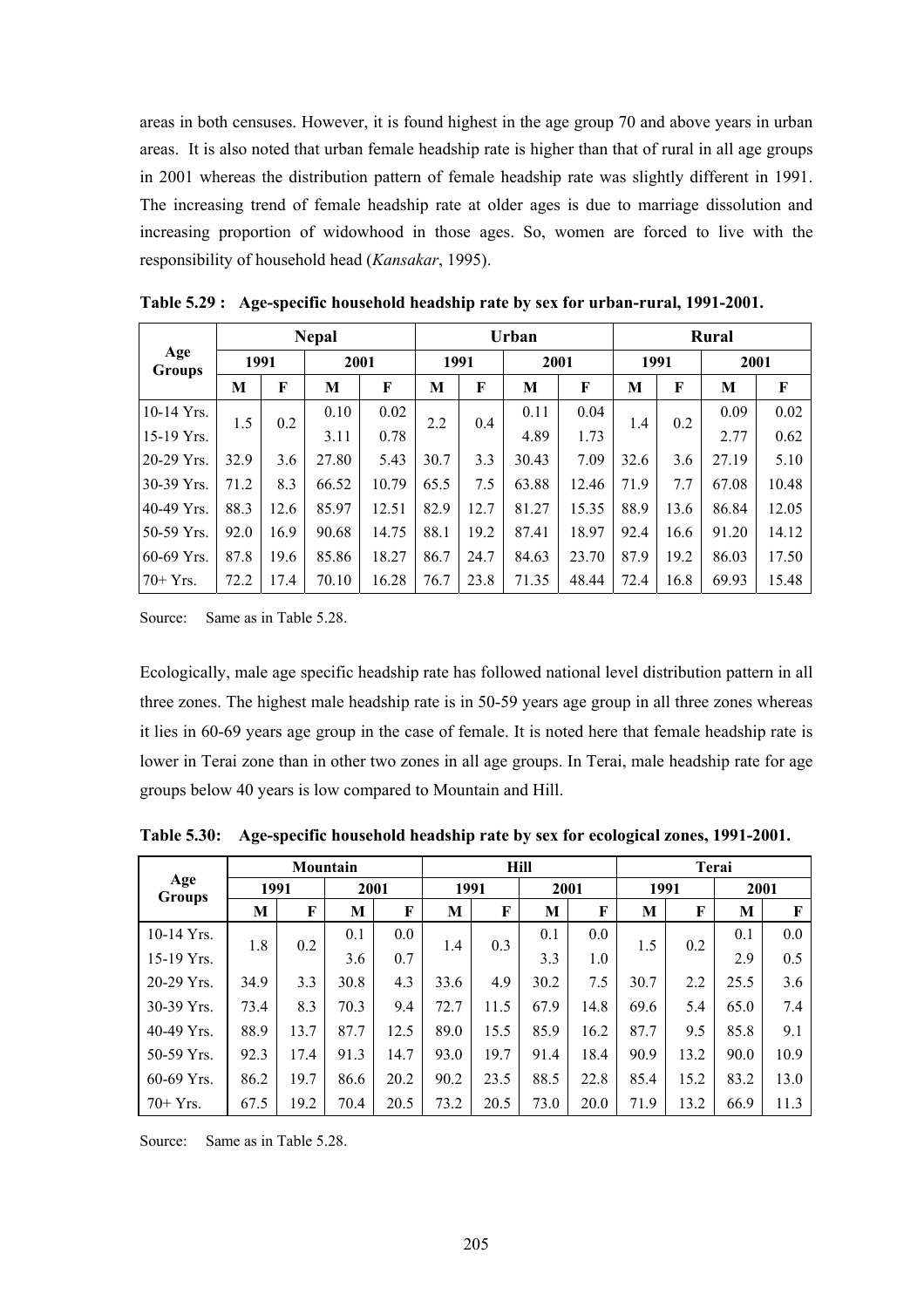Western Development Region has higher female headship rate than other development regions in all age groups in both censuses. It might due to more male out-migration from the region especially in foreign army and other services. Again, the female headship rate is increasing during inter-census period 1991-2001. As in National level, the highest male headship rate lies in age group 50-59 years and female headship rate is in 60-69 years in all development regions. Male headship rate is lower in 1991 census than in 2001 especially in younger age groups in all development regions whereas it is not the same in the case of female headship rates. It is clearly observed that the female household headship rate is higher in 2001 census than that of 1991.

| Dev.<br>Year  |      | <b>Sex</b> |                |         | <b>Age Group in Years</b> |       |       |       |           |       |
|---------------|------|------------|----------------|---------|---------------------------|-------|-------|-------|-----------|-------|
| <b>Region</b> |      |            | $10 - 14$      | $15-19$ | $20 - 29$                 | 30-39 | 40-49 | 50-59 | $60 - 69$ | $70+$ |
|               | 1991 | Male       | 1.3            |         | 34.5                      | 75.7  | 90.5  | 93.0  | 88.1      | 71.2  |
| <b>EDR</b>    | 1991 | Female     | 0.2            |         | 2.7                       | 7.1   | 12.9  | 18.2  | 20.8      | 18.0  |
|               | 2001 | Male       | 0.1            | 2.7     | 28.3                      | 70.2  | 88.2  | 92.0  | 87.0      | 69.3  |
|               | 2001 | Female     | 0.0            | 0.7     | 4.3                       | 9.2   | 11.8  | 15.4  | 18.7      | 16.3  |
|               | 1991 | Male       | 1.5            |         | 30.9                      | 69.2  | 87.4  | 91.8  | 88.1      | 74.9  |
| <b>CDR</b>    | 1991 | Female     | 0.2            |         | 2.2                       | 5.4   | 10.0  | 14.9  | 18.2      | 17.9  |
|               | 2001 | Male       | 0.1            | 3.2     | 27.0                      | 63.9  | 84.6  | 90.7  | 86.2      | 71.0  |
|               | 2001 | Female     | 0.0            | 0.7     | 3.9                       | 7.3   | 9.3   | 12.0  | 15.9      | 15.4  |
|               | 1991 | Male       | $\mathbf{1}$   |         | 27.9                      | 67    | 87.2  | 92.6  | 90.7      | 75.1  |
| <b>WDR</b>    | 1991 | Female     | 0.3            |         | 6.8                       | 14.2  | 16.7  | 20.5  | 23.7      | 19.1  |
|               | 2001 | Male       | 0.1            | 2.4     | 23.9                      | 63.0  | 84.6  | 91.4  | 88.6      | 73.6  |
|               | 2001 | Female     | 0.0            | 1.0     | 9.5                       | 19.1  | 18.5  | 19.6  | 23.3      | 19.8  |
|               | 1991 | Male       | $\overline{2}$ |         | 35.9                      | 73.4  | 88.8  | 91.0  | 84.4      | 66.4  |
| <b>MWDR</b>   | 1991 | Female     | 0.2            |         | 3.3                       | 7.6   | 11.3  | 14.2  | 16.0      | 12.6  |
|               | 2001 | Male       | 0.1            | 3.7     | 32.4                      | 71.0  | 87.7  | 89.6  | 82.1      | 65.8  |
|               | 2001 | Female     | 0.0            | 0.9     | 5.8                       | 10.7  | 12.4  | 13.9  | 17.5      | 14.0  |
|               | 1991 | Male       | 2.2            |         | 35.1                      | 71.6  | 87.7  | 90.3  | 81.5      | 60.3  |
| <b>FWDR</b>   | 1991 | Female     | 0.2            |         | 4.3                       | 10.2  | 13.7  | 15.1  | 15.0      | 12.0  |
|               | 2001 | Male       | 0.2            | 5.8     | 30.8                      | 69.2  | 86.2  | 87.0  | 78.6      | 61.2  |
|               | 2001 | Female     | 0.0            | 0.7     | 5.0                       | 10.5  | 12.3  | 12.2  | 14.5      | 11.1  |

**Table 5.31: Age-specific household headship rate by sex for development regions, 1991- 2001.** 

Source : Same as in Table 5.28.

#### **5.14.3 Headship Rate by Marital Status**

Marital status is an important component in household composition. In Nepalese culture, young single person will, generally, be a household head only under certain circumstances such as senior able ever married male is absent in the household. Being male dominated culture, males are reported as household head though there are other female such as mother who is mainly responsible for household activities is administering the household. Other circumstances of being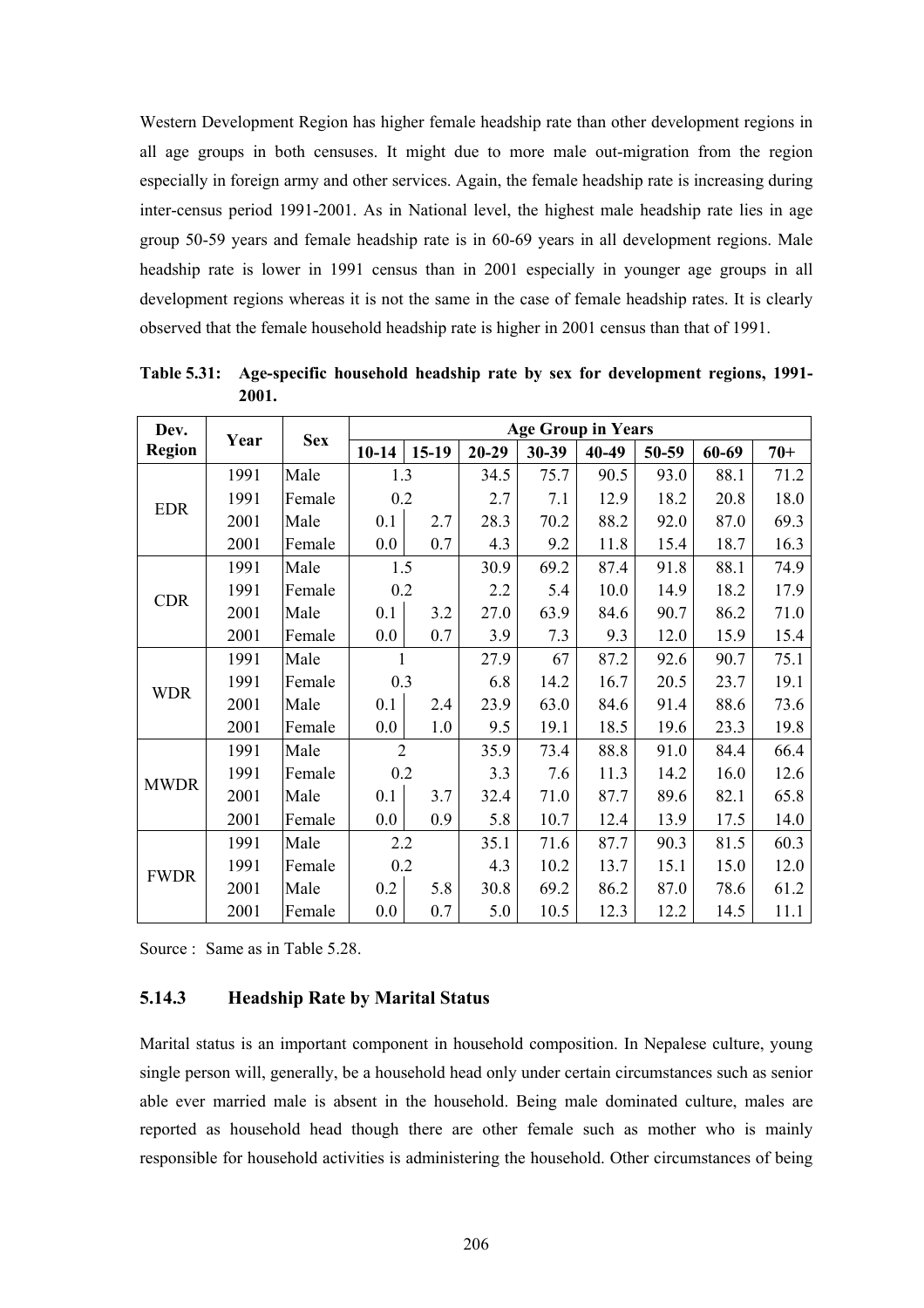reported the person having single marital status as household head are person who is living away from household for study and service purposes, orphans, and so on. According to the report of last census, there is low headship rate among single who has not married. There is higher headship rate among single marital status men than single females. In 2001, currently married is further categorized into three categories like married living with single spouse, married living with more than one spouse and remarried. In the case of male, the highest headship rate is found in the category of remarried person and it is followed by married person living with more than one spouse and married living with single spouse. It means that most of male persons who marry again (remarriage) are head of their respective households. Similarly, there is sizeable number of household heads who do not report their marital status. Such type of report is observed less in case of female. Female headship rate is found to be the highest in the category of married living with more than one spouse and it is followed by widow and divorce/separated. It is noted here that polyandry (woman having more than one husband) is comparatively very less practiced and it is found only in some ethnic groups that lived in northern high Himalayas. Most of the polyandry cases are found within reproductive age and they might themselves look after their household activities. On the other hand, there is comparatively very lower female headship rate than male in the category of married living with single spouse. It might be the cause of cultural practices to report head for male member of household. Similarly, female headship rate is lower than that of male in remarried marital status.

| <b>Marital Status</b>                        | <b>Nepal</b> |        |  |  |  |
|----------------------------------------------|--------------|--------|--|--|--|
|                                              | Male         | Female |  |  |  |
| Single                                       | 3.7          | 1.0    |  |  |  |
| Married and living with one spouse           | 66.6         | 8.5    |  |  |  |
| Married and living with more than one spouse | 83.4         | 62.5   |  |  |  |
| Remarried                                    | 86.1         | 14.4   |  |  |  |
| Widow/widowed                                | 66.5         | 34.2   |  |  |  |
| Divorced/separated                           | 39.5         | 29.0   |  |  |  |
| Marital status not stated                    | 26.0         | 6.1    |  |  |  |

**Table 5.32 : Headship rate by marital status and sex, 2001.** 

Source : Central Bureau of Statistics (2002). Population Census Results in Gender Perspective (Population Census 2001) Vol. I, Table 2.5.

Central Bureau of Statistics (2002). *Population Census 2001 National Report* Vol II, Table 17.

## **5.15 Household with Domestic Workers**

Nepalese society is not so common to have domestic workers in household. Households having domestic worker is about less than one percent of total households. According to the census 2001, there are only 57, 295 persons reported as domestic workers in the country and among them 62.8 percent and 37.2 percent are male and female respectively. Again, more than half of them are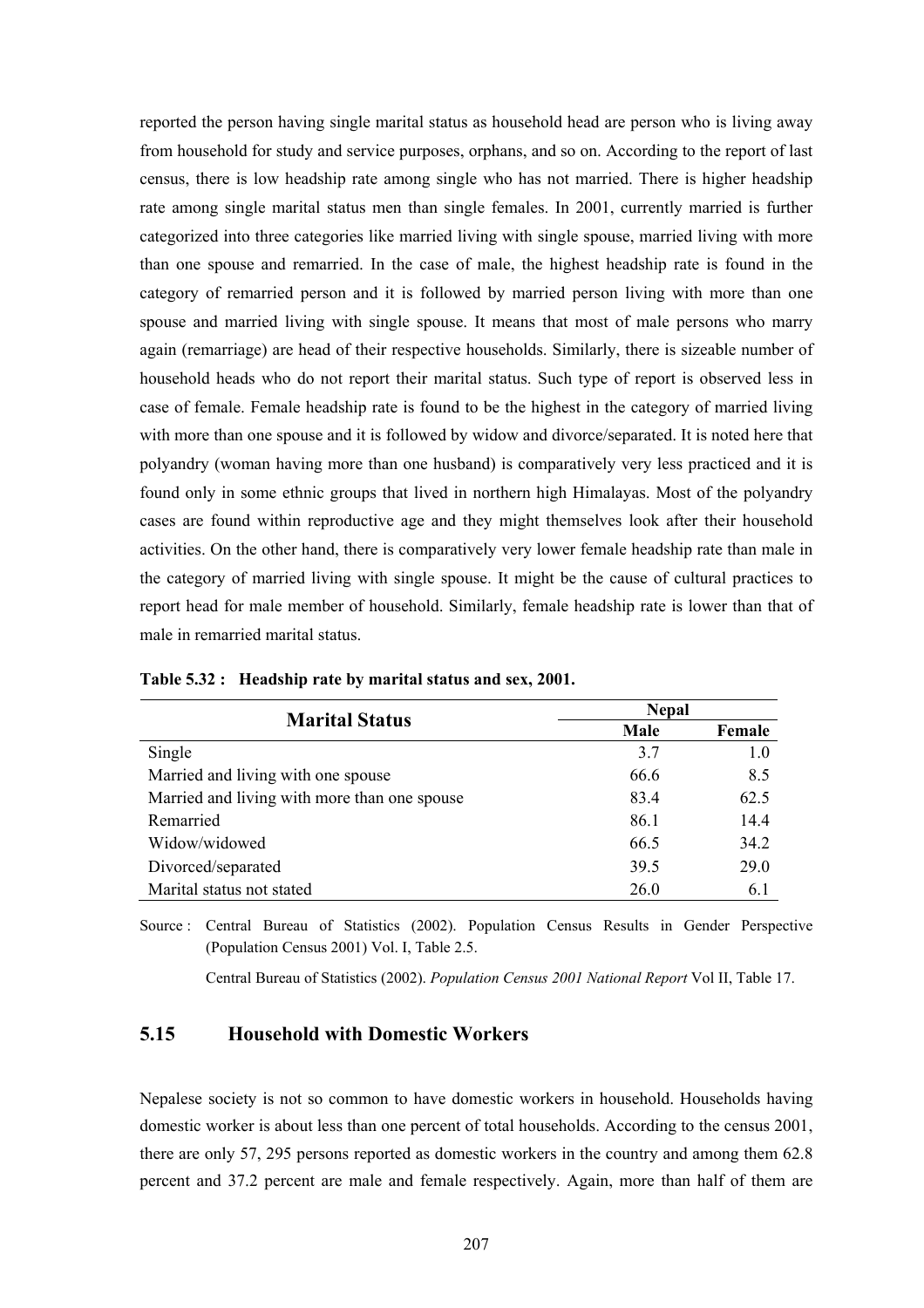children below 16 years of age. Among child domestic workers, about 52 percent is female (CBS, Gender perspective, vol. I, 2002). Table 5.33 shows that there is no significant difference between sex of household head for having domestic worker in household. In other words, there is very little higher percentage of female headed household that has domestic workers. Similarly, there are some differences in the percentage distribution of household having domestic worker between urban and rural areas. As expected, there is higher percentage of household having domestic worker in urban areas than the rural areas. In the case of ecological distribution, Hill zone has comparatively more percentage of household having domestic workers whereas Mountain zone has less percentage of it. Among five development regions, Central region has higher percentage of households having domestic worker and it is followed by Eastern region. As mentioned above, Central region consist of more urban population and also most populous area. Similarly, Eastern region also consists of industrial Sub-metropolitan – Biratnagar. So, household having domestic worker is observed more in these regions. On the other hand, the lowest percentage of such household is found in Far-western region where it is very negligible.

|                                   | Percentage of household by sex of household head |      |        |                                |       |        |  |  |
|-----------------------------------|--------------------------------------------------|------|--------|--------------------------------|-------|--------|--|--|
| Area/Region                       | <b>Having Domestic Worker</b>                    |      |        | <b>Without Domestic Worker</b> |       |        |  |  |
|                                   | Total                                            | Male | Female | Total                          | Male  | Female |  |  |
| Nepal                             | 0.96                                             | 0.95 | 1.01   | 99.04                          | 99.05 | 98.99  |  |  |
| Urban                             | 0.54                                             | 0.53 | 0.59   | 99.46                          | 99.47 | 99.41  |  |  |
| Rural                             | 0.42                                             | 0.42 | 0.41   | 99.58                          | 99.58 | 99.59  |  |  |
| Mountain Zone                     | 0.05                                             | 0.04 | 0.05   | 99.95                          | 99.96 | 99.95  |  |  |
| Hill Zone                         | 0.53                                             | 0.51 | 0.59   | 99.47                          | 99.49 | 99.41  |  |  |
| Terai Zone                        | 0.39                                             | 0.39 | 0.37   | 99.61                          | 99.61 | 99.63  |  |  |
| Eastern Development Region        | 0.23                                             | 0.22 | 0.25   | 99.77                          | 99.78 | 99.75  |  |  |
| <b>Central Development Region</b> | 0.47                                             | 0.47 | 0.49   | 99.53                          | 99.53 | 99.51  |  |  |
| Western Development Region        | 0.13                                             | 0.12 | 0.16   | 99.87                          | 99.88 | 99.84  |  |  |
| Mid-western Development Region    | 0.10                                             | 0.10 | 0.09   | 99.90                          | 99.90 | 99.91  |  |  |
| Far-western Development Region    | 0.04                                             | 0.04 | 0.03   | 99.96                          | 99.96 | 99.97  |  |  |

**Table 5.33: Percentage distribution of household having domestic worker, 2001.** 

Source : Central Bureau of Statistics (2002). Population Census Results in Gender Perspective (Population Census 2001) Vol. I, Table 2.6.

#### **5.16 Findings and Conclusion**

• The percentage of household residing in permanent and semi-permanent type of house has increased during the period 1991-2001. During the same period, the percentage of household living in temporary type of house and other category have decreased. This is a good sign of well-being of people and economic development.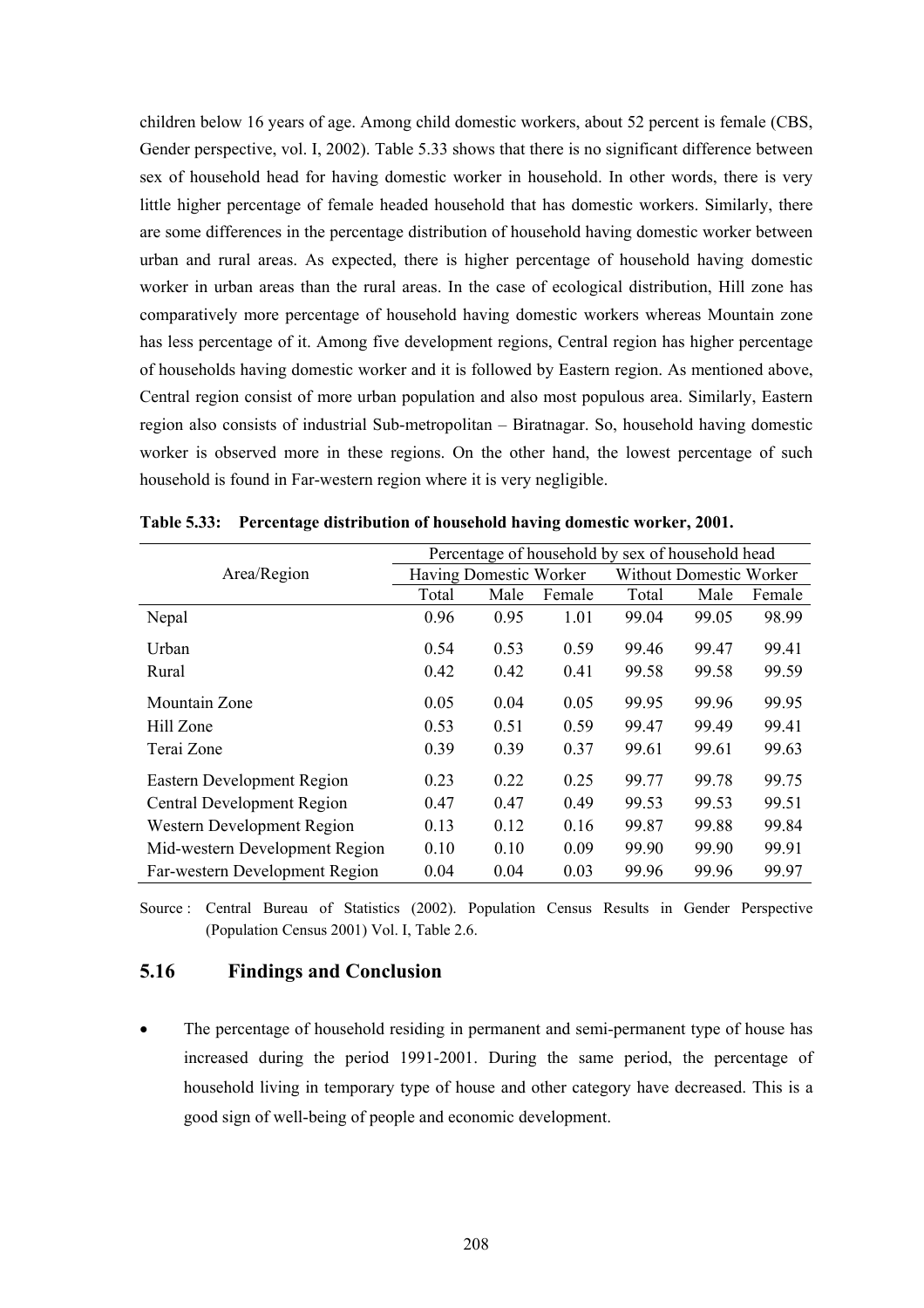- Most of households are living in their own house in the country. However, the percentage of household living in rented house has increased in 2001 compared to the previous census. In urban areas, such type of household is found about one third of the total in the area whereas more than 90 percent of households are staying in their own house in rural areas.
- Rental houses are generally permanent type and it is mostly found in urban areas. Similarly, household living in owned permanent house is also high in urban and it is reverse in rural areas. In rural areas, more than one third of the total household is living in their own Kachchi/ others type of house.
- In Nepal, most households are living in single house and very few percent of houses have more than single household. The average household per house is observed high in urban area and in rural area it is lower than the national average.
- Around four in five households in Nepal have access to improved source of drinking water. Rural areas, Mountain and Hill Ecological Belts, and Mid-western and Far-western Development Regions are the places where access to improved source of drinking water is below national average value of 82 per cent. However, over the years, access to improved source of drinking water in rural areas and national level is increasing and urban rural gap is narrowing.
- The overwhelming majority of the households in Nepal depend on solid fuels for cooking. This is true for all regions except urban areas where use of LPG and Kerosene is mainly concentrated. Over the years, overall, there is around 10-percentage point decrease in use of solid fuel for cooking. This is true for rural areas also.
- Kerosene is the major source of lighting fuel in Nepal. Electricity is largely available in urban areas. More than four in five households in urban areas are being benefited from electricity as source of lighting fuels against less than two in five households in rural areas. The rural areas, Mountain and Terai Ecological Belts, and Eastern, Mid-western and Farwestern Development Regions are the places where access to electricity is below the national average value of around 40 per cent.
- Toilet facility is available only in 47 per cent of the households in Nepal. Urban-rural variation in availability of toilet facility is quite large. Households in urban areas are nearly two times more likely to have toilet facility than households in rural areas. The rural areas, Mountain and Terai Ecological Belts, and Eastern, Mid-western and Far-western Development Regions are the places where access to toilet facility is below national average value of 47 per cent.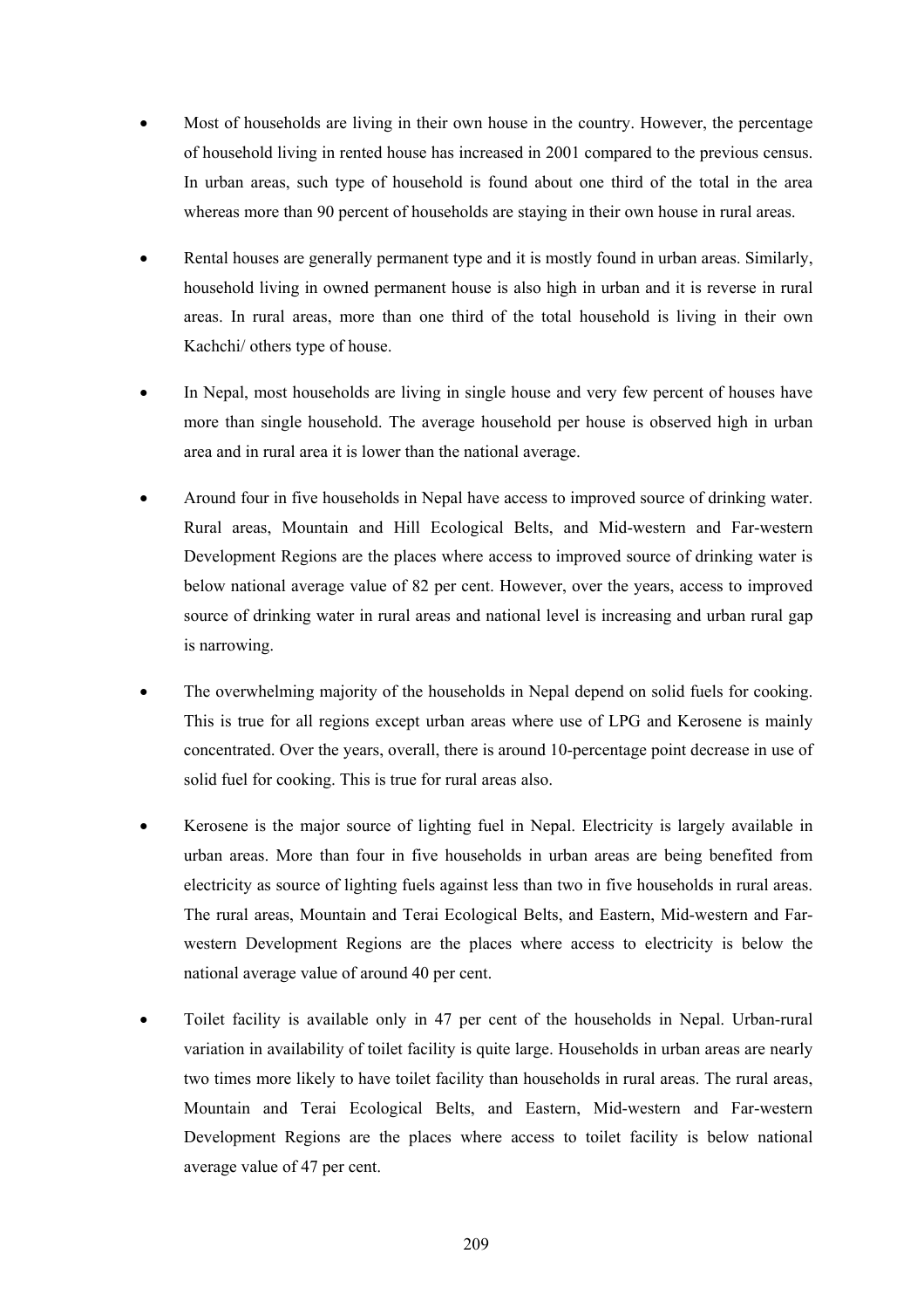- More than half of the households in Nepal has radio facility, whereas TV facility is limited to less than one fourth of the households. Urban-rural differential in households having TV facility is more remarkable than radio. The rural areas, Mountain and Terai Ecological Belts, and Eastern, Mid-western and Far-western Development Regions are the places where access to at least one of the information media i.e. the radio or the TV, is below the national average value of 58.7 per cent.
- Nepalese people have shown the increasing expression of their preference for smaller household size. So the average household is gradually declining in every successive population censuses. It is smaller in urban than in rural areas.
- There is higher percentage of male household head compared to female in both population censuses and age distribution pattern of male household head is not different between 1991 and 2001 censuses. However, there is some increment in the percentage of female household head aged below 40 years in 2001 census and the reverse picture is seen in age above 40 years.
- By marital status, higher headship rate for male is found in case of remarriage and it is in the category of polyandry which is found especially in Mountain zone though the case is very low in number. There is more male headship rate in the category of married and living with single spouse compared to that of female.
- There is very low percentage of household that have domestic workers in the country. Again, there is no significant difference between sexes of household head for having domestic workers. Urban household has more domestic worker than rural household.